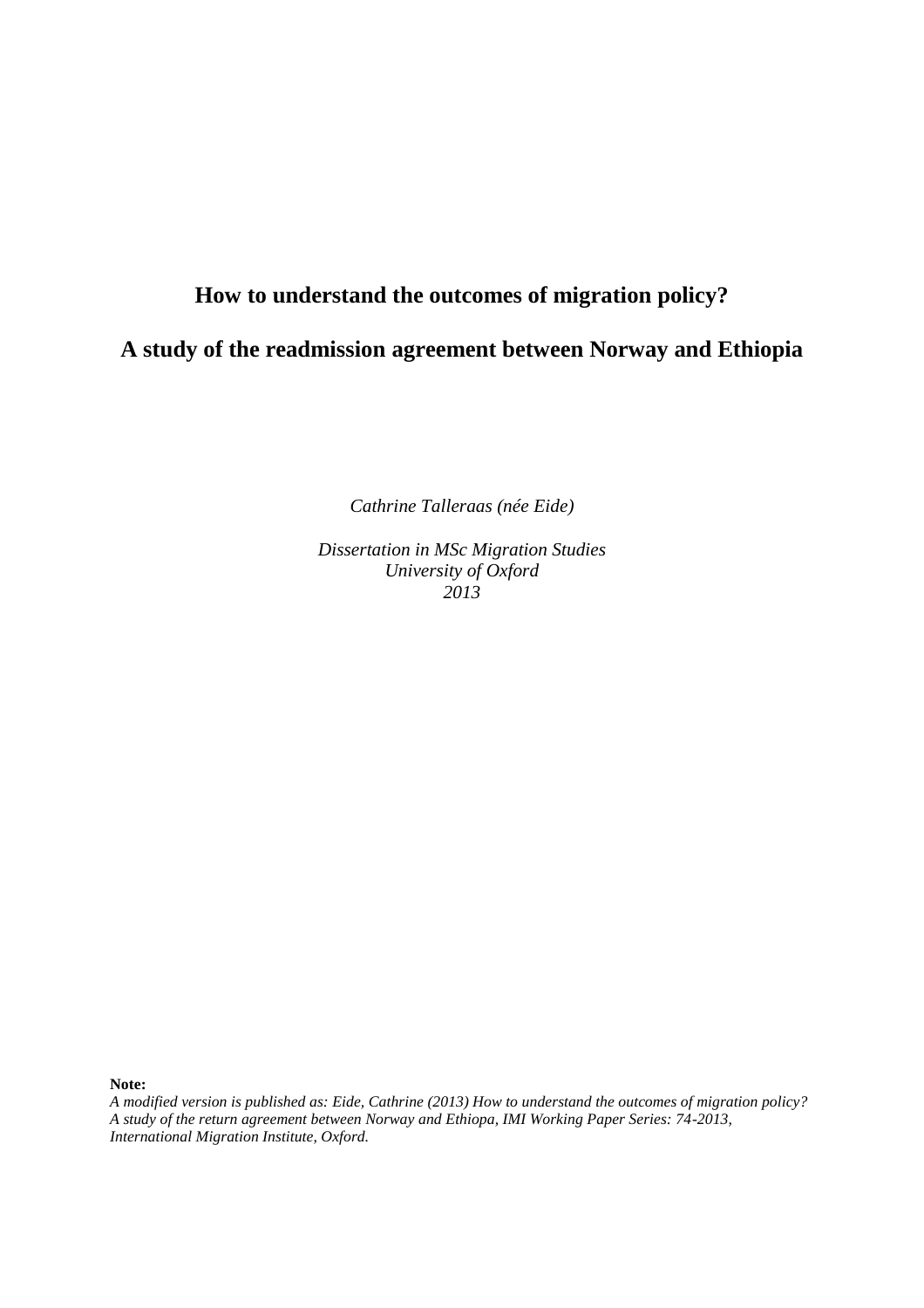## **Table of Contents**

| List of Abbreviations                                                                                                                                                                                                                                                                                                        | 3                          |
|------------------------------------------------------------------------------------------------------------------------------------------------------------------------------------------------------------------------------------------------------------------------------------------------------------------------------|----------------------------|
| <b>CHAPTER 1</b><br>1 Introduction                                                                                                                                                                                                                                                                                           | $\overline{4}$             |
| <b>CHAPTER 2</b><br>2.1 How to approach an analysis of migration policy?<br>2.2 Two sides of the same coin - The power of the sending state<br>2.3 How to analyse migration policy outcomes? - Effectiveness versus effects<br>2.4 Methodological choices                                                                    | 7<br>9<br>12<br>15         |
| <b>CHAPTER 3</b><br>3.1 The Memorandum of Understanding on the return of rejected asylum seekers<br>3.2 The effects attributed to the change of policy<br>3.3 Changes in migration flows<br>3.4 Changes in the public discourse on migration<br>3.5 Disapproval of the agreement in the Ethiopian diaspora                   | 20<br>24<br>25<br>31<br>33 |
| <b>CHAPTER 4</b><br>4.1 How to understand the policy outcomes in relation to the context of the agreement?<br>4.2 The Norwegian strand – Why return to Ethiopia?<br>4.3 The Ethiopian strand - Why not return to Ethiopia?<br>4.4 The bilateral relationship as a backdrop for the agreement<br>4.5 Bilateral repercussions? | 38<br>38<br>40<br>43<br>48 |
| <b>CHAPTER 5</b><br>5 Conclusions                                                                                                                                                                                                                                                                                            | 52                         |

| Appendix 1       | 57 |
|------------------|----|
| References Cited | 58 |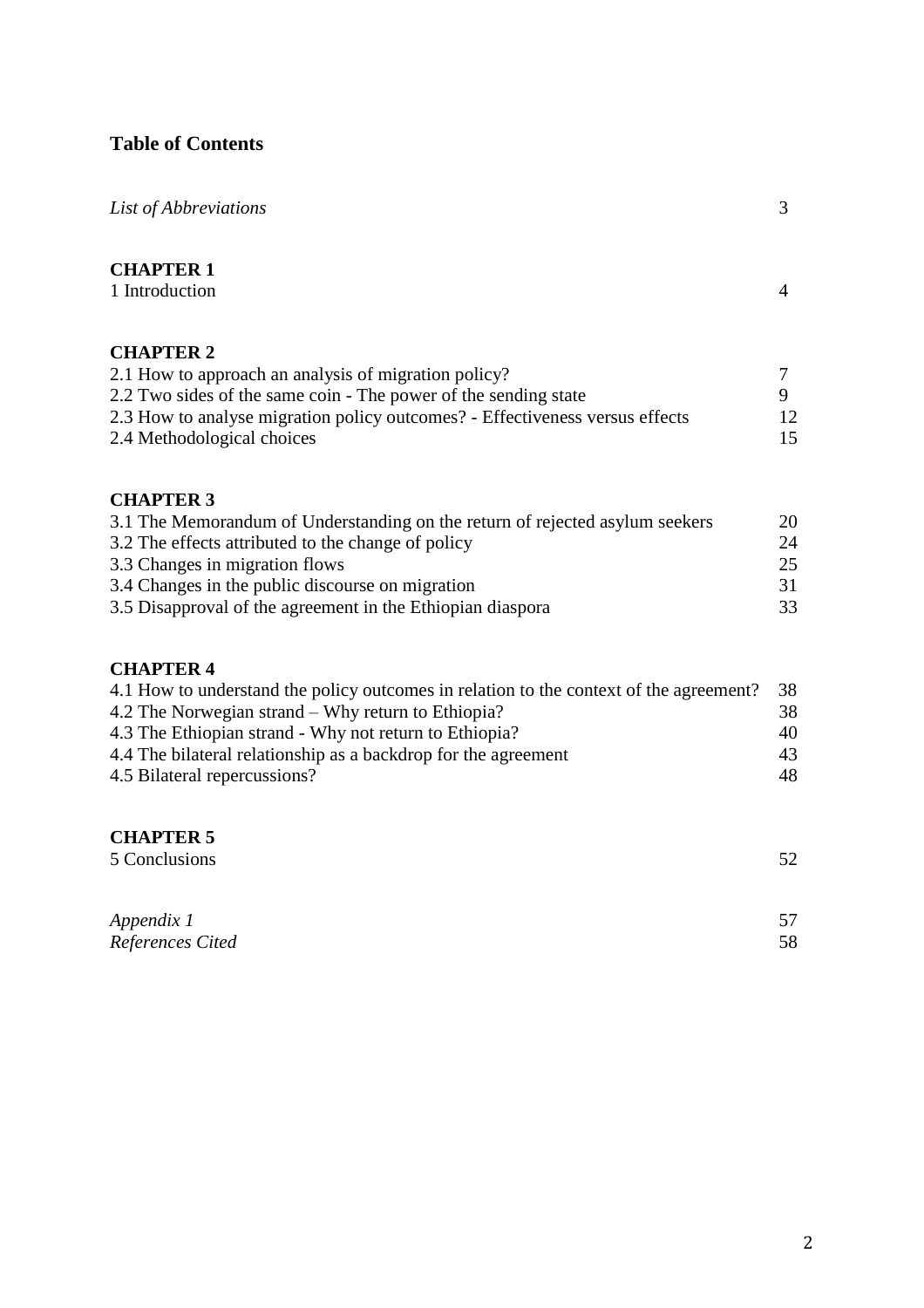## **List of Abbreviations**

| Ethiopian People's Revolutionary Democratic Front               | <b>EPRDF</b> |
|-----------------------------------------------------------------|--------------|
| European Court of Human Rights                                  | <b>ECHR</b>  |
| International Organisation for Migration                        | IOM          |
| Memorandum of Understanding                                     | MoU          |
| National Bank of Ethiopia                                       | <b>NBE</b>   |
| <b>National Police Immigration Service</b>                      | PU           |
| Norwegian Directorate of Immigration                            | <b>UDI</b>   |
| Norwegian Government's archive of Electronic Public Records     | <b>EPS</b>   |
| Norwegian Ministry of Justice and Public Security               | <b>MJPS</b>  |
| Norwegian Organisation for Asylum Seekers                       | <b>NOAS</b>  |
| Office of the United Nations High Commissioner for Human Rights | <b>OHCHR</b> |
| <b>Tigrayan People's Liberation Front</b>                       | <b>TPLF</b>  |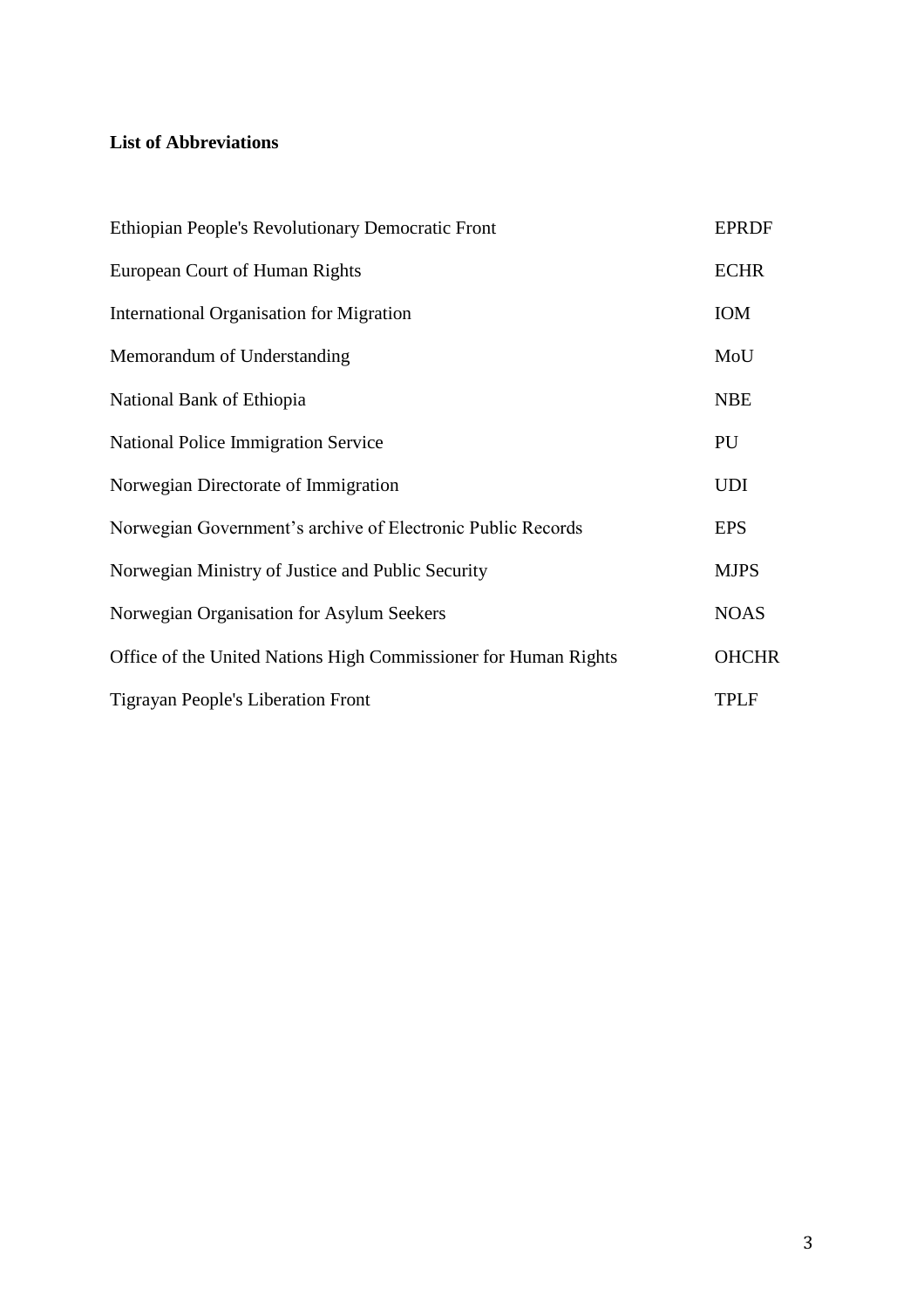## **- CHAPTER 1 -**

### **Introduction**

In January 2012, Norwegian and Ethiopian representatives signed a Memorandum of Understanding (MoU) where the Ethiopian state agreed to accept both voluntary and forced return of Ethiopian nationals residing irregularly in Norway. After having sought a readmission agreement for twenty years, the MoU was regarded as an achievement by the Norwegian government. It opened up for the return of more than 700 Ethiopians whose asylum applications had been rejected, and it was presented as a mile-stone in the Norwegian government's work to increase the number of bilateral agreements on return (Carlsen et.al 2012 and Ekeli 2012). In the aftermath of the signing, the agreement received massive media attention and sparked controversy. The possibility that returnees could suffer from human rights violations upon their return to Ethiopia was high on the agenda for many civil society organisations. Although the agreement was supposed to be effectuated upon signing, the implementation of the new policy on return has been slow. The overall outcome of the policy has been presented positively by the ruling coalition in Norway, whilst being questioned in the media and by political opponents (Anon 2013a and MJPS 2012a)(Informant 10, 18.04.2013).

After a storm comes a calm, and there has been less debate concerning the readmission agreement since the beginning of 2013. The question on how to regard the outcomes of the new policy has nonetheless remained unanswered. The diversity of effects and the bilateral dimension of the agreement make it an interesting case to analyse. In previous literature on migration policy there is a lack of empirical research on the effects of specific policy change, and most studies assess several policy changes and how these affect migration flows (Czaika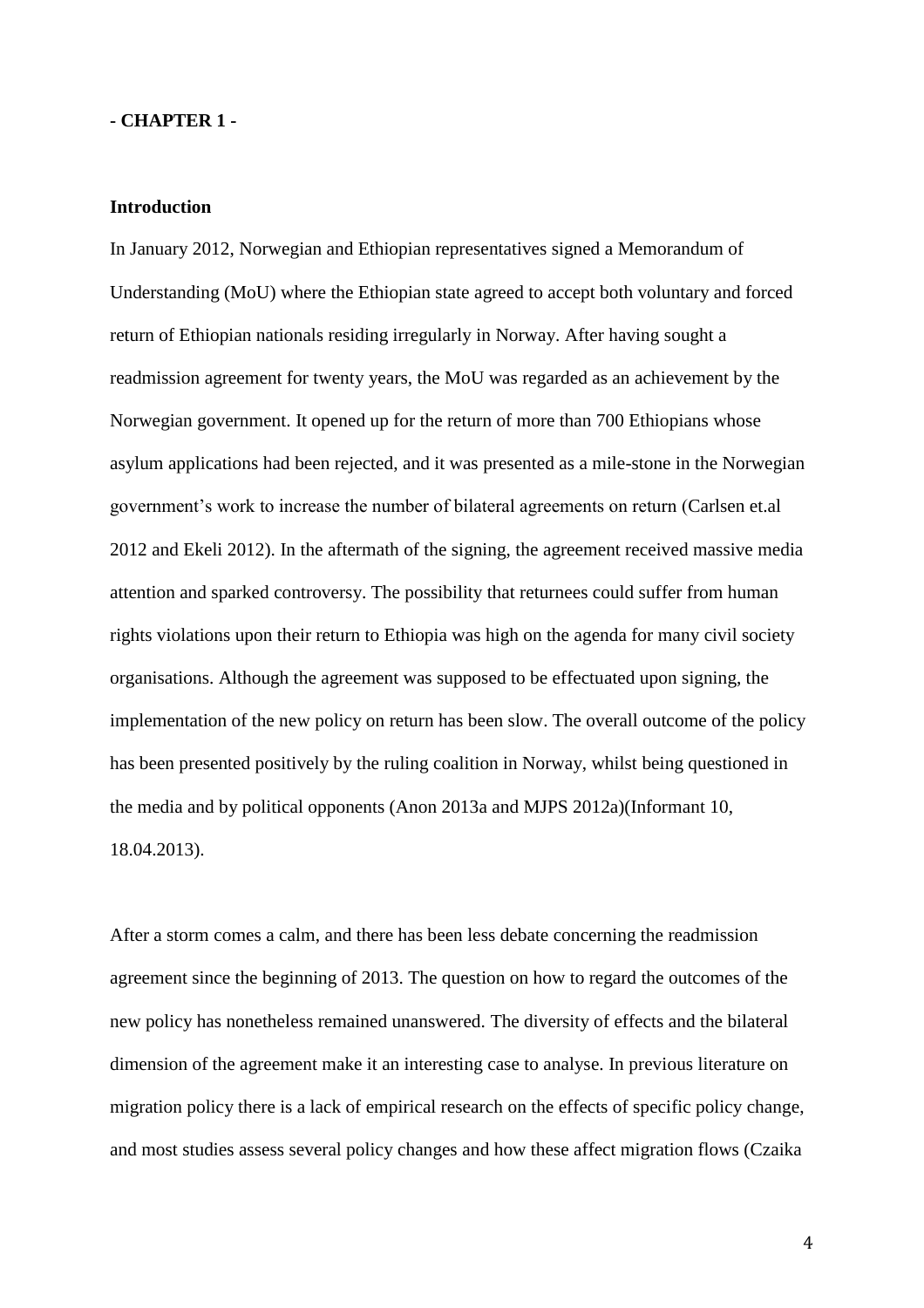and de Haas 2011). This dissertation aims to contribute to fill this gap. It will do so by analysing the outcome of one particular agreement on migration, and assess how it affects both migration flows and other aspects of society.

While there is a growing conviction among policy-makers that migration policies do not produce the generally desired outcomes (Jandl 2007), the academic discourse offers two rather dichotomous views on the effectiveness of policies. On the one hand, several academics agree with the hypothesis that migration policies remain inefficient attempts to control human movement (Bhagwati 2003, Castles 2004b, Cornelius 2004, Düvell 2005, Huntington 2010, Jandl 2007, Rudolph 2006, Shanks 2001). Others question the empirical premises of the argument, and highlight that the 'migration crisis' is exaggerated and that states are in control of migration flows (Brochmann and Hammar 1999, Brubaker 1994, Carling 2002, Collyer 2006, Freeman 1994 and Zolberg 1999). As some have argued, it may be time to clarify the debate, and consider new conceptual and methodological approaches to understand and measure the role of migration policy (Czaika and de Haas 2011). While examining the outcome of the MoU on return, this dissertation seeks to complement the existing research on migration policies by examining the value of assessing policies' effectiveness. Through an assessment of the diverse effects of the policy, it will hopefully bring new insights to the discourse on how to analyse migration policy outcomes.

By including a sending state's (i.e.Ethiopian) perspective in the analysis, this dissertation seeks to broaden the scope of research on migration policy. Most existing scholarly work is focused on the experiences of the receiving states, which often tend to be the highly developed states in the global North, and largely ignore the role and experiences of sending states in migration processes (Paoletti 2011 and Reslow 2012). The inclusion of an Ethiopian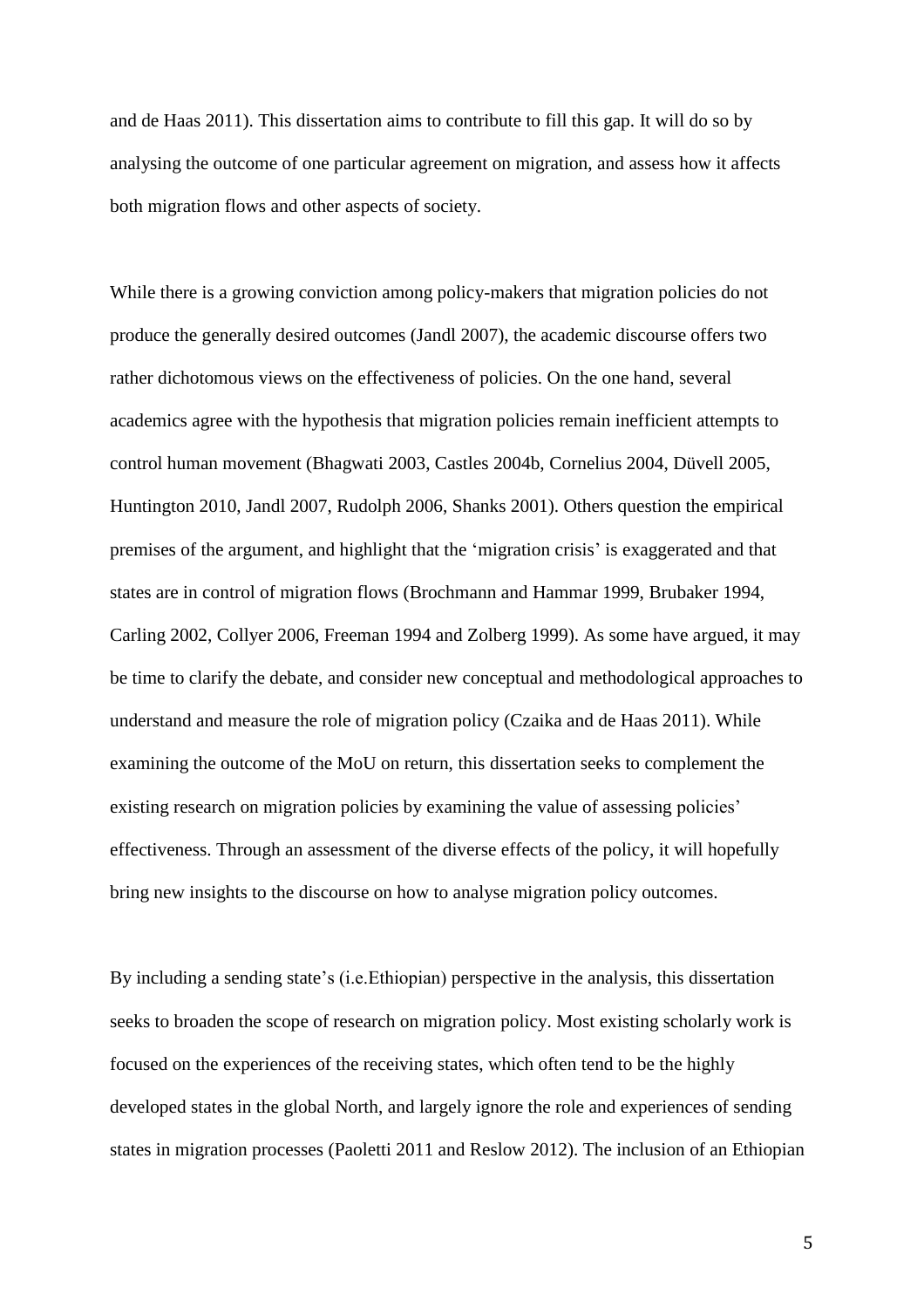state perspective in this dissertation exemplifies the necessity of including the sending states' perspectives to obtain a more comprehensive and informed assessment of the outcomes of migration policy.

In order to understand the outcomes of the readmission agreement between Norway and Ethiopia, the dissertation will centre around three questions: First, what are the effects of the new policy on return? Second, what is the contextual backdrop of the policy? And third, how may the different states perceive the outcomes of the policy differently?

The remainder of the dissertation is organised as follows: Chapter 2 presents the theoretical framework by providing insights to the importance of including the sending state's perspective, discussing the definitions of 'effects' versus 'effectiveness' in policy analyses, and elaborating the methodology of the study. Chapter 3 presents the content of the readmission agreement and examines the effects that are observed. As these effects are diverse, they will be categorised as three different types; changes in migration flows; changes in the public discourse on migration; and disapproval of the agreement in the Ethiopian diaspora. Chapter 4 will thereafter examine the domestic contexts and the bilateral backdrop of the agreement. Based on this, it will elaborate on how a consideration of the relation between the policy backdrop and policy effects can improve our understanding of the states' different perceptions of the policy outcome. Finally, chapter 5 discusses the findings of the dissertation and concludes.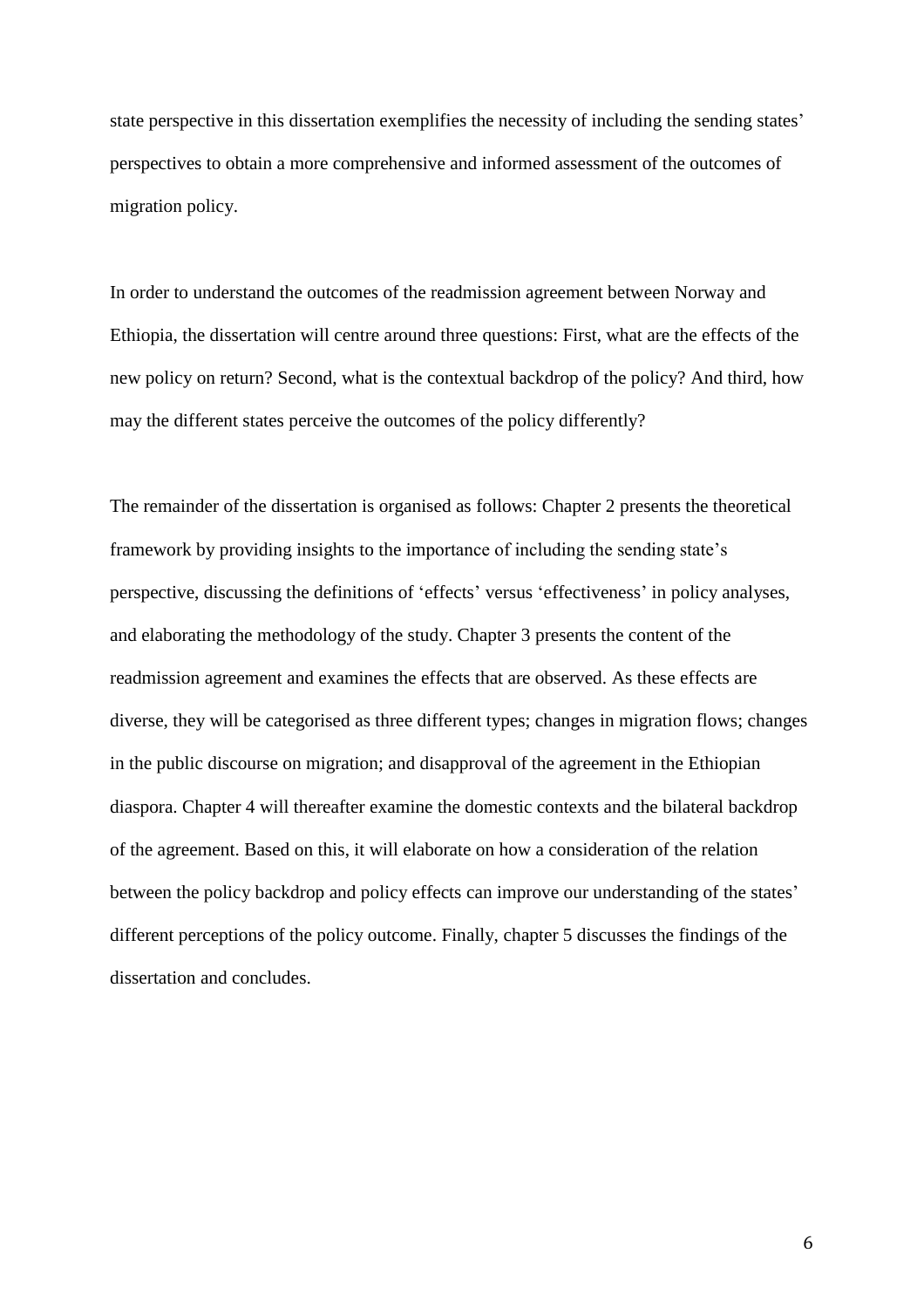## **- CHAPTER 2 -**

### **How to approach an analysis of migration policy?**

In the migration literature, key terms and concepts are often left undefined. Seeing that there are numerous ways to interpret different terms, this can affect the way research is understood. Hence, in order to overcome terminological confusion it is vital to clarify how this dissertation defines the broad term migration policy. In order to approach an analysis of migration policy it is furthermore important to understand how different factors shape migration policy-making, and reason how this should be accounted for when deciding upon an analytical framework.

Both in political circles and in scholarly work, the distinction between migration policy and immigration policy appears rather blurry and the two terms are often used with the same significance (see for instance: Brochmann and Hammar 1999, and Czaika and de Haas 2011). These two terms do, however, have clearly distinguishable denotations. Whereas migration policy does not state which type of migration it concerns, immigration policy states that it only concerns *im*migration, and not other types of migration such as for instance emigration or transmigration. Immigration policies are furthermore often termed "immigration control policies", and are framed as states' efforts to control different types of immigrants' access to their territories (see for instance: Bernstein and Weiner 1999, Brochmann and Hammar 1999, Ghosh 2002, Miller 1999, Sales 2007, Suhrke and Zolberg 1999). As regarded by Czaika and de Haas (2011), the objective of the broader term *migration* policy is likewise to influence *immigration* flows. While these notions imply a one-state perspective focusing on the inward flow, it is in the opinion of this dissertation that the objective of migration policy may be to influence the broader category of *migration* flows. Given this, migration policies will herein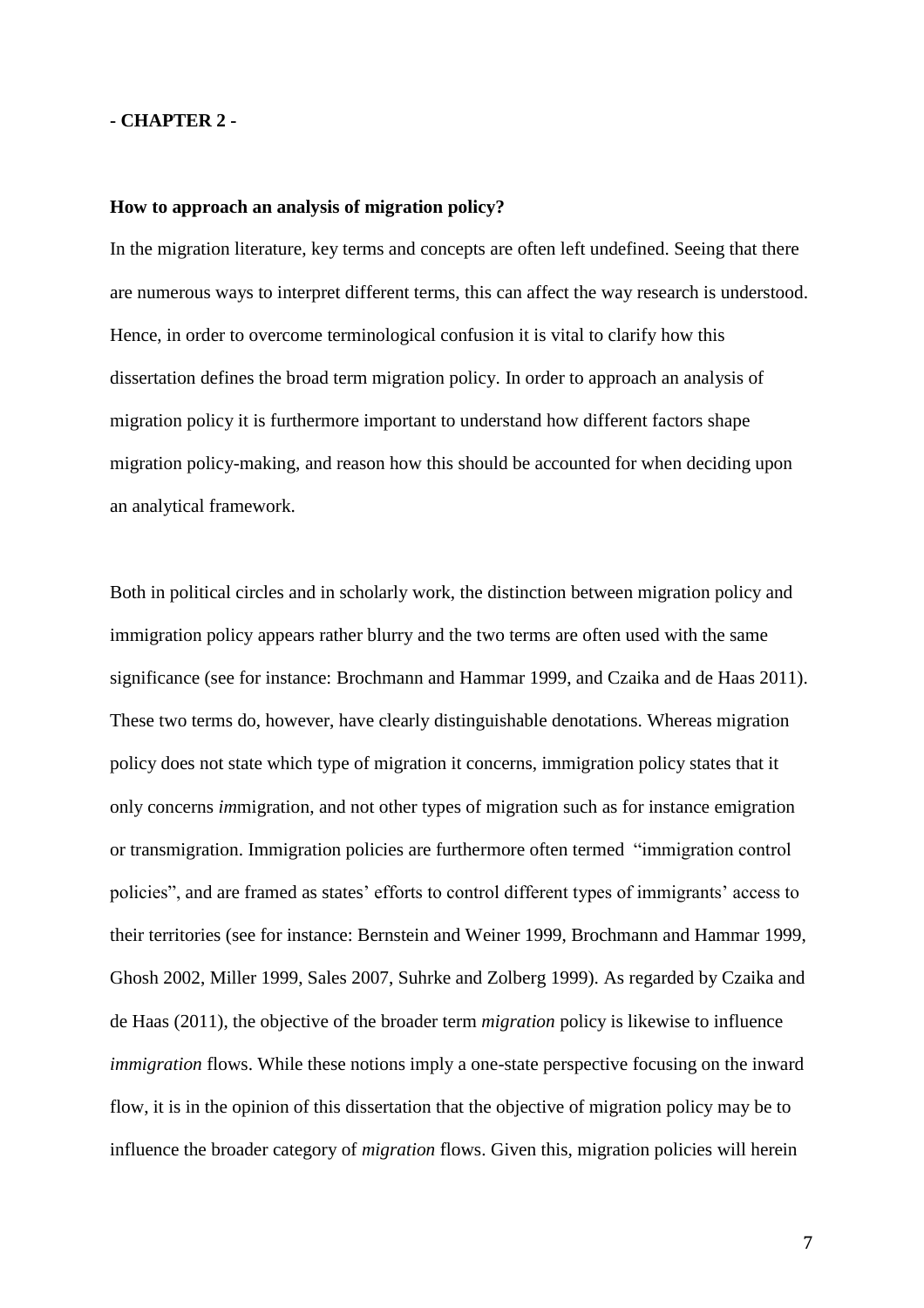be defined as "laws, rules, measures, and practices implemented by national states with the stated objective to influence the volume, origin and internal composition of […]" *migration* flows (Czaika and de Haas 2011:5). In relation to policies on return, this definition proves particularly suitable since it has no directional assumptions tied to it, and includes the possibility that several states may have interests in the same migration policy.

In order to approach an analysis of migration policy, it is important to assess how multiple actors affect the making of these, and that migration policy issues can relate and overlap with other policy areas. While critically reviewing theories on migration policy, Boswell (2007) demonstrates that migration policies are shaped by a configuration of interests, ideas and institutions. There are several stakeholders who may have different interests in new migration policies, and these interests may influence policymakers in different ways (Facchini and Mayda 2008, and Freeman 2006). When analysing migration policies, it can therefore be difficult to point out the diverse interests and intensions that different actors may have with a certain policy. As observed by several scholars, it is furthermore important to acknowledge that few policies can be considered in isolation. Features of a state's foreign policy, policies concerning trade, international investment, national security, foreign aid, and migration, all interact with each other (Berthélemy, Beuran and Maurel 2009). Hence, migration policies are made up of a multitude of actors with diverging interests and agendas crossing several policy areas (Geiger and Pécoud 2010).

Due to the web of different actors involved, research on migration policy becomes a correspondingly complicated affair. This might be one of the reasons that current policy analyses have focused on the receiving states' successfulness in reaching their officially stated aims of regulating immigration. One may, however, question whether such analyses leave out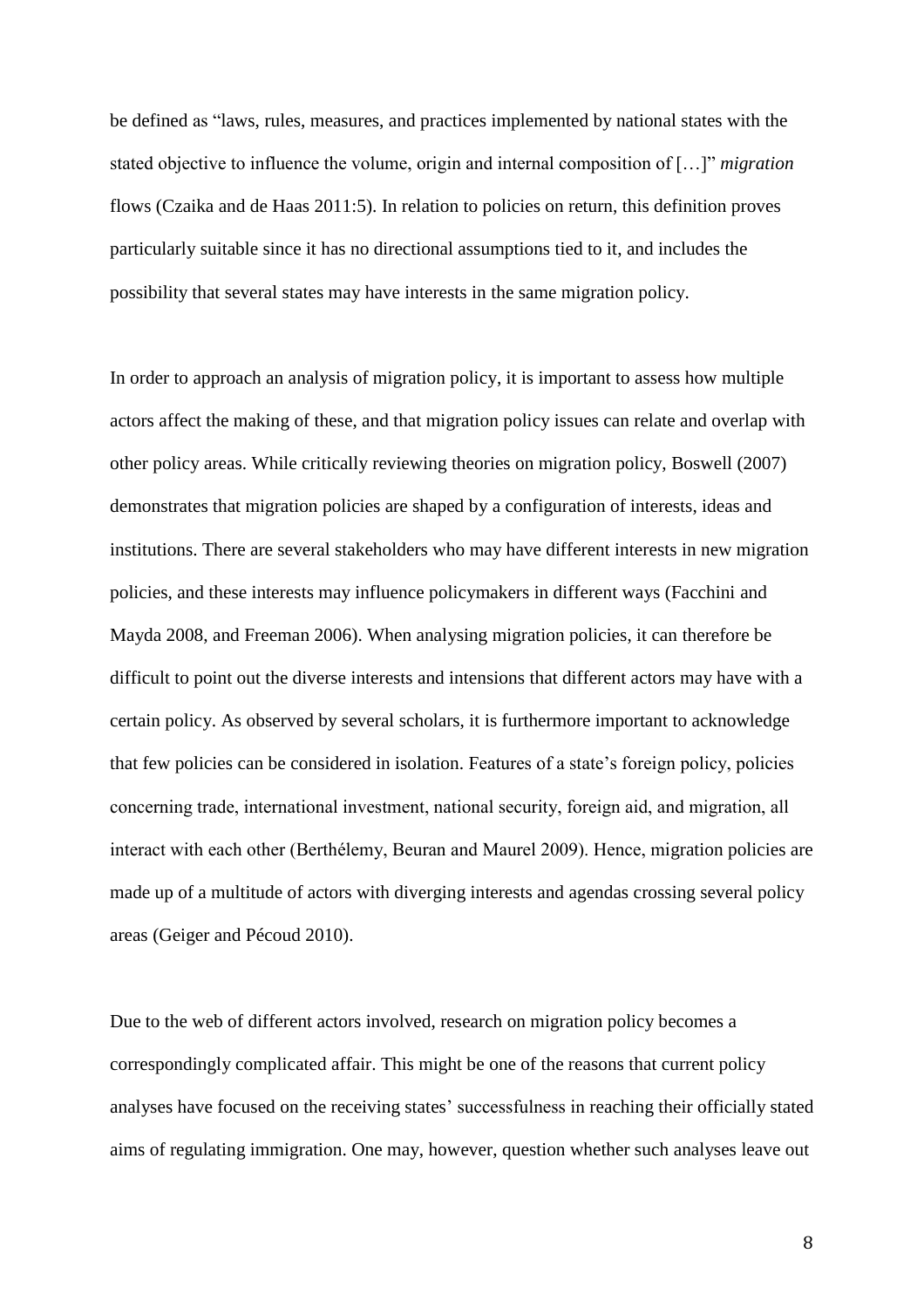features that are important to include when examining migration policy outcomes. The significance of including sending state perspectives has been highlighted by many, but included in few analyses of migration policies (Reslow 2012). While seeking to fill this gap this dissertation will include an Ethiopian state perspective, and acknowledge it as one of the key actors involved in the process of policy-making and implementation. Additionally, if the focus of policy analyses is centred on the officially stated aims of regulating immigration, the analyses risk ignoring both the existence of 'hidden' aims that do not appear in the discourse, and unintended consequences that may be part of the policy outcome. This indicates how important the analytical framework is when examining migration policy outcomes, seeing that the findings of the analysis itself will depend on the chosen analytical approach.

These two aspects, the importance of including sending states' perspectives and the importance of choosing an appropriate analytical framework, are central parts of this dissertation's approach to understand migration policy outcomes. The two subsequent sections will therefore elaborate 1) the significance of including sending states' perspectives in migration policy analyses, and 2) the value of choosing an appropriate analytical framework when examining migration policy outcomes.

## **Two sides of the same coin – The power of the sending state**

The literature on migration policies has largely focused on the highly developed destination countries in Europe and North America (Collyer 2009 and Hamilton 1997), and the discourse has been dominated by the view that the highly developed states persuade developing states to induce control measures to hinder emigration, and take responsibility to host and repatriate migrants (Gibney 2004). States in the global South, and in North Africa in particular, are allegedly pressured by European states to adopt migration policies favourable to Europe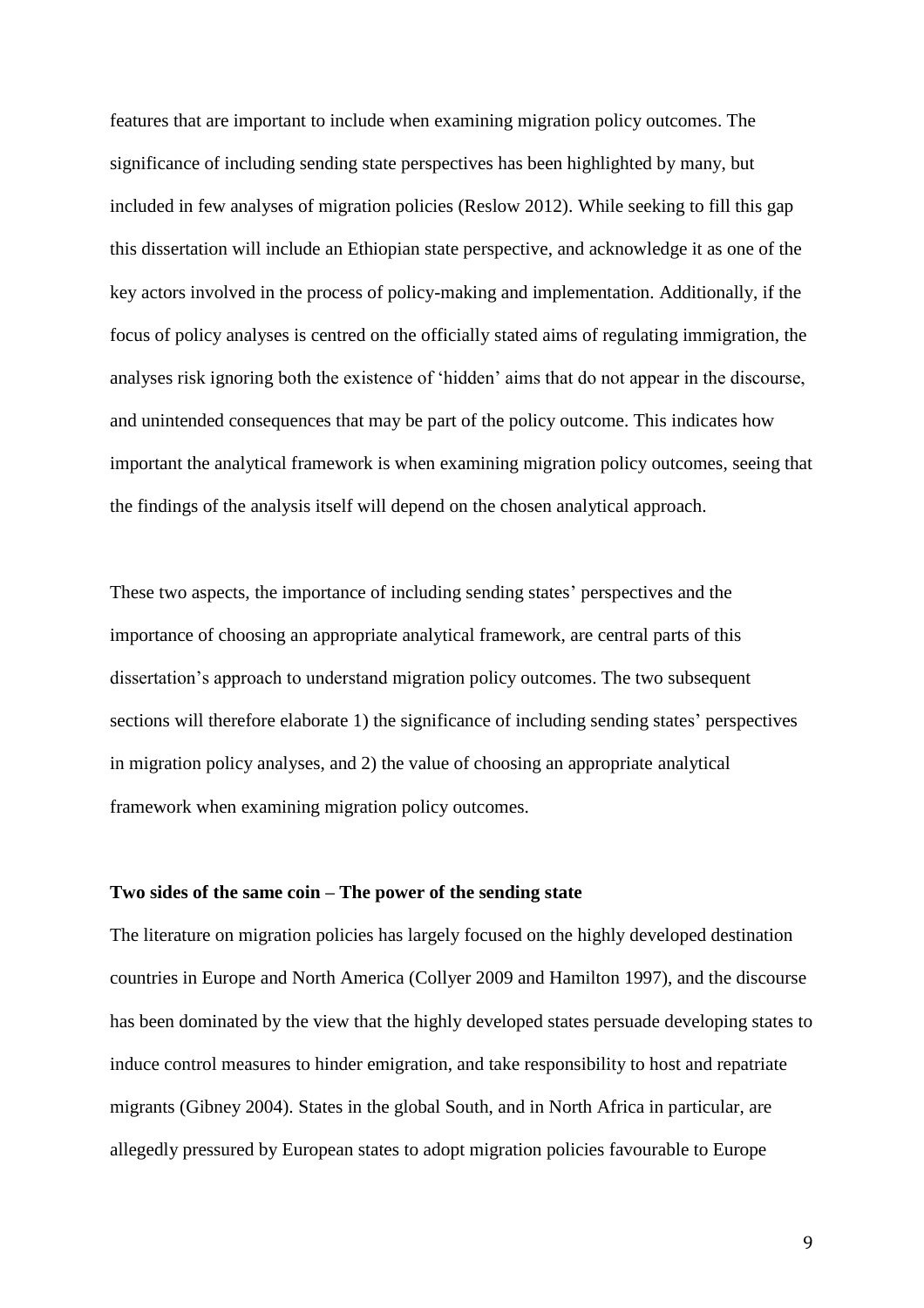(Rodier 2006). At such, migration policies have been regarded as reflecting North-South disparities, leaving migrant-sending states as powerless actors (Brown 2001). Even though the focus on sending states has remained in the periphery of scholarship on migration policy, their power should not be overlooked. Sending states have demonstrated interests in managing migration, and are capable to use the receiving states' wish to control migration as a way to advance their own agendas (Hamilton 1997 and Paoletti 2010).

Although often ignored, arguments concerning the favourable negotiation position of migrant sending states are not new (Hamilton 1997). Research has been conducted where both sender and receiver states' positions have been analysed. Yet, such research has mainly covered the relationships among a handful of states, especially those between Italy and Libya, Morocco and Spain, and Mexico and the USA. The findings of some of these studies will be mentioned to illustrate the importance of including the sending states' perceptions.

The Libyan-Italian case provides a good example of how the sending state's interests are important while negotiating migration regulation. During negotiations on Libyan-Italian cooperation in migration control, Libya agreed to deport irregular migrants via Libyan territory to their countries of origin, and impose measures to hinder sub-Saharan migrants from entering Libya (de Haas 2008 and Paoletti 2010). However, Libya's bargaining strategy entailed a combination of several matters and through the processes of negotiation, the balance of interests between the countries was changed. The outcome of the Libyan-Italian migration policies should accordingly be seen in relation to Libya's determination to attract foreign direct investment, lift the arms embargo, and regain international respectability (de Haas 2008). As it is unlikely that Libyan-Italian migration will come to a full stop, Italy will remain profoundly dependent on Libya's willingness for further collaboration.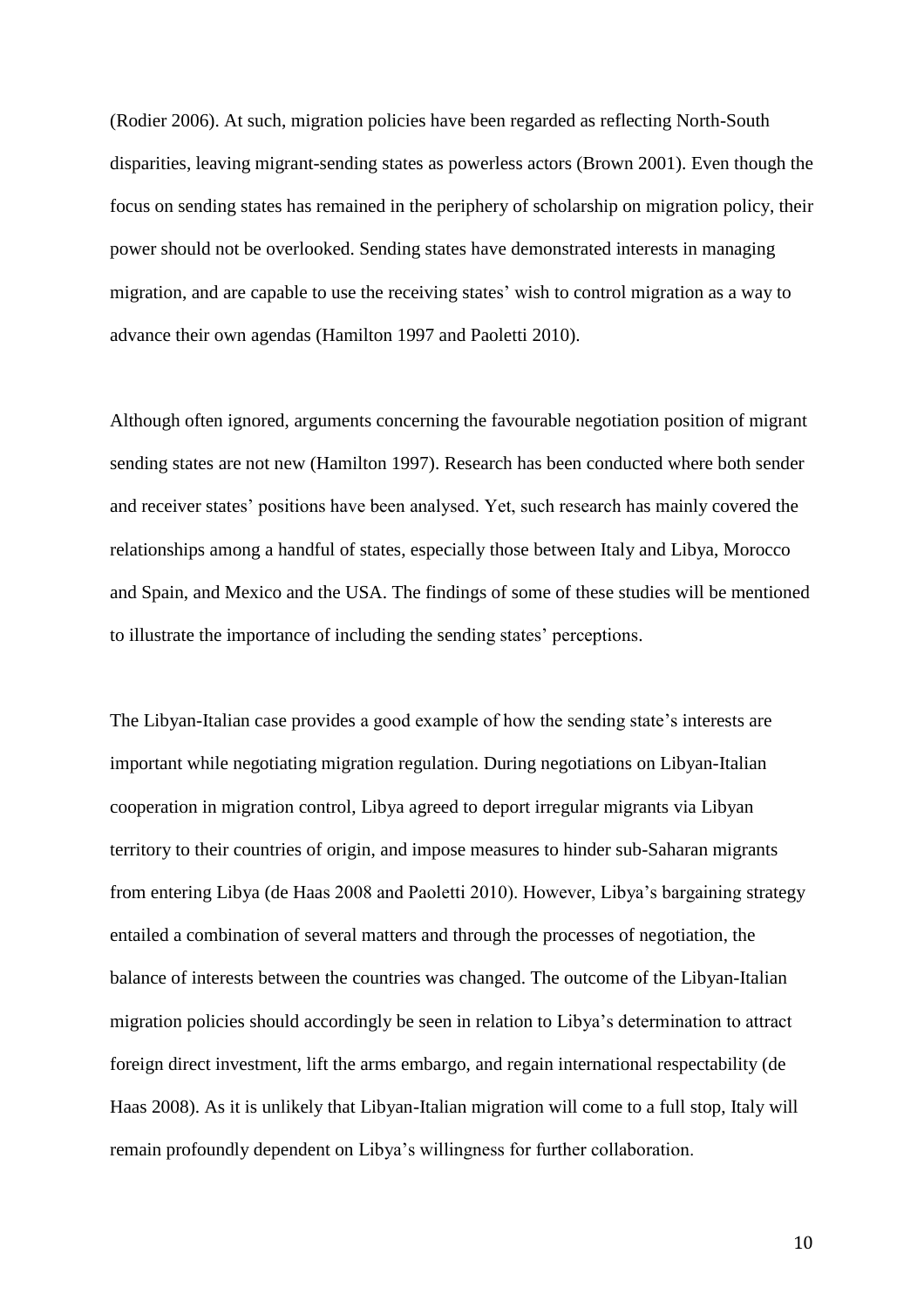Similar points can be drawn from the bilateral relationship between Spain and Morocco. Attempting to reduce unwanted immigration and facilitate the readmission of migrants to Morocco, Spain has sought to strengthen the bilateral collaboration since the early 1990s (Carling 2007 and Serra *et al.* 2005). In 2003 Morocco and Spain finally signed an agreement in which Morocco committed itself to full cooperation in the effort to halt irregular migration, including Moroccan readmission of sub-Saharan migrants. In return, Morocco received \$390 million in aid (Briscoe 2004 and Carling 2007).

Despite improvements, the overall bilateral cooperation remains affected by tensions. In addition to migration, other bilateral matters have come up for discussion and widened the possibilities for side-payments. These issues involve fishing rights, Spain's protectorates in Morocco, Morocco's occupation of Western Sahara and Morocco's interest in safeguarding the substantial inflow of remittances from the diaspora (Carling 2007, de Haas 2005 and Gillespie 2004). While immigration issues are of growing importance in Spain, Morocco's negotiation position becomes increasingly strong (Carling 2007 and Gillespie, 2004).

The scope of this dissertation does not allow for an in-depth analysis of any bilateral relationships including cooperation on migration. However, as mentioned, collaboration on migration is often interlinked with a range of other political issues, both within foreign policy and at the domestic agenda (Rosenblum 2007). In several cases, both origin and destination countries have used migration policy as a tool to influence the behaviour of their counterpart in relation to other political issues (Paoletti 2010).

In order to understand policy outcomes, it is necessary to consider the context specific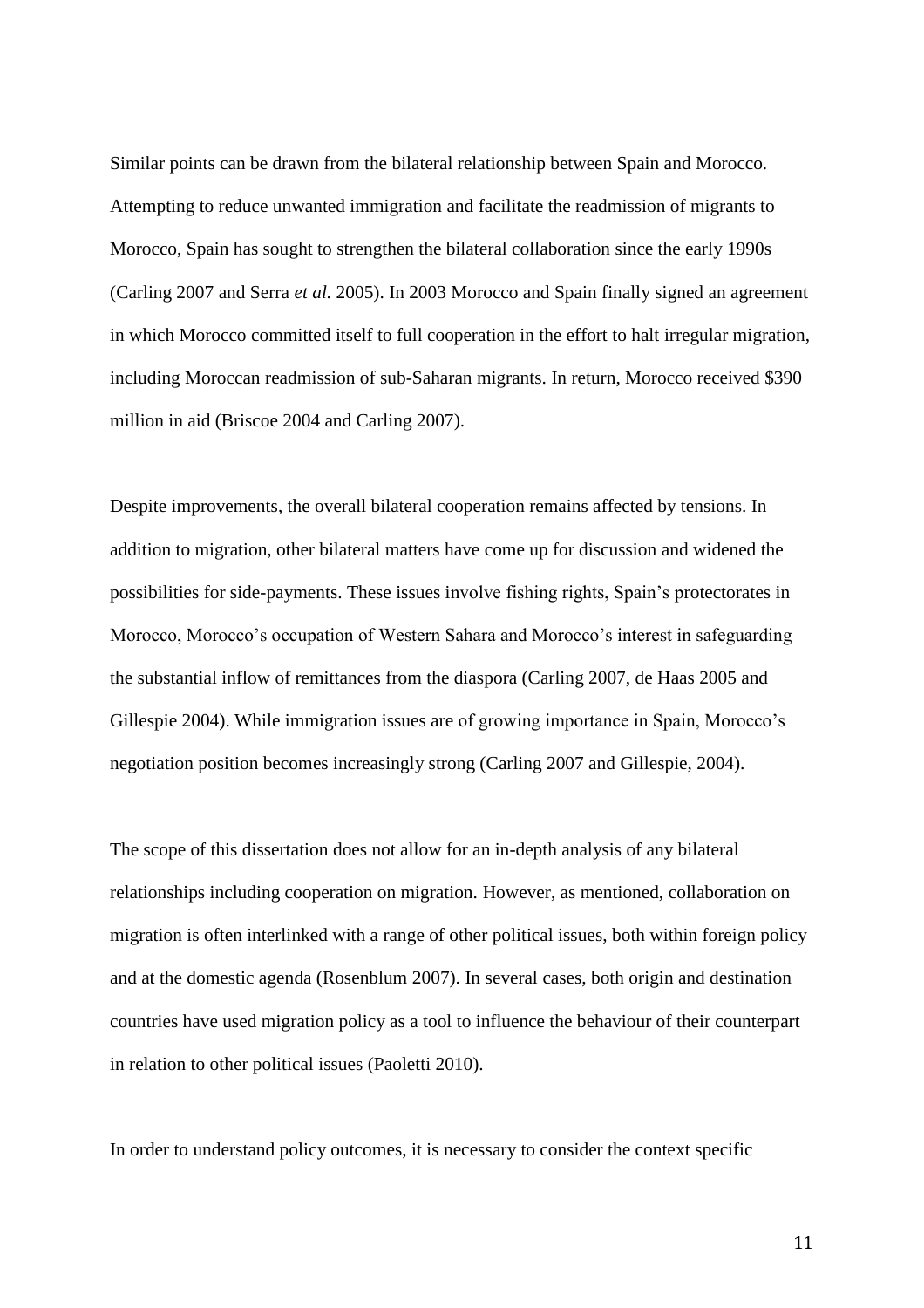backdrops that stimulate the sending states to collaborate on migration regulation (Reslow 2012). Such aspects can be of specific interest when examining outcomes of return policies. Since return migration is perceived as "notoriously difficult to enforce" (de Haas 2008:1314), it can be argued that it is in the power of the origin state to accept returned migrants (Carling 2011) and thus control the effectuation of the return. In an international environment where South-North migration is high on the agenda, migrant sending states have increased their bargaining power, and have greater opportunity to affect international negation (Ellerman 2008 and Gillespie 2002).

## **How to analyse migration policy outcomes? - Effectiveness versus effects**

This study aims to analyse the 'effects' of migration policy, which can be seen in opposition to 'effectiveness', a concept often used while analysing the outcome of migration policy. The following section will introduce the on-going discussion on the academic use of 'effectiveness', and explain the usage of 'effects' as part of this study's analytical approach to understand the outcome of migration policy.

Studies of migration policies frequently use the term 'effectiveness' to describe the successfulness of policies (see for instance: Brochmann and Hammar 1999, and Ghosh 2000). Yet, what is actually meant by the term itself is rarely defined (see for instance: Castles 2004, Hatton 2004, Hatton 2011, Neumayer 2004, Thielemann 2004 and Thieleman 2006). Quantitative studies often use the term to assess whether or not immigration control policies have led to a 'substantial' decrease of immigrant numbers (Hatton 2011 and Thielemann 2004), and some have used the term as an opposition to 'policy failure' (Castles 2004a and Castles 2004b).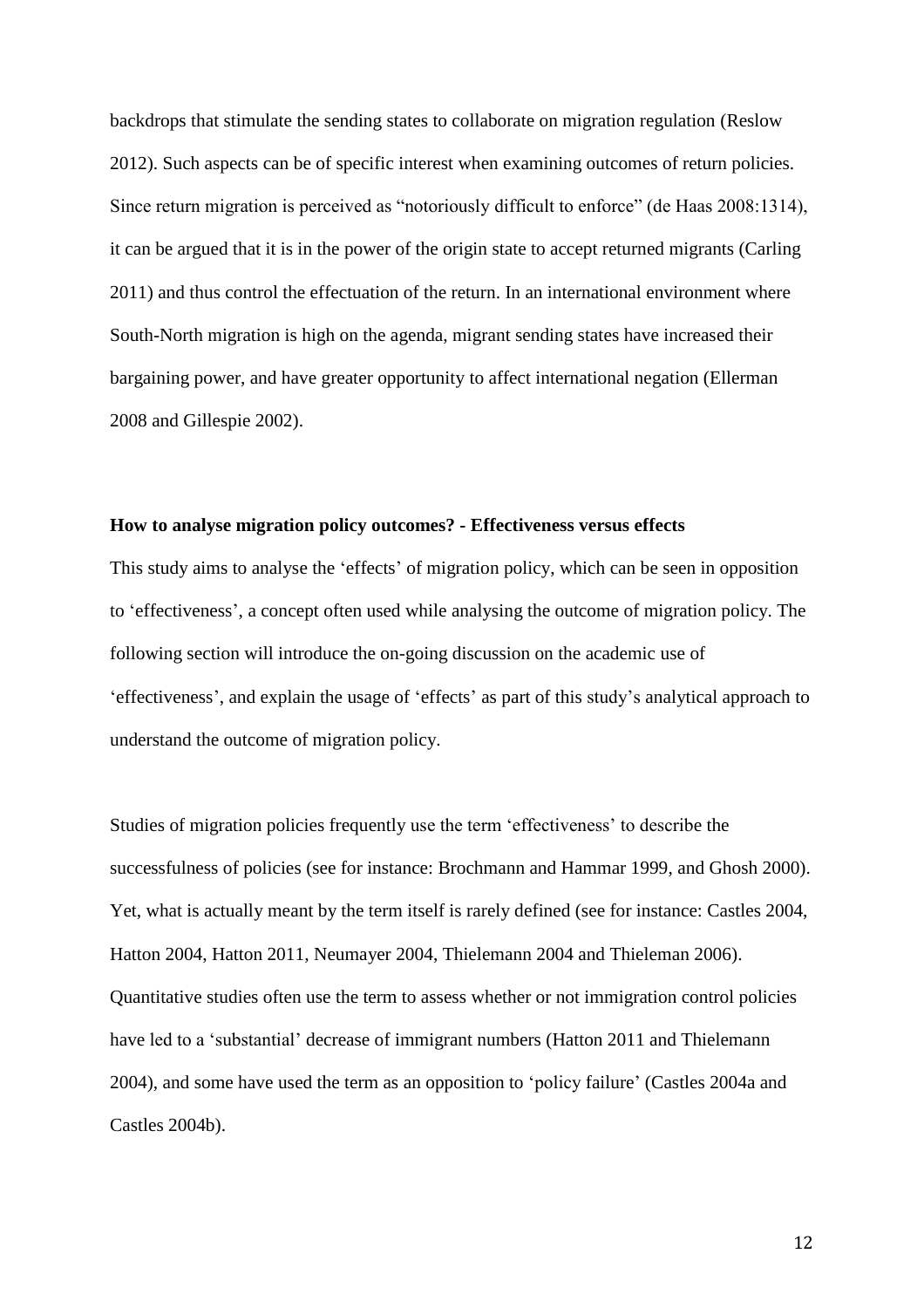In 1994, Cornelius and Hollifield developed the "gap hypothesis". They theorised that "significant and persistent gaps exist between official migration policies and actual policy outcomes' (1994:4). Several scholars have supported the hypothesis and are critical to liberal democratic states' ability to manage migration (see for instance: Bhagwati 2003, Castles 2004b, Düvell 2005, Huntington 2010, Jandl 2007, Rudolph 2006 and Shanks 2000). Others have questioned the premises of the argument and reasoned that, on a whole, states are in control of their borders and most migration policies have been effective (see for instance: Brocmann and Hammar 1999, Brubaker 1994, Carling 2002, Collyer 2006, Freeman 1994 and Zolberg 1999).

It has been suggested that a part of this dispute can be attributed to the confusion around the different meanings attached to 'effectiveness' (Czaika and de Haas 2011). According to the Oxford Dictionary of English, effectiveness can be explained as "[…] the degree to which something is successful in producing a desired result" (Stevenson 2010). The keywords to observe here are the "degree to which", and "desired result". When creating and implementing migration policies, there is often a range of various actors with different interests involved. In order to examine if the *desired* results of the policy are met, one would therefore have to know all the different stakeholders' different interests and intentions with the policy*.* As explained in the foregoing section, this is especially true in relation to policies that affect several states, such as in a bilateral agreement. However, the sending states' perceptions are mostly ignored in analyses of effectiveness. A reason for this might be the difficulty with establishing both the different states' policy objectives, and the objectives of the different stakeholders within the states. Although most policies have officially stated aims, one cannot exclude the possibility that there are other underlying intentions not meant for the eyes of the public.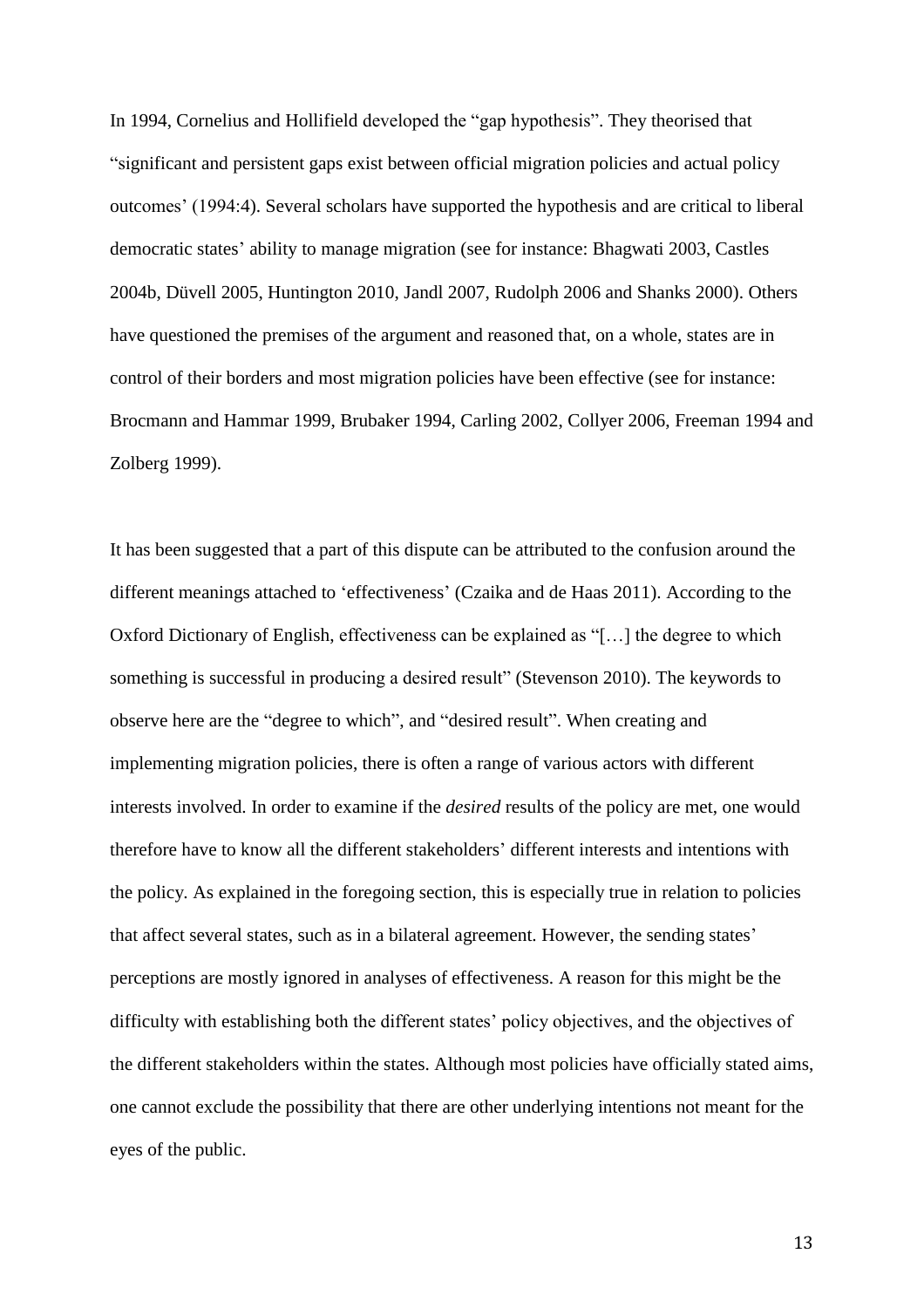The other challenge presented by the lexical description of the term concerns how to measure the "degree" to which the desired result is produced. Such a measurement leaves much space for individual judgement since there is no common standard of how to measure the extent of effectiveness. In addition to the challenge of recognising all the various stakeholders' different intentions, the consideration of the degree to which these objectives are met, will depend on the subjective view of the analyser.

Although migration policies aim to influence migration flows, they may have additional effects that do not only affect the flow per se. Hence, through an analysis of effectiveness, the researcher is restricted to examine the degree to which the produced effects are in accordance with the recognised stakeholders' recognised intensions to influence migration flows. Although this is a valuable form of analysis, it might be beneficial to extend the frame of reference and include analyses of effects that were not included in the policy objectives.

The Oxford Dictionary of English explains effect as "a change which is a result or consequence of an action or other cause" (Stevenson 2010). This definition does not refer to any aims, and the floor is open to examine unintended effects. It is nonetheless a problematic term. Since an effect has to be the result of something, causality has to be proven, and it may prove difficult to ensure that a particular change is the outcome of a particular policy change. Although this will remain a challenge, one can wonder if an analysis of effects is more valuable than one of effectiveness.

Through an analysis of effects, the researcher can reflect on the broader occurrences in the aftermath of a policy change, and the evaluation is not limited to regard effects in the form of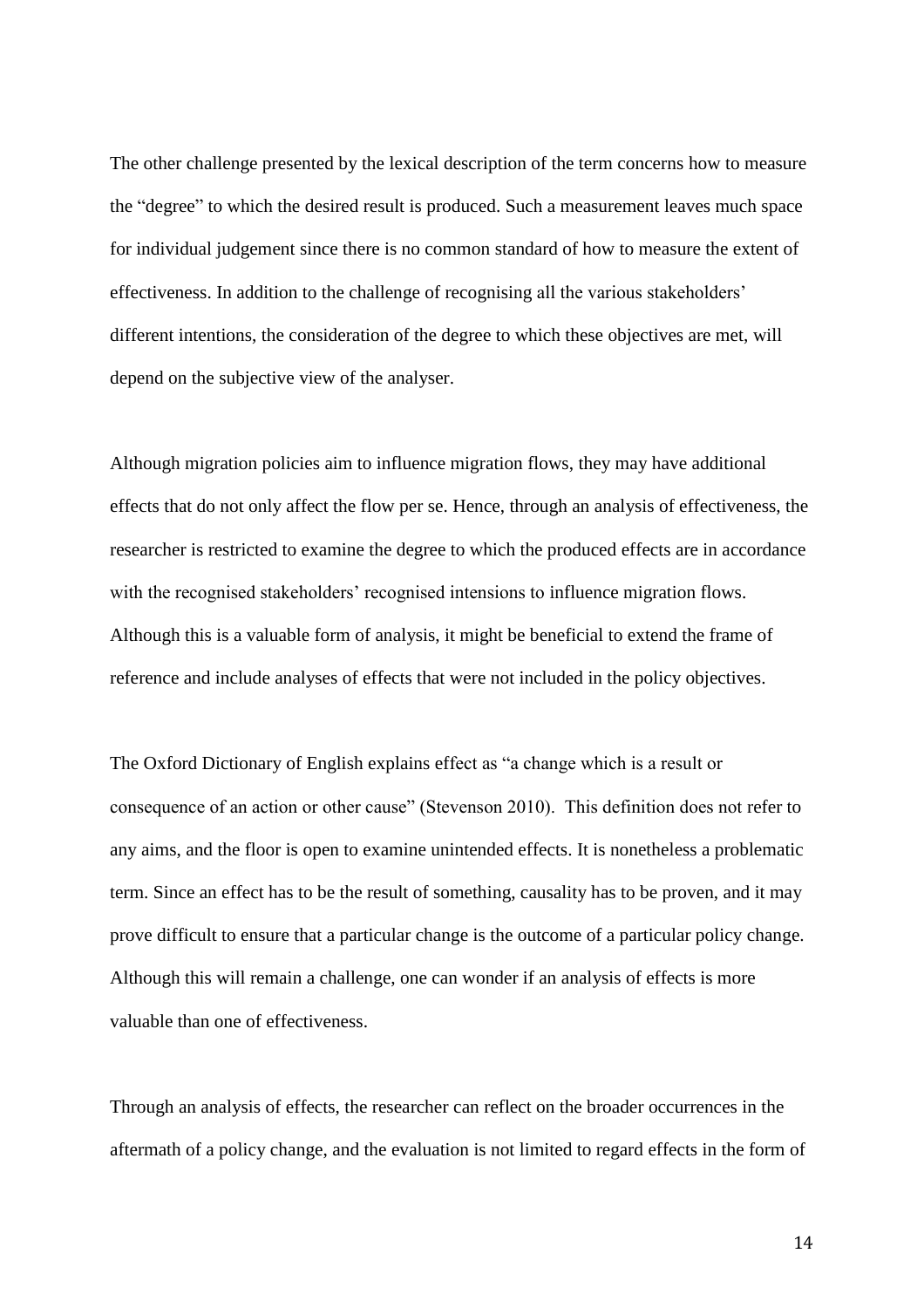changes in the migration *flow*. If a policy change leads to civil disorder, for example a demonstration, the demonstration should be seen as an effect, a part of the overall outcome of the policy. Such an unanticipated effect may influence different actors' perceptions of the outcome of the policy. Although a policy has been effective in reaching its intended results, unanticipated effects may affect the overall outcome of the policy change. In instances of bilateral cooperation on migration regulation, the different states' authorities may have different experiences of the effectiveness and the unanticipated effects, hence different opinions about the outcome of the policy.

It is in the opinion of this dissertation that such 'alternative' effects of migration policies must be seen as a part of the overall outcome of a policy change. If the purpose of policy analyses is to broaden our understanding of migration policies, it is important not to overlook noteworthy effects that might impact the perceptions of the outcome of the policy. With the aim of undertaking an informed analysis of the outcome of migration policy, this dissertation will examine the effects of the MoU between Norway and Ethiopia. By effects it is referred to any changes that are seen as a result of the policy, including changes in migration flows and changes in the society in general.

## **Methodological choices**

In order to conduct an informed study of migration policy and the MoU on return in particular, information has been sought from diverse sources and through different methodological strategies. To explain and defend the methodological choices taken, this section will briefly mention the four methods of data collection that have been used in the dissertation: Literature review, document analysis, semi-structured interviews, and quantitative data obtained from secondary sources.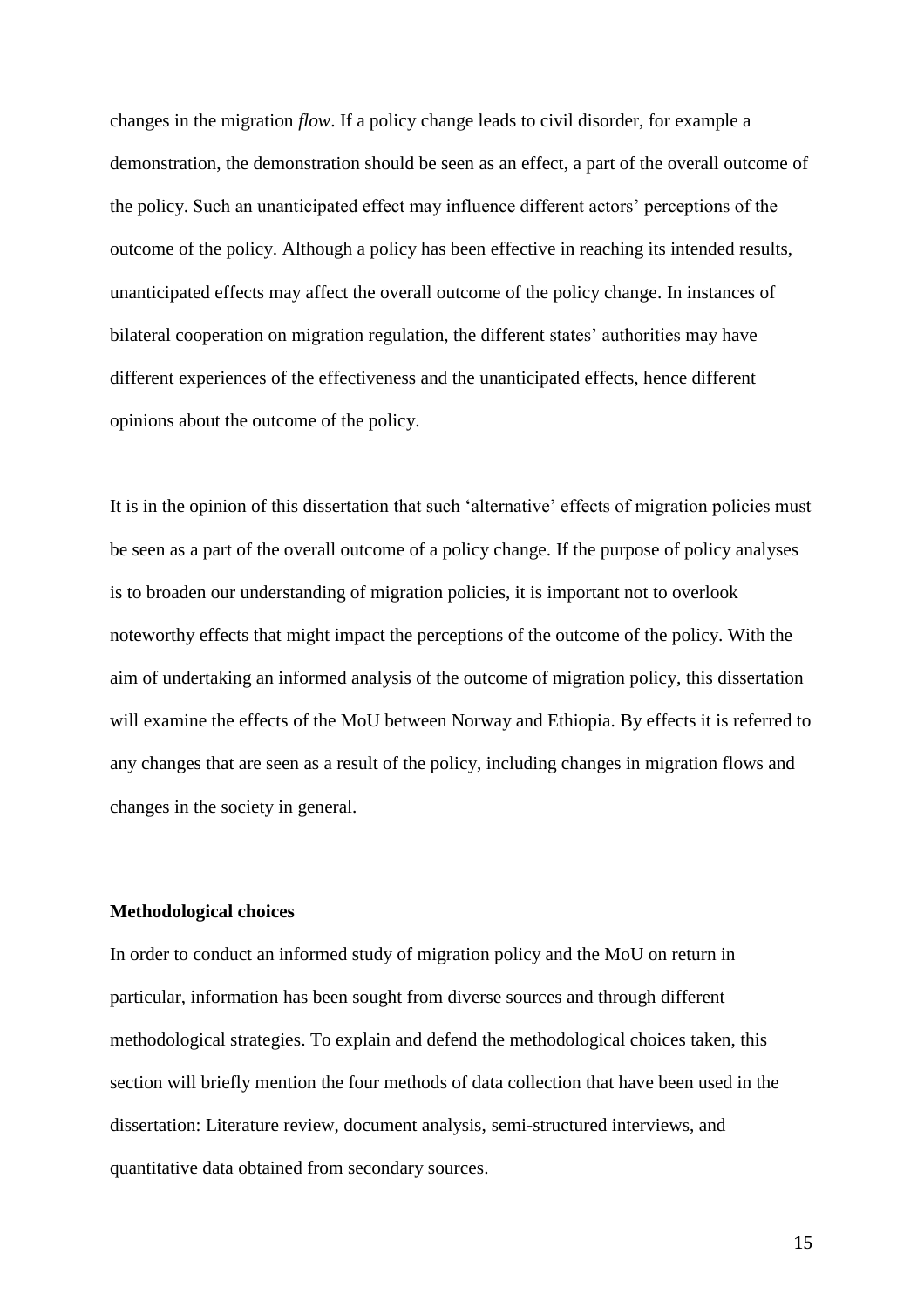The theoretical framework for the study has found its form after reviews of previous work on the topic of migration policy. An extensive literature review was conducted in order to recognise the different discussions within the migration policy discourse, and to fully grasp shortcomings in previous work on the topic. This coverage enabled the dissertation to address specific gaps in the literature, and enabled the researcher to make an informed choice of a relevant case study.

To obtain information on the bilateral relationship between Norway and Ethiopia, and the different actors' involvement in the making of the return policy, both official documents and documents "off the record" have been included in the analysis. To get insights on the government's external and internal communication during the negotiation process, information has been sought from the Norwegian Government's archive of Electronic Public Records (EPS). In the EPS database, one can search in all letters and documents to and from governmental agencies and order the specific information one wishes to access. This has allowed the researcher follow the political decision-making process across departmental and agency boundaries.

An important and fundamental prerequisite to recognise and understand the effects of the policy change has been to obtain information on the various perceptions of the agreement and its effects. In order to obtain the insiders' perspectives, interviews have been conducted with informants that could offer in-depth information on aspects related to the MoU on return. Such use of informants in qualitative research can be advantageous because of the particular expertise or knowledge that is brought into the study (Ogden 2008).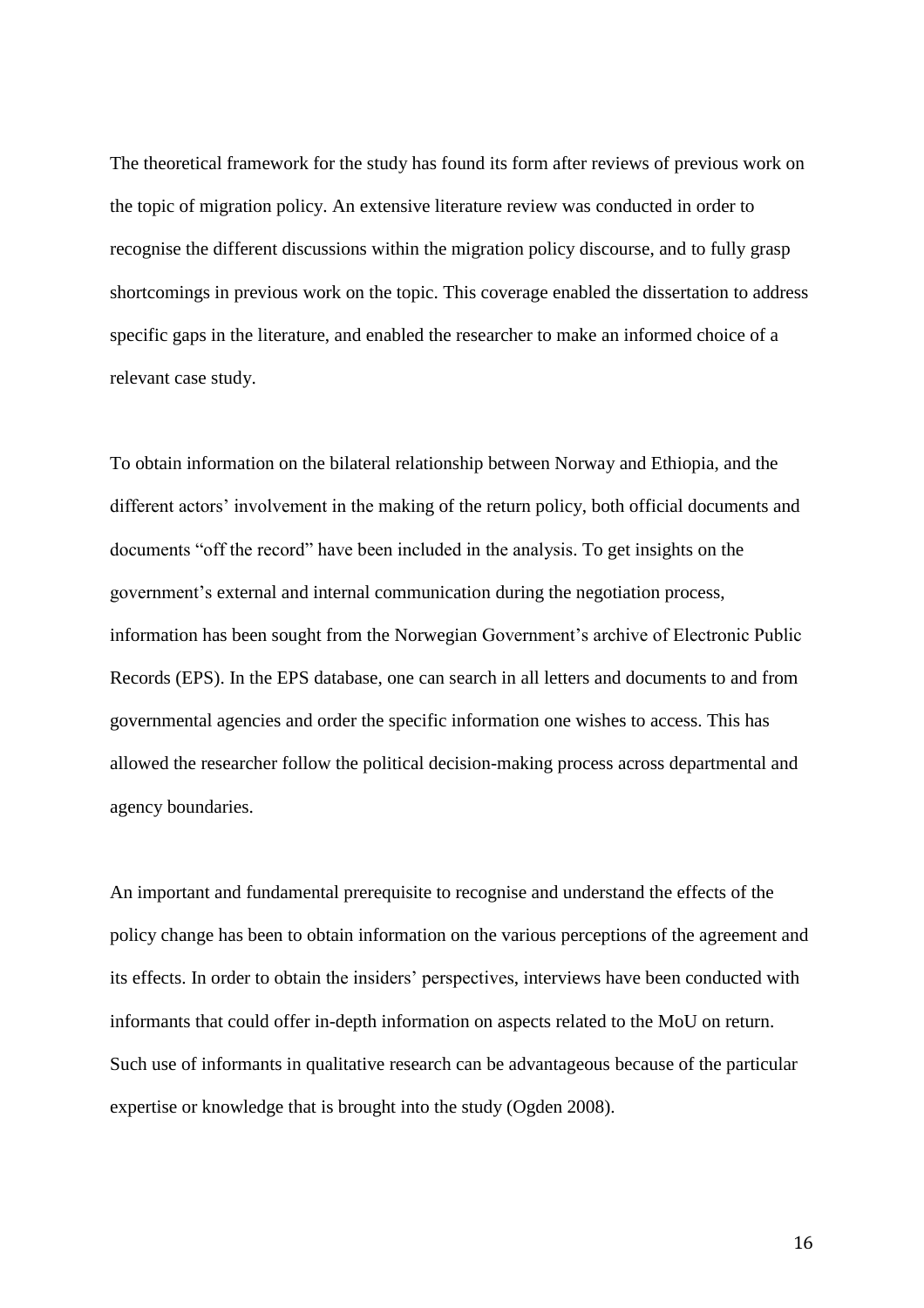Four categories of informants within the study's target population have been interviewed: State representatives participating in the process of negotiating and policy making, institutional agencies involved with the effectuation and implementation of the policy, civil society actors engaged with the group of Ethiopians subjected to return, and academics with expert knowledge of Ethiopian politics as well as intimate knowledge of the readmission agreement. The information obtained by these actors has been diverse, and each actor's understanding and thoughts were biased in accordance with his or her unique frame of reference and/or political agenda. This has influenced the reliability and validity of the information obtained, a fact that must be accounted for when the informants' insights and viewpoints are mentioned the analysis. The informants' opinions cannot be used to generalise about the views of the group they represent, but the information has nonetheless been important to establish a general understanding of the diverse experiences of, and opinions on, the readmission agreement and its effects.

The study's approach to data collection was made in accordance with an aim to get information from a small number of informants with very rich knowledge on the subject. The informants were selected through convenience sampling, and all the persons whom agreed, and were eligible to represent the population of interest, were interviewed (Morgan 2008). The technique of snowball sampling was used in the case of the academics, since the experts referred to other academics in their field of expertise. Both convenience sampling and snowball sampling can rightly be criticised since they make the samples non-representative and possibly affected by selection bias (Daniel 2012). These techniques were nonetheless chosen since they were useful in order to establish contact with key actors within the relatively small target population.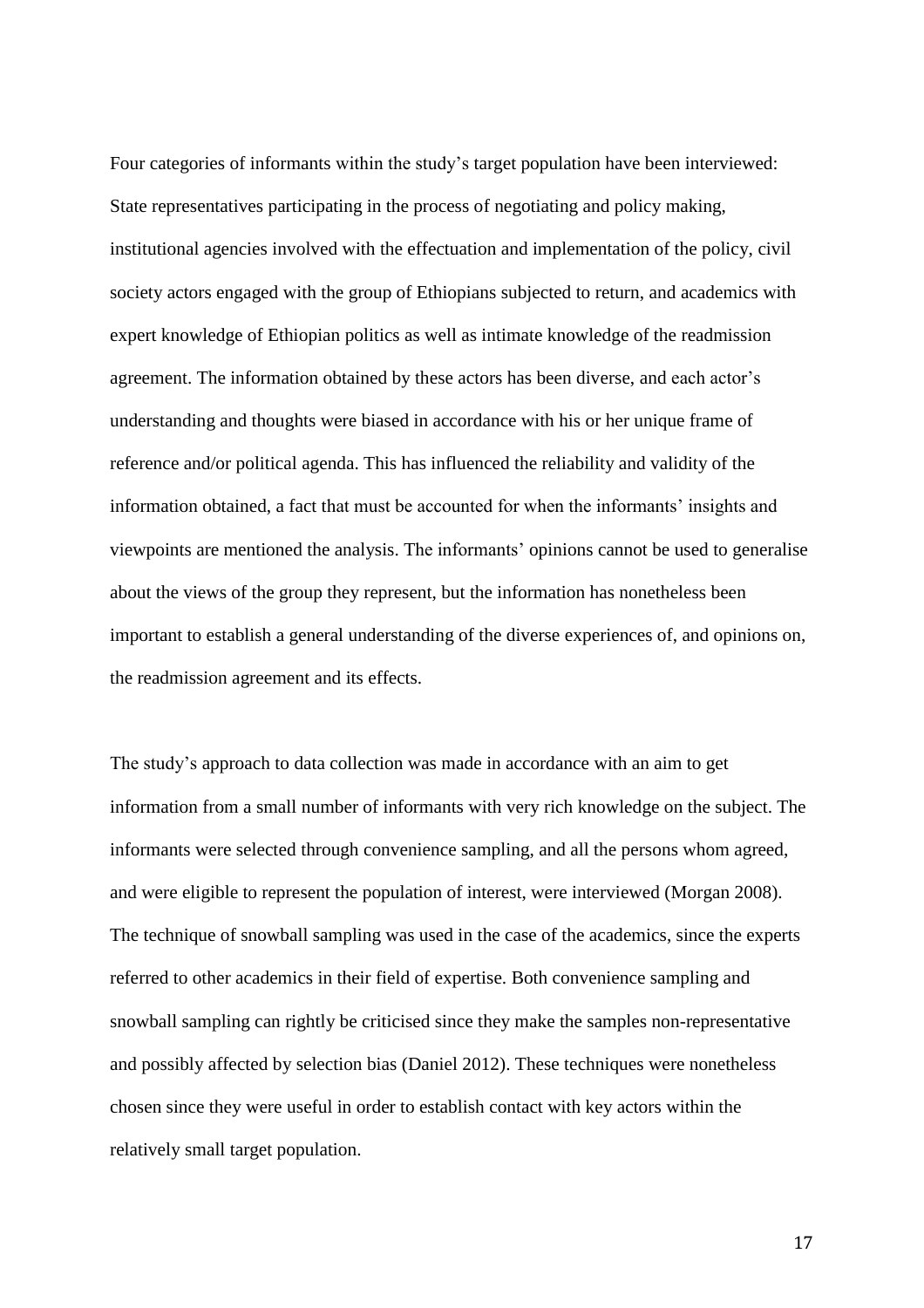All the interviews were semi-structured and the interview guides were designed in accordance with the specific background of the different informants. This data collection strategy was used because it was assumed that the topics of the interview would be relatively well understood by the informants. The use of predetermined, but still open-ended, questions allowed the researcher to be in control of the interview, while allowing for the inclusion of additional topics brought in by the informants (Ayres 2008).

Although having different angles of approach, all the interviews touched upon the same key topics; the believed intentions and aims of the readmission agreement, the process of implementation, the perceived effects and consequences of the agreement, and the thoughts on the future evolvement of this and similar policies. In total, eleven interviews were carried out with informants seen as key actors within any of the four categories. Due to geographical distances, six of these interviews had to be done by telephone, while the other five were conducted face-to-face. A list of informants and further details of the interviews is provided in Appendix 1.

The last methodological aspect to be mentioned, is the quantitative data that forms the basis of the discussion on the changes in migration flows. Although the dissertation is a qualitative piece of research, quantitative data has been included in order to reflect on the numerical effects stemming from the policy change. The quantitative data has been collected from a number of databases. These are: The Norwegian Directorate of Immigration (UDI) Statistical Database, the National Police Immigration Service (PU) Statistical Database, Statistics Sweden and the United Nations High Commissioner for Refugees (UNHCR) Statistical Online Population Database. All the data used is secondary, and was initially collected for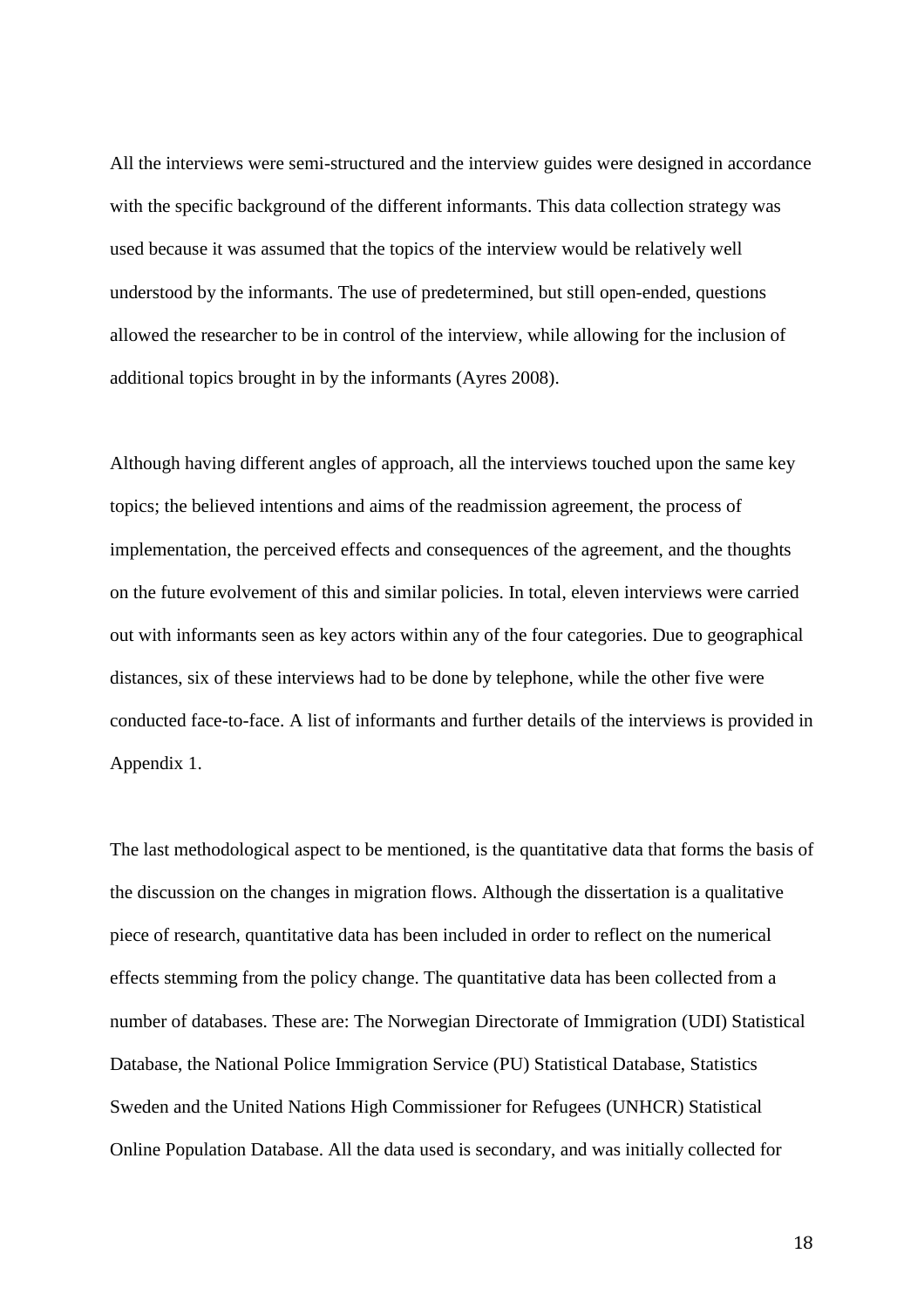other purposes. The usage of such data must be carefully considered, the different databases have used various strategies for data collection and different assumptions may be tied to their categorical definitions (e.g. asylum seeker) (McGinn 2008). However, the variations in the datasets will not be scrutinised since the information only will be used in an exploratory manner.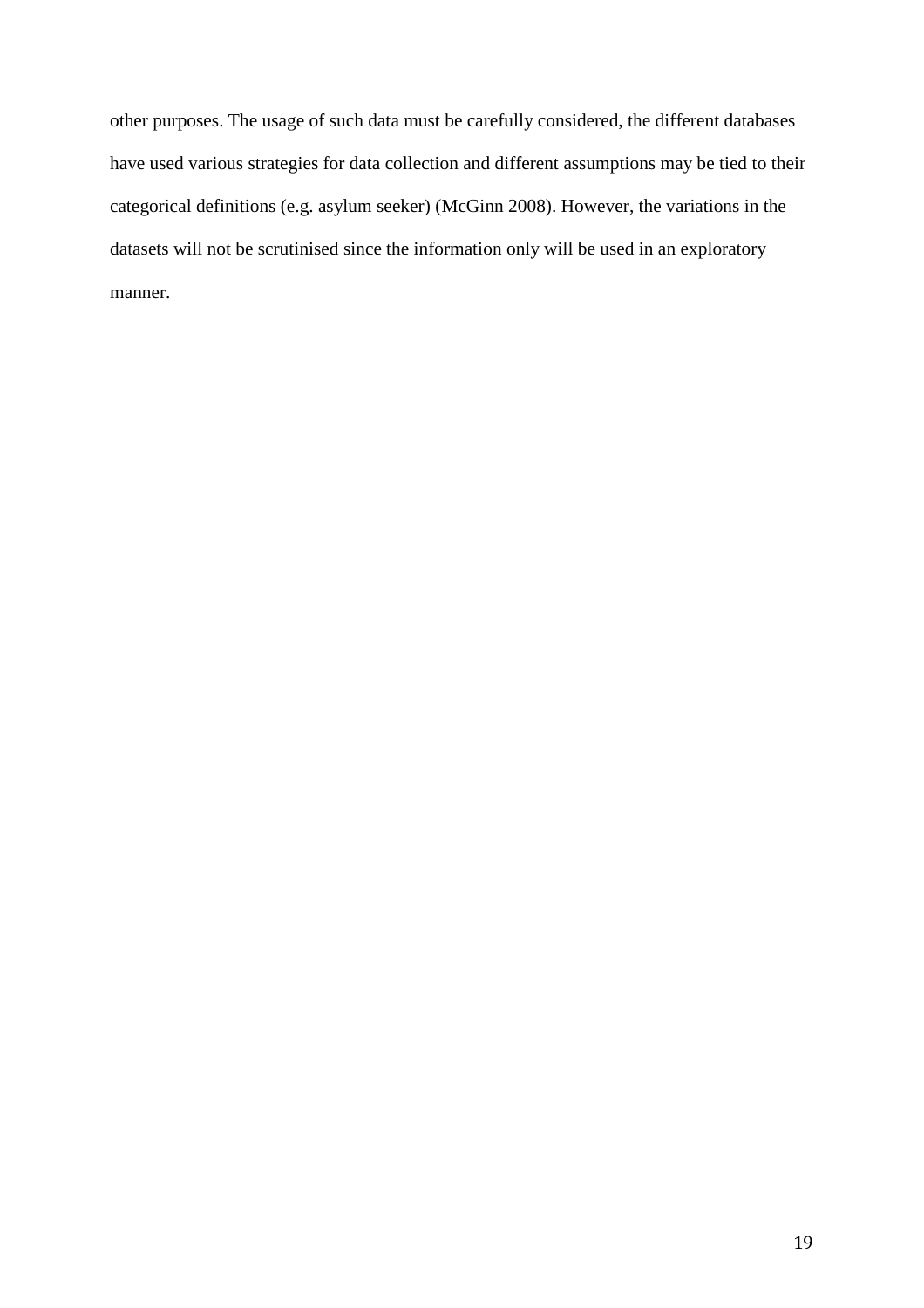## **- CHAPTER 3 -**

#### **The Memorandum of Understanding on the return of rejected asylum seekers**

26 January 2012 the Norwegian State Secretary Torgeir Larsen and Ethiopian State Minister H.E. Ambassador Behane Gebrekristos signed a Memorandum of Understanding on the return of rejected asylum seekers. As stated in the agreement, the official objective of the MoU is to "lay down the basis for a closely coordinated, phased, dignified and humane process of assisted return of Ethiopian nationals in Norway with respect primarily to voluntary return and the importance of safe and dignified return and sustainable reintegration" (Anon 2012a).

In addition to the objective mentioned in the contract itself, Norwegian authorities have officially stated that they aim to protect the asylum institution through voluntary returns and deportation of Ethiopians residing irregularly in Norway (MJPS 2012b)(Informant 10, 18.04.2013). Another objective is to decrease the number of asylum applications from Ethiopia to Norway. Through the readmission agreement, they intend to renew the picture of Norway as a safe haven for all Ethiopians, and signal that Norway is a restrictive state. While it until now has been possible to stay in Norway without a residence permit, they want to inform that Ethiopians now are subject to deportation if their asylum applications are rejected (Informant 2, 25.03.2013 and informant 10, 18.04.2013). The Ethiopian government has not stated any official objectives with their new policy of accepting returnees.

The policy on return applies to Ethiopian nationals who have had their requests for refugee status or residence permit rejected through due process of law, and who are within the territories of Norway. The agreement further states that Ethiopians may only be returned if they do not have protection needs or humanitarian needs that justify a prolongation of their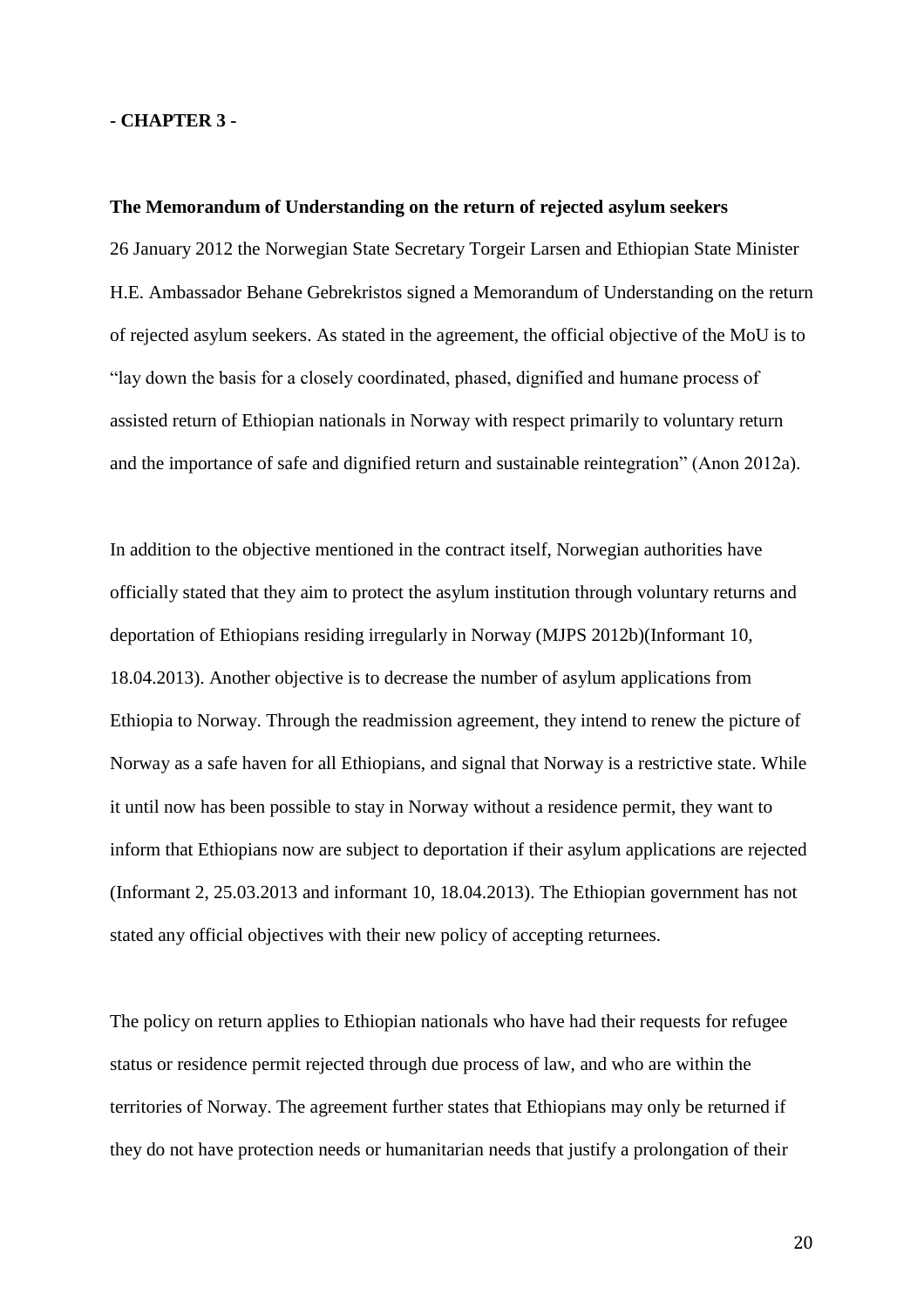stay in Norway. The Ethiopians of concern may opt for voluntary return, but if they refuse to avail themselves of this option, they will be subjected to deportation (Anon 2012a).

While requesting the return of Ethiopian nationals, Norwegian authorities are obliged to provide the Ethiopian state with "as much information as possible concerning [the returnees]"(Anon 2012a:3). It is the Norwegian state that meets the costs of travel, and the facilitation of reintegration in Ethiopia for those who return voluntarily. The Ethiopian state's obligations include issuing travel documents to the returnees who do not hold any. The Ethiopian government institution the 'Administration of Refugees and Returnees Affairs' (ARRA), is responsible for implementing and monitoring the reintegration assistance (Anon 2012a).

Through services provided by the International Organisation for Migration (IOM), Norwegian authorities arrange the transport of the voluntary returnees to their final destinations in Ethiopia. IOM offers information and advice to the returnees while in Norway, they organise the return journey, and are responsible for transferring the cost connected to the reintegration programme from the Norwegian authorities to ARRA. The reintegration programme, which is ARRA's sphere of responsibility, is a special project within the MoU. In Norway's other readmission agreements, the reintegration process is the responsibility of the IOM (Hartlieb 2013). The reason for this is that Ethiopian authorities insisted that they should hold the responsibility if there was to be a reintegration programme (Informant 10, 18.04.2013).

The Ethiopian obligations in the reintegration programme is to offer individual counselling and reintegration support such as help to find a job, support to set up a business, or support regarding training courses and other education (Anon 2012a). Norway has the sole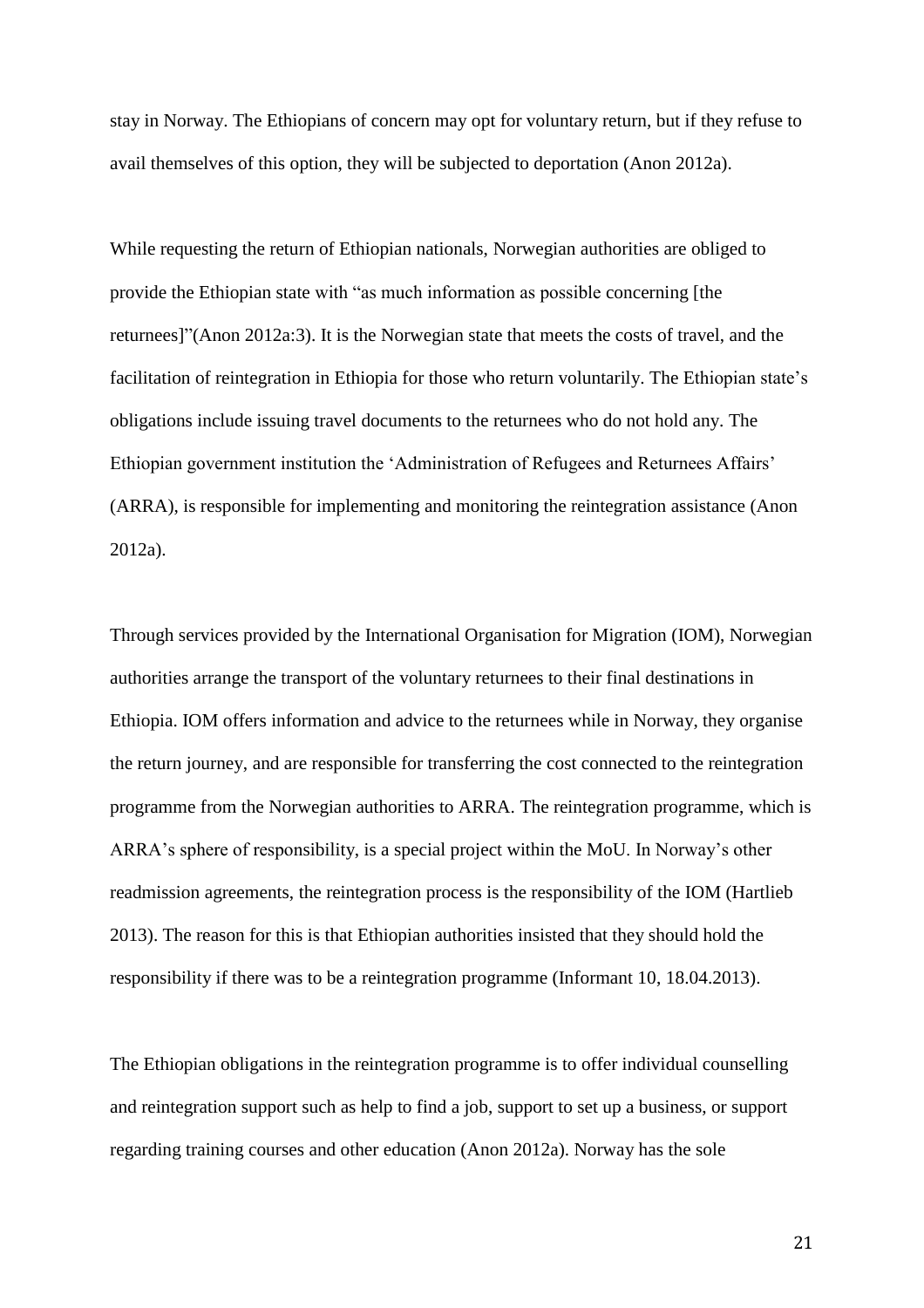responsibility for the financial costs of the programme, and this was a requirement set forth by the Ethiopian government (Informant 11, 16.05.2013). For each person that is returned, Norway transfers NOK 26 000 (£3,000) to ARRA. After the signing of the agreement, there were longwinded negotiations on how this money should be spent, and Ethiopian authorities argued ARRA should be free to spend the money as it wished. However, after months of negotiations, in March 2013 it was agreed that the money are to be spent on social development in refugee communities (Anon 2013b)(Informant 11, 16.05.2013).

In addition to the financial contribution to ARRA, the programme offers financial assistance to the returnees. Those who return voluntarily to Ethiopia will receive NOK 15 000  $(\text{\textsterling}1,750)$ in cash upon return, distributed by the IOM. At a later point, ARRA will distribute financial support of up NOK 30 000  $(\text{\textsterling}3,500)$ , this will not be given in cash, but be part of the services provided through the reintegration programme (Anon 2012a). In addition to the travel costs, Norway has a total expenditure of NOK 71 000 (£8,250) for each returnee. It is very unusual for Norway to play such a great financial role in the resettlement of returnees (Informant 10, 18.04.2013).

In mid-May 2013, ARRA's reintegration project had not yet been set up (Informant 11, 16.04.2013). In July 2012, a temporary agreement for reintegration of returnees was made between IOM and the Norwegian Directorate of Immigration (UDI) in which it was agreed that the IOM Special Office in Addis Ababa should provide the reintegration support in the place of ARRA. This support was only based on cash grants, which in practice has been distributed in one instalment instead of three, as was stated in the initial plan (Anon 2012b)(Informant 4, 03.04.2013). Although this agreement was meant to be a short-term emergency solution (Informant 8, 15.04.2013), it is still functioning today, 16 months after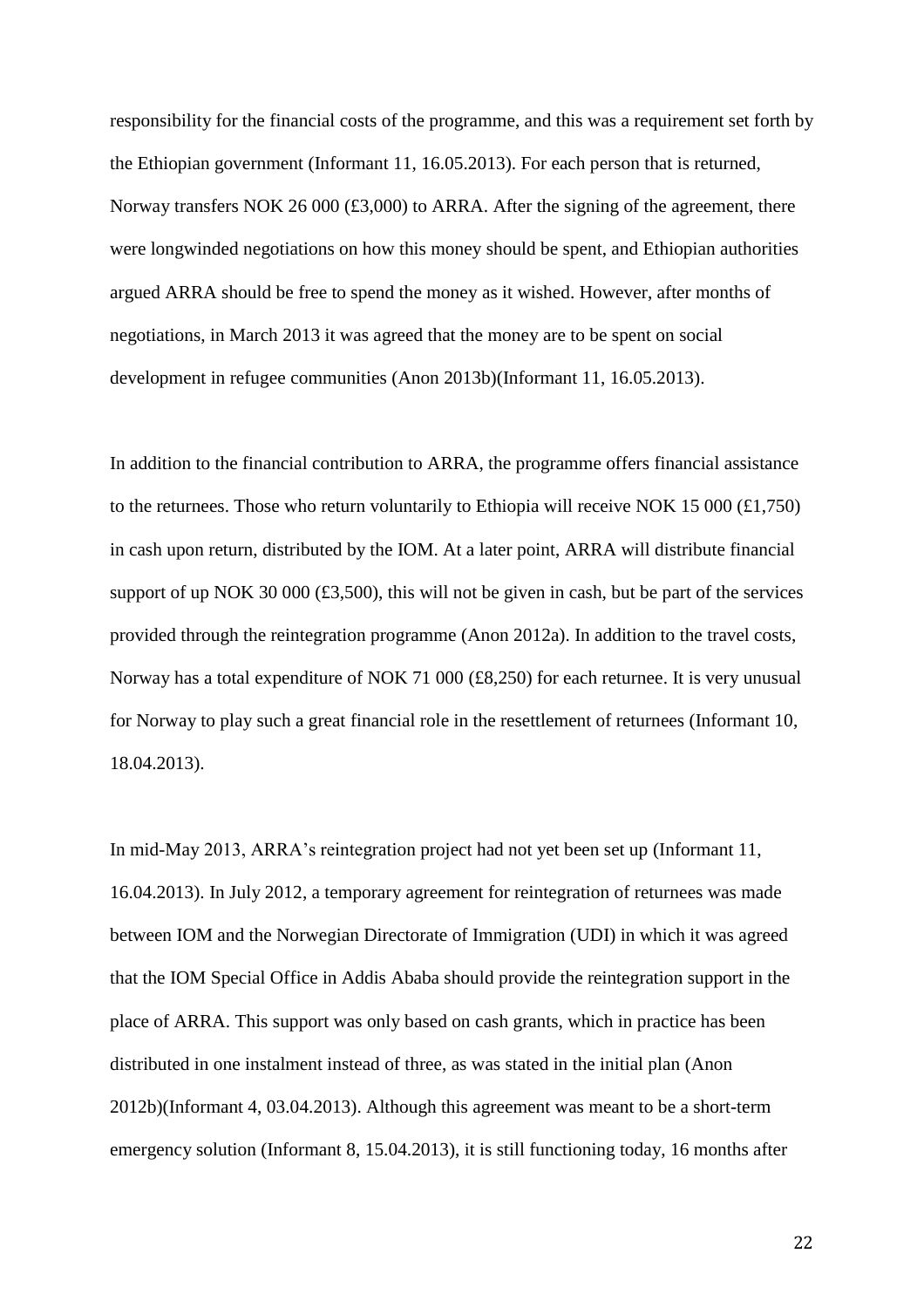the agreement was made. On 16 May 2013, ARRA had finally established an office to administer the reintegration programme, and the programme was to be launched "during this week" (Informant 11, 16.05.2013). This was, however, also the message given during an interview in the first week of April (Informant 4, 03.04.2013).

At the same time as the agreement was officialised, the Norwegian government announced that all Ethiopians who resided illegally in Norway would be offered the possibility to return voluntary and receive reintegration support if they did so before 15 March 2012. Those who did not apply for voluntary return by that date would be subject to deportation (MJPS 2012b and Strømman 2012). The Norwegian National Police Immigration Service (PU) is responsible for all deportations from Norway. However, as was reported by the police in a letter to the Ministry of Justice and Public Security in April 2012, the police had not received any responses or identification documents from the Ethiopian government by 15 March, and consequently they did not have the opportunity to start the process of deportation (Heir 2012).

At the time of writing this dissertation, there has not been any further process in relation to deportation (Johansen, personal communication, 30.04.2013)(Informant 10, 22.05.2013). It has been rumoured that identification papers have not been distributed due to new requests from the Ethiopian government, where they require fingerprints of all returnees. While the PU does not have the authority to provide the origin country with such material without the consent of the Ethiopians themselves, they cannot fulfil these new demands.

Although it has not been officially affirmed whether or not this is the exact reason for the standstill, it has been clearly expressed that the Ethiopian government, for some reason, is unwilling to distribute identification documents. Since these documents are vital to perform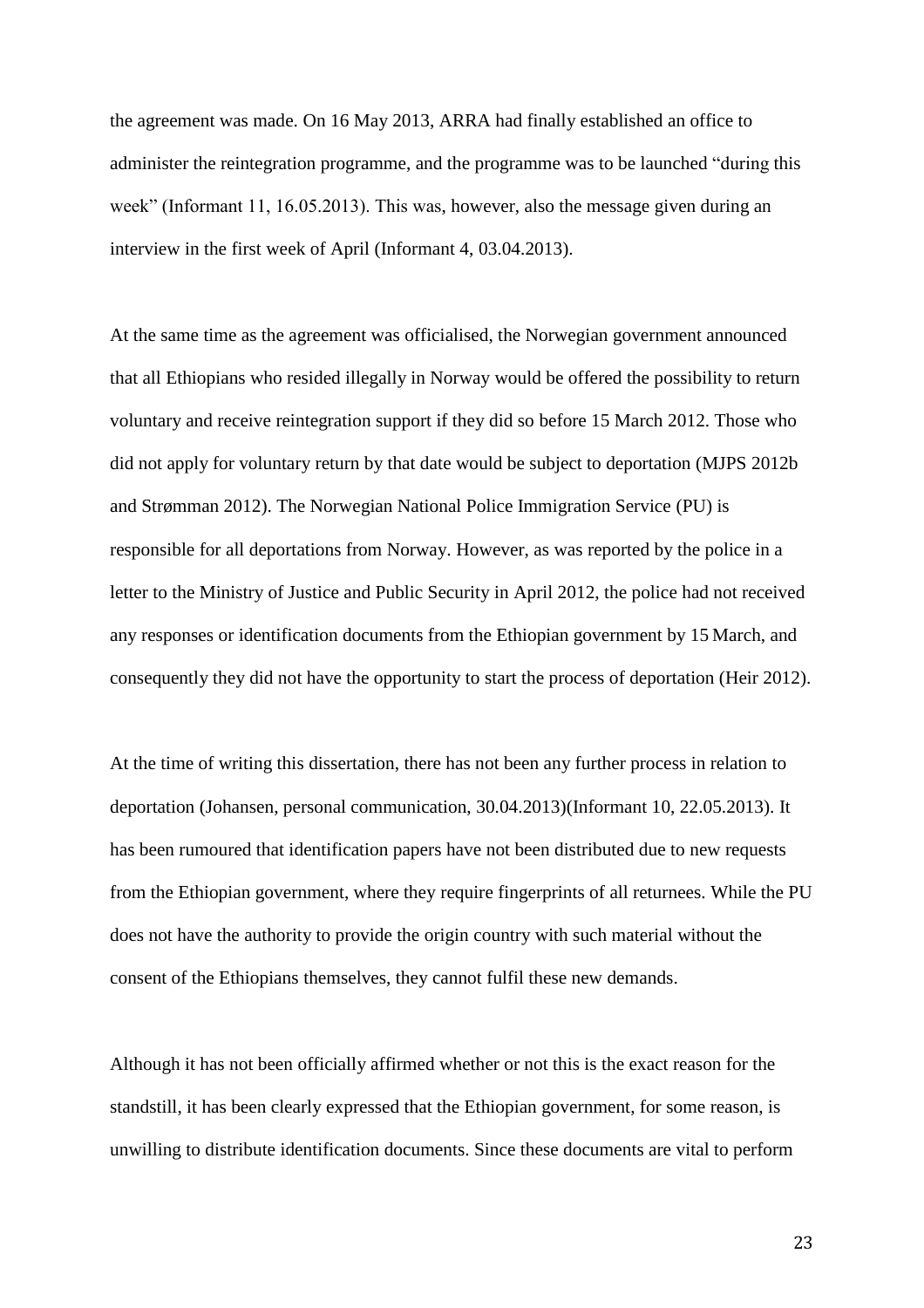deportations, the commencement of deportation solely depends on the action taken by the Ethiopian government (Informant 10, 22.05.2013). While questioning why Ethiopia is reluctant to accept the deportees, state officials have underlined that it usually takes some time before deportations are implemented. However, Norwegian authorities had not expected as much delay with the deportations as there has been (Informant 8, 15.04.2013 and informant 10, 18.04.2013), and it seems clear that the cooperation has come to a standstill due to a lack of interest in deportation from the Ethiopian government's side.

## **The effects attributed to the change of policy**

It is a challenging task to assess which occurrences can be seen as effects of the new policy. It is therefore important to explain why the particular occurrences chosen can be called effects of the policy change. Due to their diverse nature, the effects have been categorised in three different sets. The first set of effects concerns changes in migration flows in the aftermath of the MoU. While examining the flows, the possible relation between the policy and observable changes in numbers will be discussed. The second set of effects concerns the substantial public critique the MoU has encountered. The criticism and the ensuing debates are regarded as effects because they were a direct result of the signing of the MoU, which affected the public discourse on asylum. The last effect to be considered is a lawsuit against the Norwegian state in which several hundred Ethiopians accused the state of violating their human rights. The lawsuit can be seen as an effect since it came as a response to the new policy, it further affected the experiences of the asylum seekers themselves, and it demonstrates migrants' capability to influence policy outcomes.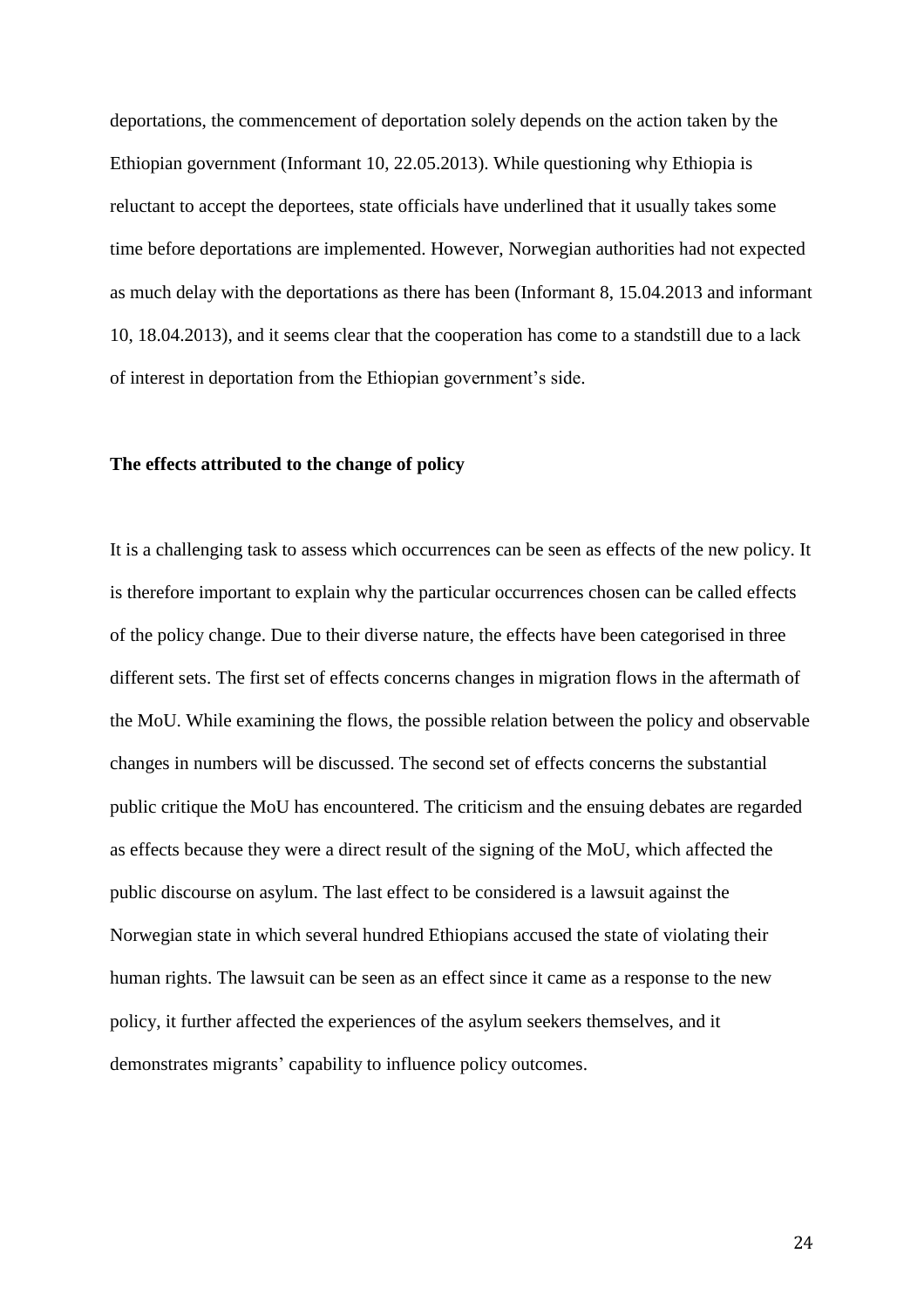### **Changes in migration flows**

Since restrictions on labour immigration were introduced in Norway in 1974, the majority of immigrants from third countries have been refugees and asylum seekers. With the rise in asylum seekers during the 1980s, Norway slowly developed new systems for treating their applications (Østby 2013). In an analysis on the effects of immigration policies on flows to Norway in 1969-2010, it was concluded that the range of policy measures throughout the period had resulted in less immigration than would otherwise have been expected (Cappelen *et al*. 2011). Based on previous experiences, it is therefore a relatively strong belief in the power of migration policies amongst Norwegian authorities (Brekke 2004, and Brekke and Aarseth 2009).

However, as has been underlined by Brekke, it is a complicated process to analyse the impact of policies on immigration. He argues this is especially complicated for policies affecting asylum flows. In his study on asylum flows to Norway and Scandinavia he does not find any clear results. The same control policy measures, for instance a suspension in filing cases from a specific country, can have diverse effect on different immigrant groups. An interesting finding in his study is that the way in which the policy is signalled is important. Making a country appear unattractive to potential asylum seekers through the announcement of restrictive policies may contribute to fewer arrivals (Brekke 2004).

In relation to the MoU with Ethiopia, the Norwegian state aimed for an increase in the outflow of returnees, and a decrease in the inflow of asylum seekers. In the proposed State Budget for 2013, the Ministry of Justice and Public Security reported that the readmission agreement of 2012 had had its anticipated effects. They noted that it had affected "both asylum arrivals and the number who choose assisted voluntary return". They further reported: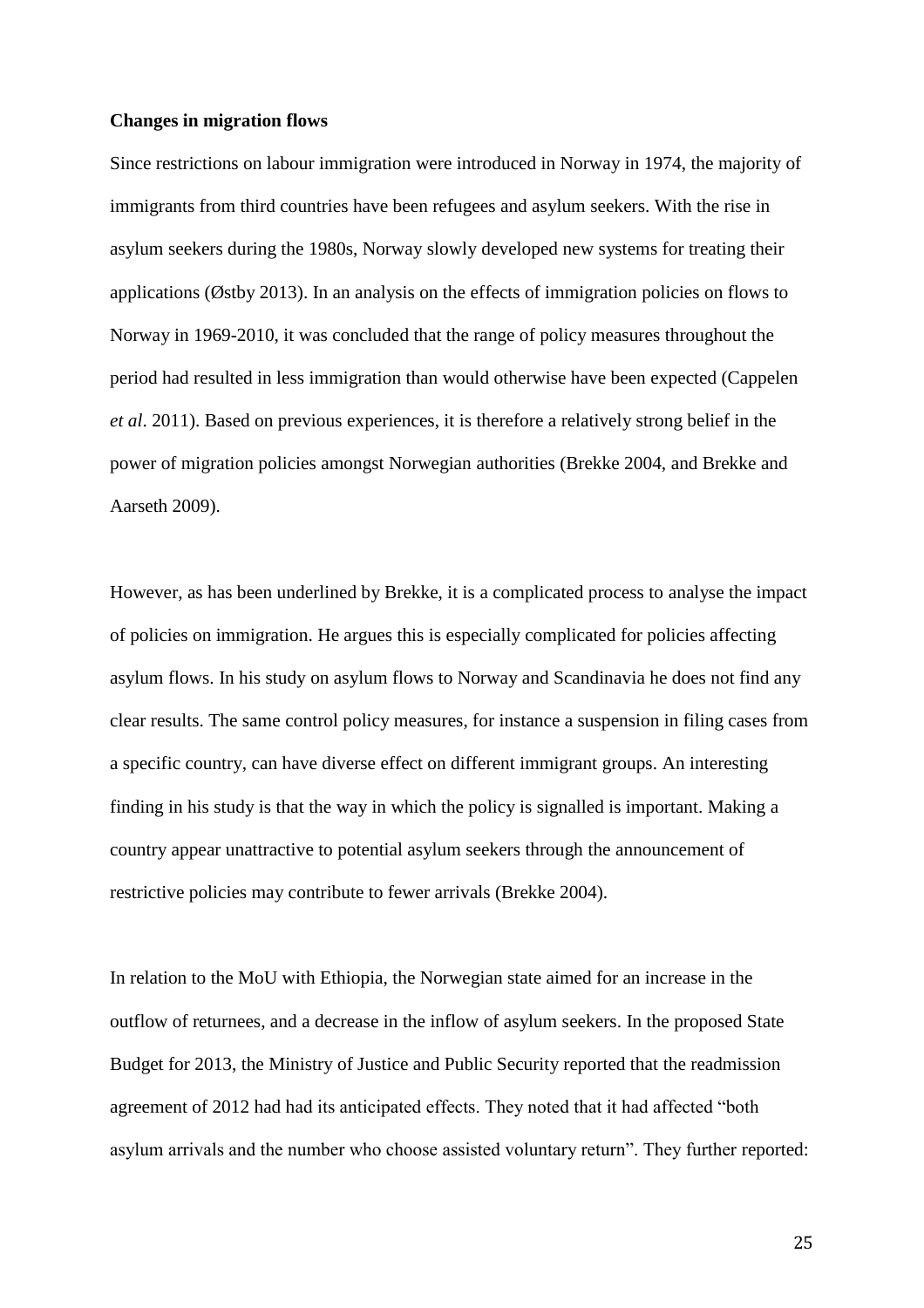"after the agreement with Ethiopia was signed, the asylum numbers from Ethiopia decreased" (MJPS 2012a). However, while analysing the migration flows between Norway and Ethiopia, some findings support the opposite view.

Regarding the number of returns to Ethiopia, it is accurate to say that several persons chose voluntary return after the agreement was signed. While there were between 12 and 35 yearly returns between 2009 and 2011, there were 54 in 2012. Even though it was a major increase from 2011 to 2012, the number of returnees is relatively low. 54 is a small number compared to the expected outcome of more than 700, if deportations had been carried out as planned. It appears clearly, however, that the new policy on return caused an instant rise in returns. While examining the monthly numbers of return over time, there were between 0 and 7 monthly returns 2010 and 2011, but between 3 and 9 after the signing of the agreement in 2012. Regarding the monthly numbers so far in 2013 there has been a decrease in returns to pre-2012 levels (PU Statistical Database 2013 and UDI Statistical Database, personal communication, 2013a). It must be mentioned that it is difficult to interpret such small numbers. Nonetheless, they at least indicate that Norwegian authorities had poor foundations for highlighting that there had been an increase in return due to the signing of the readmission agreement.

As believed by two employees from NOAS and IOM, whom both work with the Ethiopians subjected to return, the numbers of returnees will continue to decrease. The steep rise in the spring 2012 can be attributed to the threat of deportation after 15 March. However, seeing that deportations did not happen, neither on 15 March nor at any later point, the Ethiopians no longer feel pressured to choose voluntary return (Informant 4, 03.04.2013 and informant 9, 17.04.2013). The steep rise in 2012 may also be attributed to the lack of effectuation of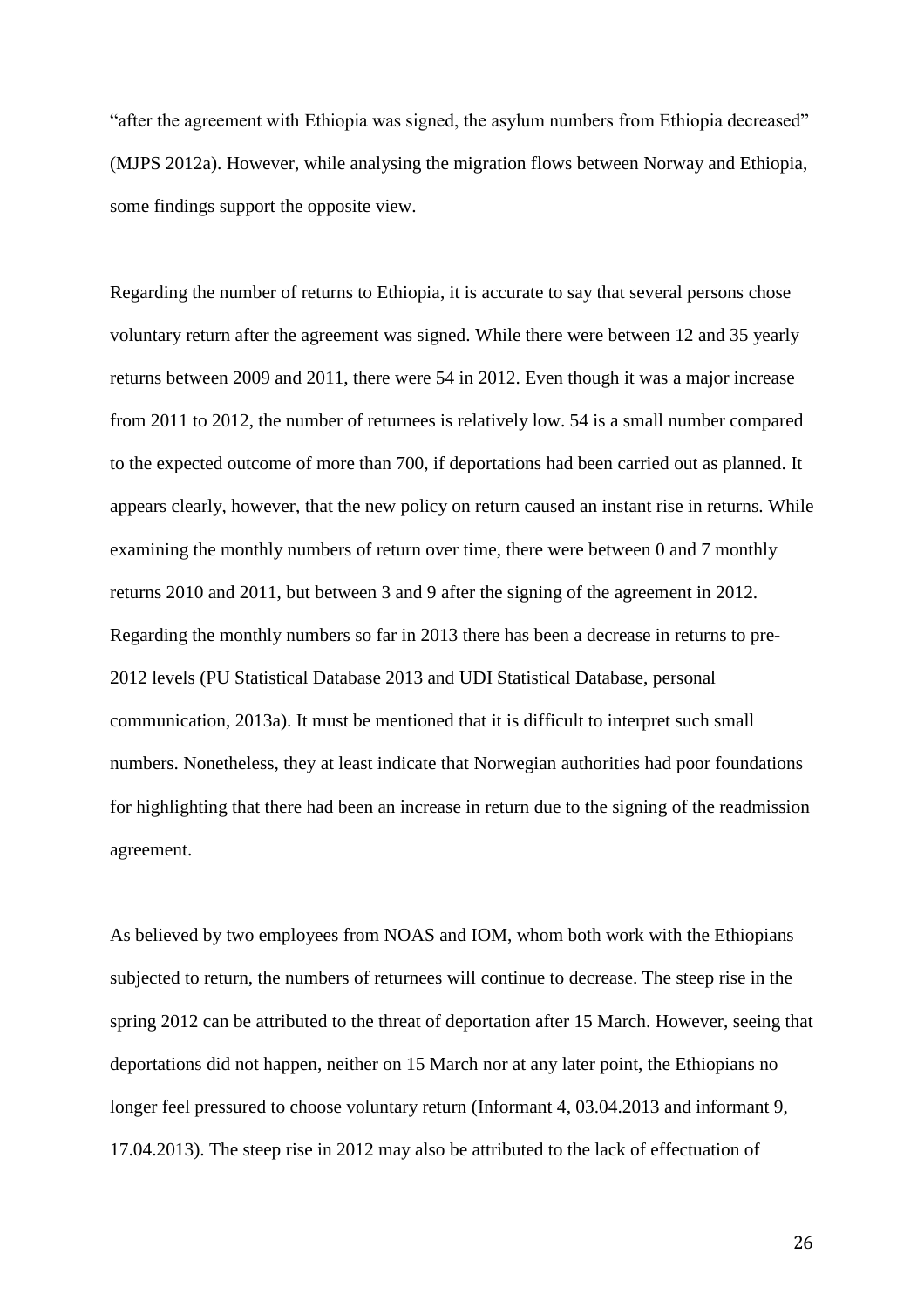ARRA's reintegration programme. As highlighted by the return programme responsible at IOM, voluntary return has been popular since the returnees have received NOK 45 000 (£5,250) in cash upon return. However, when ARRA effectuates its reintegration programme, the returnees are to receive the support through different means of reintegration and educational support, i.e. not cash (Informant 4, 03.04.2013). It will therefore be interesting to see whether the number of returnees will further decrease when, and if, ARRA's programme on reintegration is fully implemented.

As reported by the Ministry of Justice and Public Security, the number of asylum applications from Ethiopia decreased after the signing of the readmission agreement. By examining the monthly changes in numbers of arrivals since 2007, a sharp drop in March 2012 can be observed. The monthly numbers from January 2011 to February 2012 ranged between 18 and 35, while the monthly arrivals in from March to June 2012 were between 6 and 9. The decrease in arrivals is evident, and it may be attributed to the immediate signal effect of the new policy. Nonetheless, when including the yearly changes in arrivals throughout the last four years the drop is less obvious. Since 2009 the number of Ethiopian asylum seekers has steadily decreased from 706, to 293 in 2011 and 185 in 2012 (UDI Statistical Database 2013b). Regarding this gradual decline it is questionable whether the decrease in 2012 should be attributed to the policy's signal effect, or regarded as a part of an overall trend of declining numbers.

In an effort to understand the importance of the return policy in affecting overall numbers of Ethiopian asylum seekers to Norway, the trend in asylum applications to Norway can be seen in relation to the trend in Ethiopian asylum applications worldwide (Fig.1). Although data on worldwide applications is only available until 2011, it is still interesting to compare the two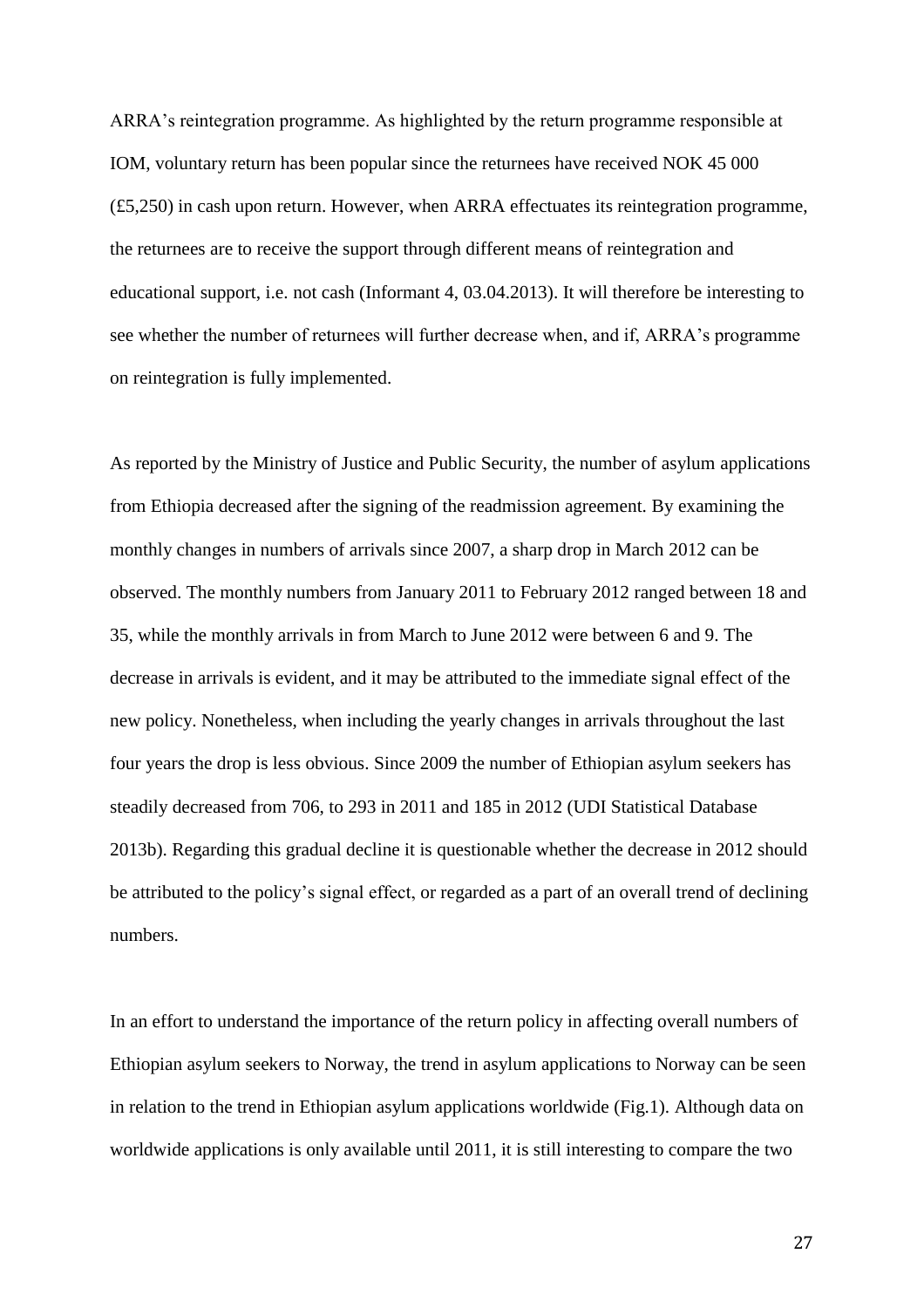datasets. One can argue that there are some similarities between the two trends seeing that there was a steadily increase in application in 2005-2009, and then a drop in numbers in 2009- 2010. This might support the argument that the context in the country of origin is more likely to affect asylum trends than certain policy changes in the receiving countries. Although numbers decreased in the aftermath of the signing of the MoU, it is questionable if causality between the policy change and the change in asylum numbers can be proven.



**Fig. 1** (UDI Statistical Database 2013b and UNHCR Statistical Online Population Database 2013)

While examining the effects of migration policy on migration flows, it is important to be aware of potential changes in the direction and composition, as well as the volume of such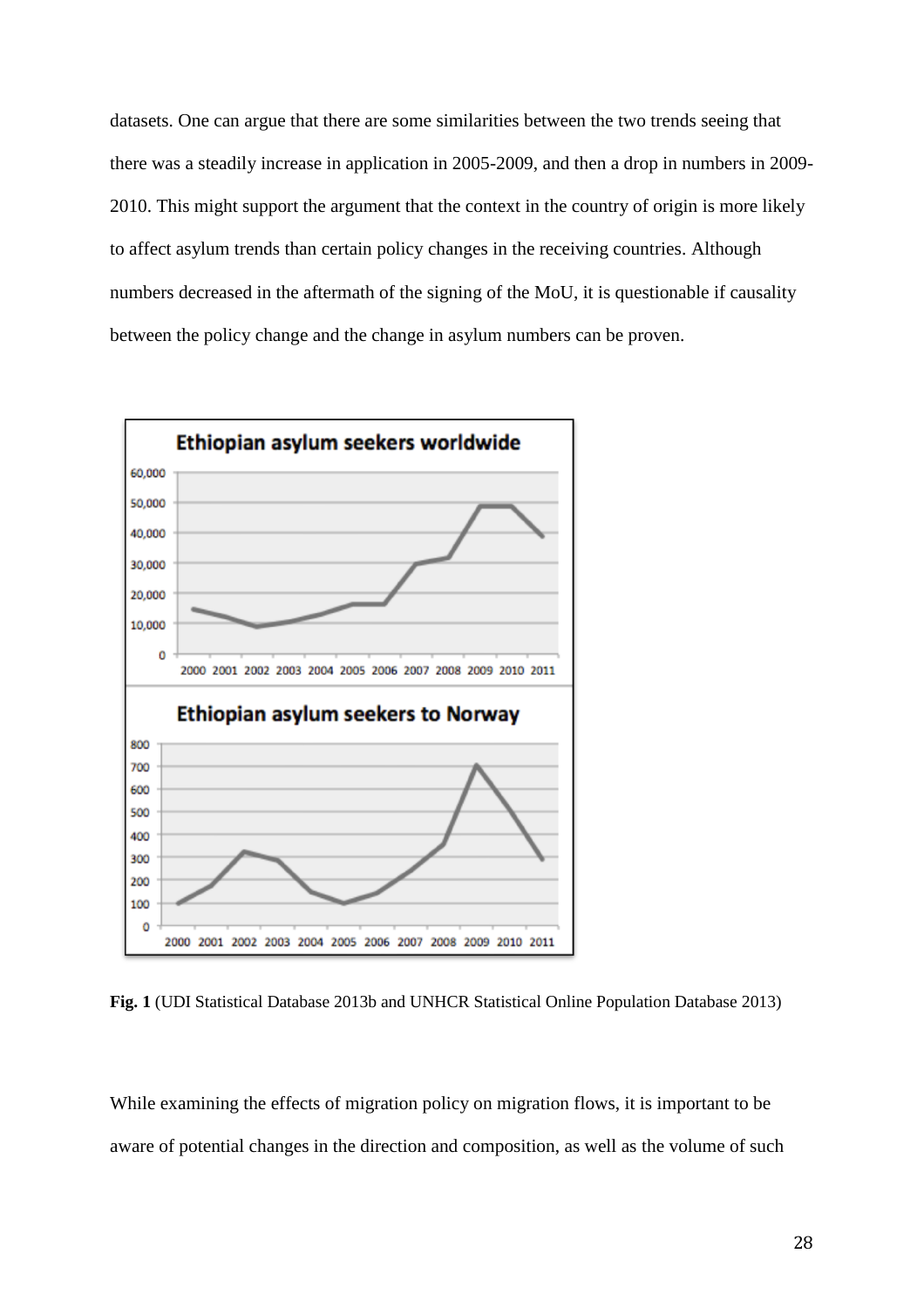flows (Brekke 2009 and de Haas 2011b). In the case of Ethiopian asylum seekers who intended to go to Norway, the policy change may have impacted their choice of destination, or they may have pursued other channels to enter Norway such as family reunification or study visas. It has proven difficult to obtain recent data on Ethiopian students and applications for family reunification, and it is therefore too early to examine if there has been any change in the composition of the flow from Ethiopia to Norway.

It is, however, possible to examine the possibility of 'spill-over' effects in Norway's neighbouring country Sweden. The reason the Swedish experience is included, in the place of any other country, is that previous research on burden sharing in Scandinavia has revealed that migration policies in one of the two countries may affect the number of arrivals in both. A recent example is when Sweden introduced a readmission agreement with Iraq in 2008; the number of asylum applications from Iraq to Sweden plummeted, while the numbers to Norway simultaneously increased (Brekke and Aarseth 2009).

The flow of Ethiopian asylum seekers is smaller in Sweden compared to Norway, but the pattern of arrivals in Sweden is arguably comparable to the pattern of arrivals in Norway (Fig.2) (Statistics Sweden 2013). The main difference is that while the numbers started to decrease in Norway in 2009, they continued to increase in Sweden. This increase further continued in 2012, and for the first time the number of arrivals was higher in Sweden than in Norway, with 339 arrivals in Sweden compared to 185 in Norway. Although no causality can be established in this comparison, one cannot exclude the possibility that the policy change in Norway affected the number of arrivals in Sweden.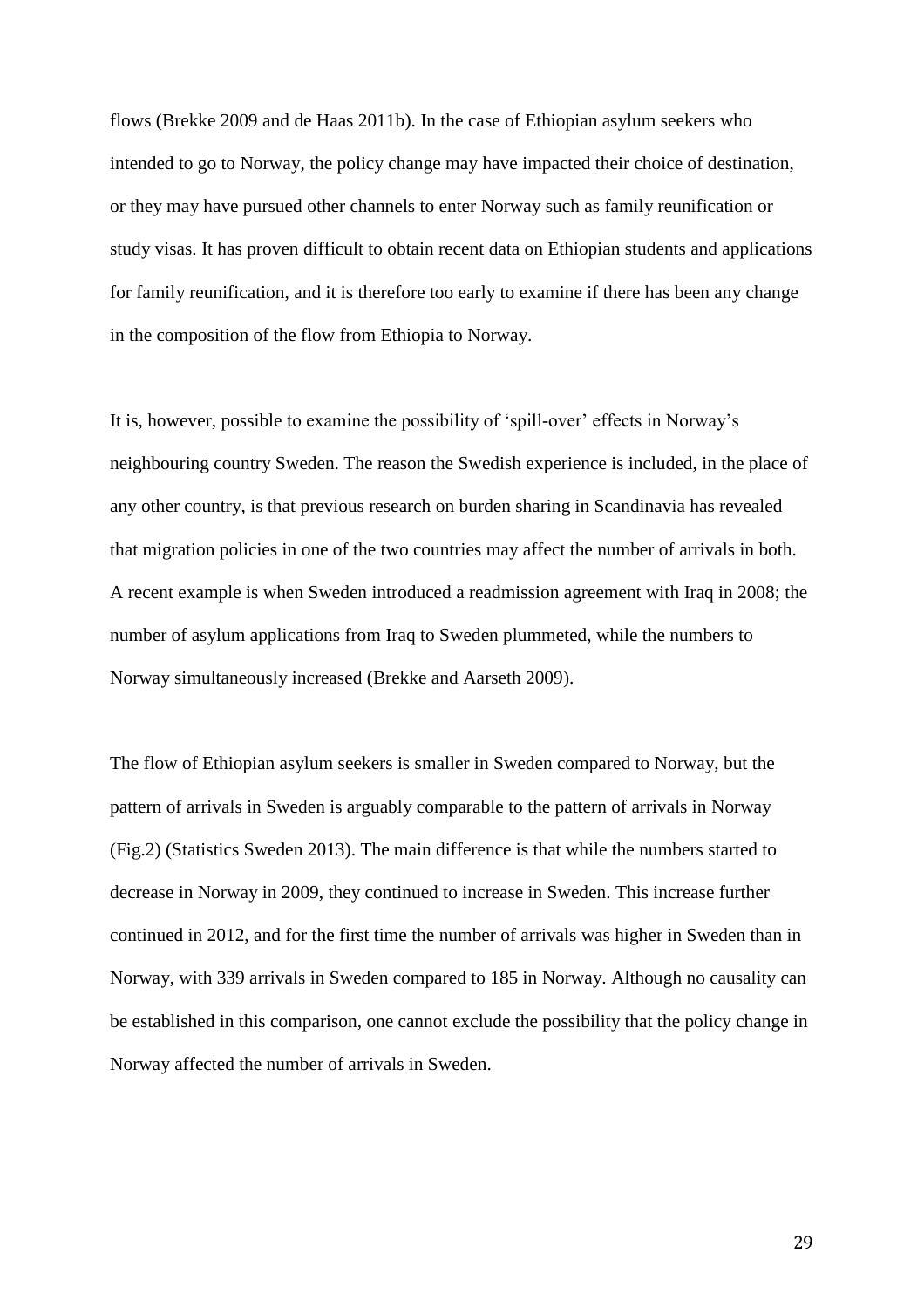

**Fig. 2** (Statistics Sweden 2013 and UDI Statistical Database 2013b)

An assessment of numerical changes is most appropriate if done in retrospective, and the relatively short time span since the readmission agreement was signed makes it difficult to conclude on the relationship between the numerical changes and the policy. However, this exploratory analysis implies that some changes are more linked to the policy change than others. In the aftermath of the agreement, no Ethiopians have been deported as a part of the agreement, while there has indeed been an upsurge in the number of people who return voluntary. It is nonetheless difficult to assess whether this trend will continue, and the rise has apparently started to flatten in 2013. It has further been observed that the number of asylum arrivals from Ethiopia decreased after January 2012. The number of arrivals was very low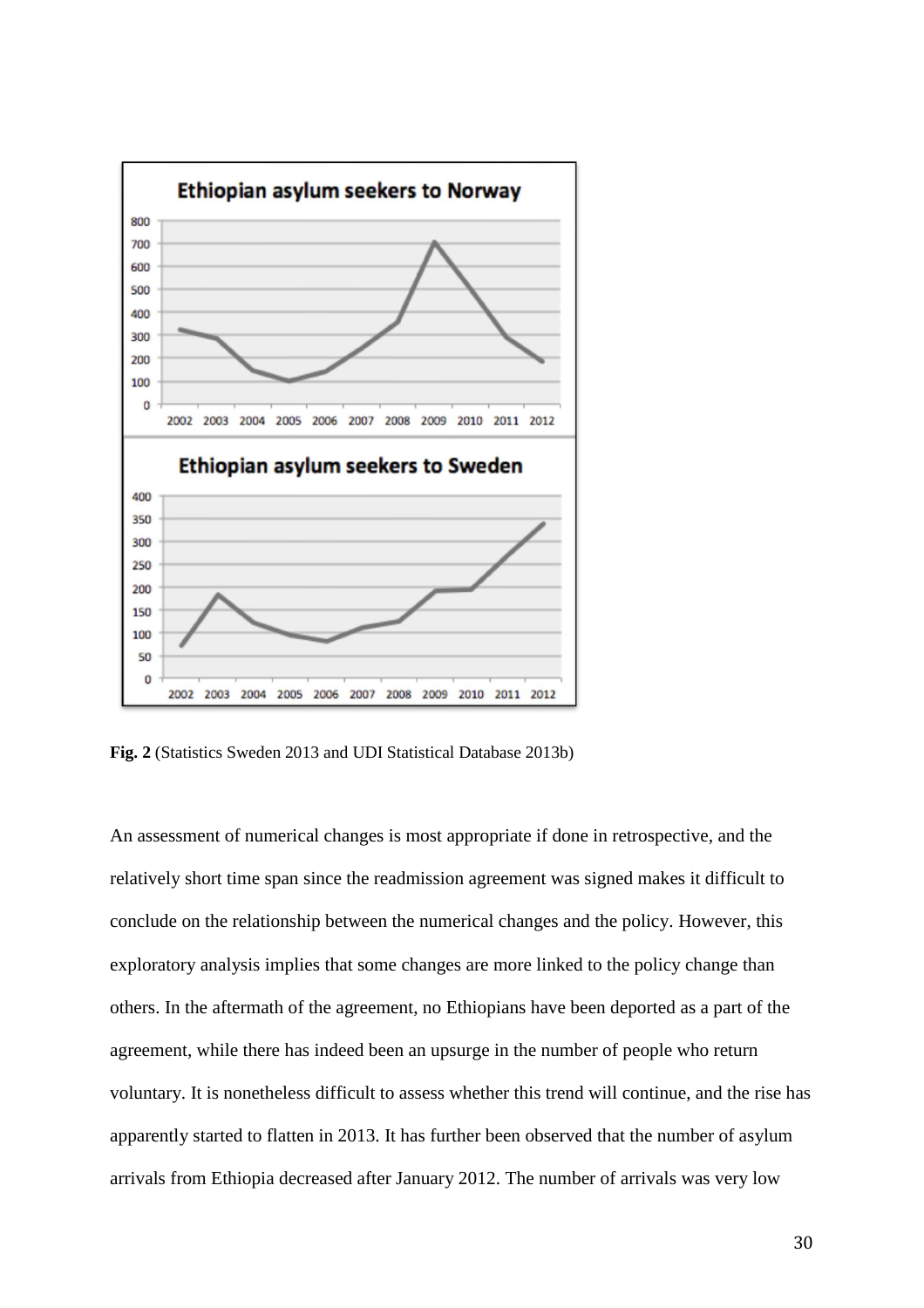during the spring of 2012, which can support the theory that a country's image affects the asylum seekers choice of destination. However, while regarding the longer trend of asylum applications, it has become evident that the flow of Ethiopian asylum seekers has declined since 2009, both to Norway and to the world as a whole. Given these findings it is questionable whether it is accurate to attribute the decrease to the new policy, as has been done by Norwegian authorities.

## **Changes in the public discourse on migration**

Immediately after the readmission agreement was officialised, there was much publicity concerning the dubious human rights situation the returnees would face in Ethiopia. Numerous humanitarian organisations and asylum interest groups in Norway promptly criticised the new readmission agreement. Amnesty International, Save the Children and religious organisations have been very active, although The Norwegian Organisation for Asylum Seekers (NOAS) has been the strongest and most critical voice in this debate. The media uproar will therefore mainly be analysed with regard to the arguments expressed by NOAS.

NOAS and other organisations have expressed their concerns through open letters to the UDI and the Minister of Justice and Public Security, meetings with the ministry, and through numerous publications in all the major newspapers in Norway. Since it was unclear which conditions the would-be returnees would face, NOAS undertook a field trip to Ethiopia to report on the humanitarian situation. In the report, they highlighted the risk of surveillance, persecution, imprisonment and possibly torture, and critiqued the policy for not including measures to ensure the safety of the returnees (NOAS 2012a). Another critical point highlighted by the organisation is that the agreement does not oblige the Ethiopian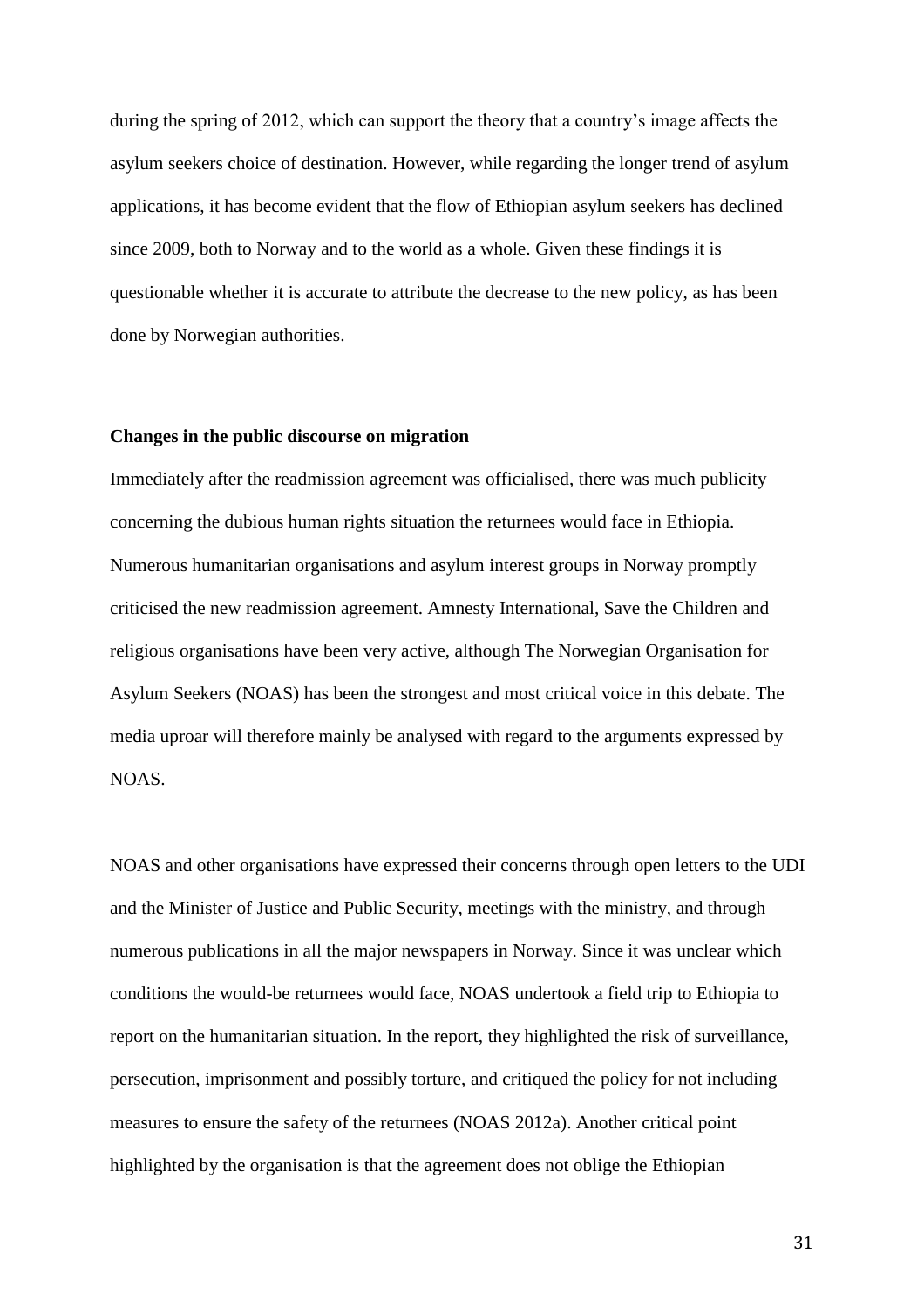Government to ensure for safe returns, an obligation that has been included in Norway's readmission agreements with Iraq and Afghanistan (NOAS 2012b). NOAS further argues that the current monitoring does not meet the EU Return Directive's requirements, and that Norway does not fulfil the obligation in Article 8 (6), which demands that all phases of the return process shall be monitored (NOAS 2013).

In addition to criticism from the organisations, both individual and political voices entered the quickly evolving public debate. In local newspapers from different regions in the country, smaller villages started to demand protection for their "own asylum seeker" (Rogne 2013). The readmission agreement also gained international attention, and in a letter addressed to the Norwegian government on 23 March 2012, the Special Rapporteur on the human rights of migrants in The Office of the United Nations High Commissioner for Human Rights (OHCHR) expressed concerns about the agreement. The concerns primarily regarded how Norway would ensure safety and reintegration for the returned nationals, and the letter presented several critical questions concerning the return policy (Crépeau 2012).

The collection of critical expressions created a large public debate on return; a debate that lasted from the day after the readmission agreement was signed until the time of writing this dissertation. Over time the debate has had many faces. When the government released a white paper on displaced children on 8 June (MJPS 2012c), the discourse on return has interchangeably concerned return to Ethiopia and return of "asylum children" both to Ethiopia and elsewhere (Hornburg 2012). While the civil society reactions to the agreement have been largely negative, the responses provided by Norwegian authorities have not been satisfactory for the critical opponents. The Ministry of Justice and Public Security, often represented by the Minister Grete Faremo, has in overall replied in a very general sense, without going into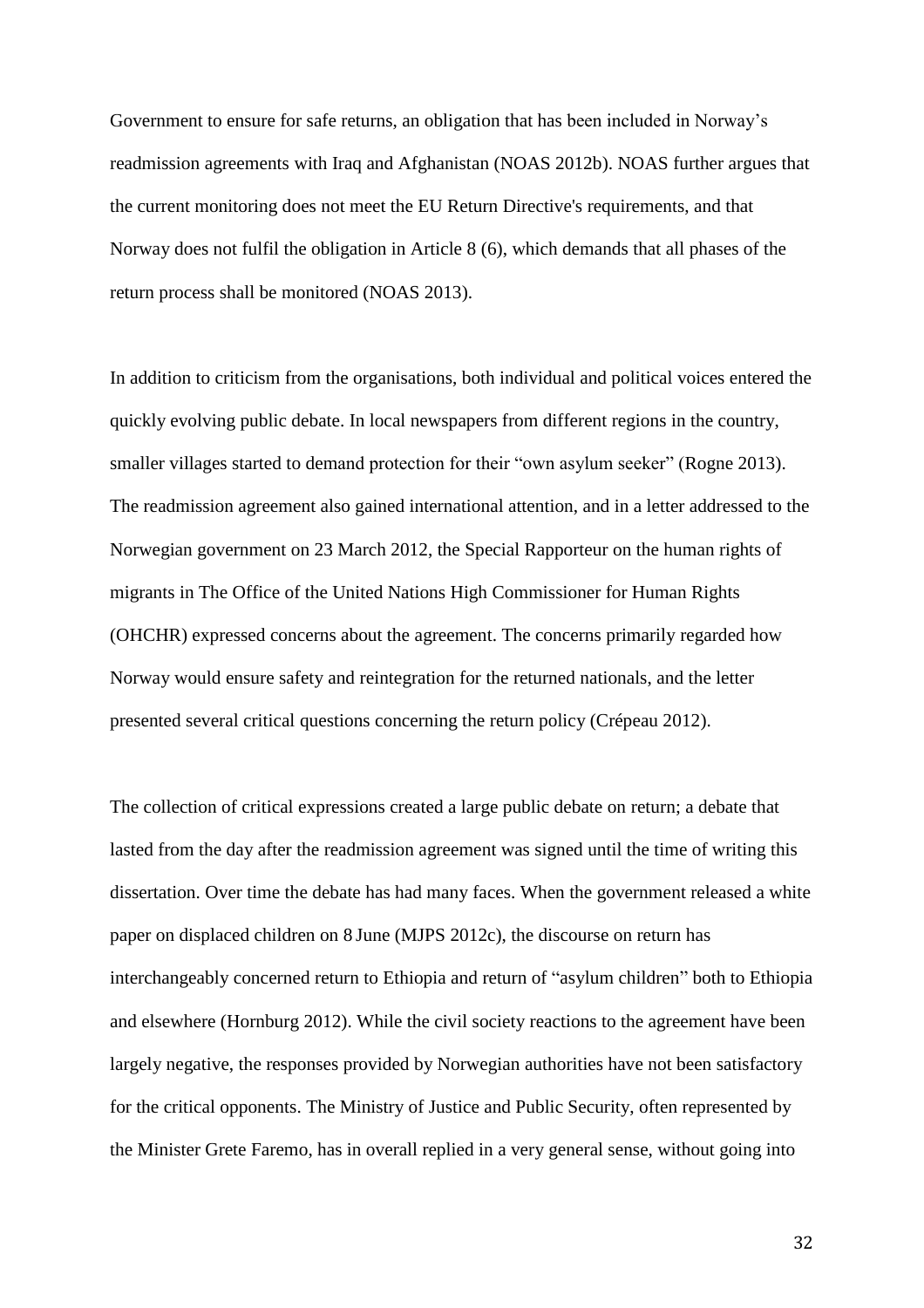detailed debates about the lacks and consequences of the policy on return (Faremo 2012). The debate has made the discourse on asylum in Norway very heated, and politicians from both the left and the right-winged strands often highlight Norway's obligation to protect refugees.

Each spring the UDI arranges a large conference on an issue related to migration, and in 2013 the conference was about "return". As informed by Frode Forfang, the Director at the UDI, this topic was chosen because "return is a challenge", and that the current debate on return should move on from discussing how "strict" asylum policies should be, to discussing how policies should be practiced (Forfang 2013). This might imply that Norwegian authorities seek to inform the dichotomous debate on return and asylum, and direct the debate away from the one-sided condemnation of return.

The lack of implementation of deportation may possibly be related to the tense public debate. Since return has been so much contested in the media, it might be a choice made by Norwegian authorities not to pressure Ethiopia to accept deportations until the debate has silenced. No state officials have affirmed this notion, but it has been highlighted that both governments desire to keep a "low profile" regarding further negotiations on deportation (Informant 10, 22.05.2013). The effect of public criticism may additionally be seen as affecting the political environment in Norway. This notion will be further elaborated below, when the outcome of the policy change is examined in relation to the domestic contexts.

## **Disapproval of the agreement in the Ethiopian diaspora**

As a response to the readmission agreement, a group of 340 Ethiopians collectively filed a lawsuit against the Norwegian State in early April 2012. Through a representative action they accused the state of having made invalid decisions regarding their lack of protection-needs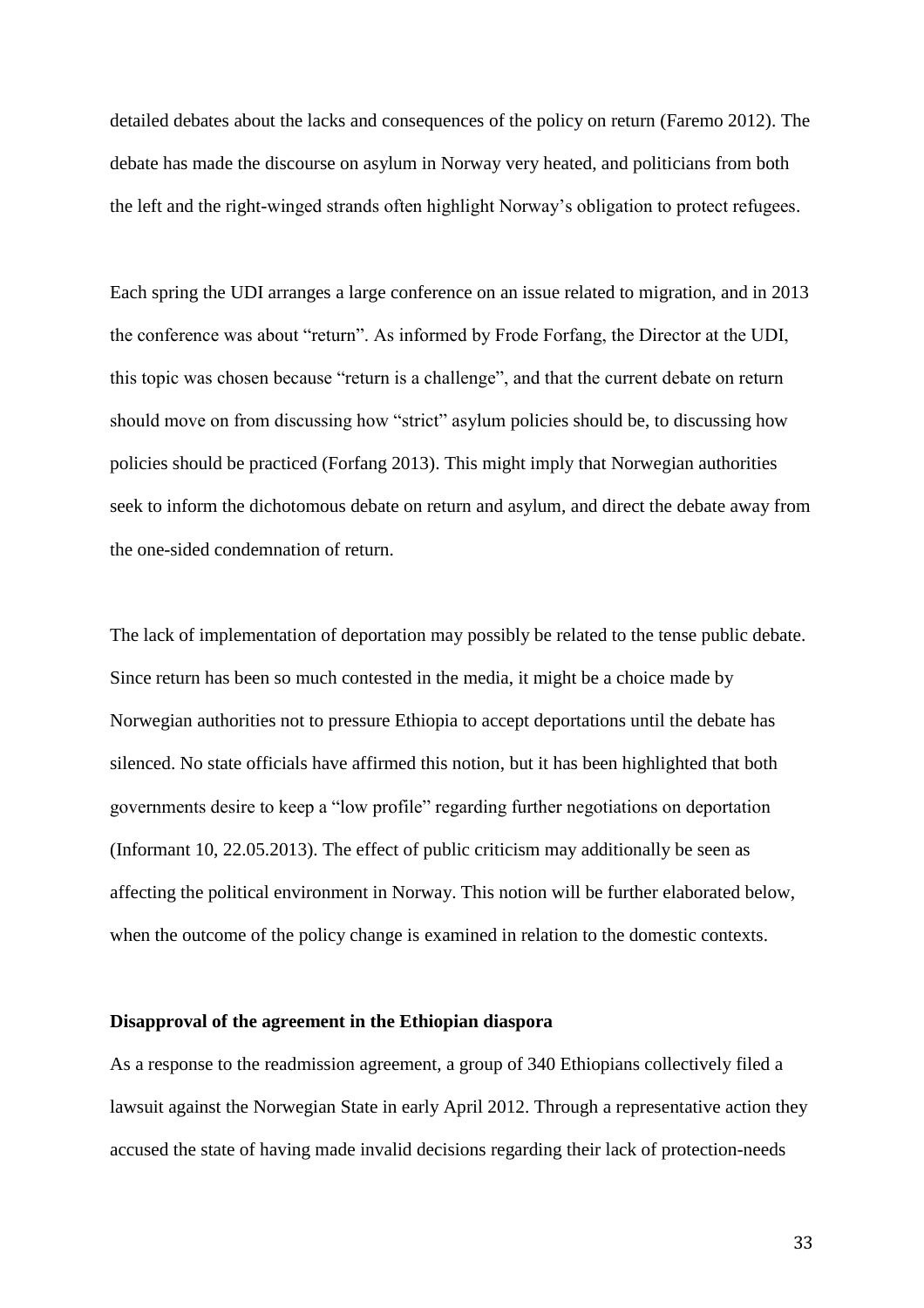upon return to Ethiopia (*Ethiopians v. Norway* [2012] LB-2012-135549). One of the group's lawyers also claimed the state was violating the European Convention on Human Rights' Protocol No. 4 that prohibits collective deportation, meaning that Norway would break its own Immigration Act if collective deportations of the Ethiopians were carried out (ECHR 2010)(Informant 7, 10.04.2013). While suing the state, the Ethiopians demanded preliminary injunction, and prohibition of deportation until the case had been decided. However, in the middle of June, the District Court rejected the lawsuit on the grounds that the requirements for representative action were not present.

The accusers, which by now included more than 450 Ethiopians, appealed the decision to the Court of Appeal. The Court of Appeal upheld the decision of the District Court and dismissed the appeal in October 2012 (*Ethiopians v. Norway* [2012] LB-2012-135549). The accusers finally appealed the case to the Supreme Court, and at this time the number of Ethiopians signatories had increased to more than 600. The Supreme Court refused to hear the case since it did not have enough interest in principle beyond the matter itself (Informant 7, 10.04.2013).

The main reason for the District Court and the Court of Appeal to reject the case was that the individual cases within the group were so different that they could not present a representative action. However, seeing most of the individuals' strained financial situations they did not have sufficient resources to file individual lawsuits (Informant 7, 10.04.2013). The Ethiopians have been encouraged by their lawyers to apply for legal aid from their respective County Governors, but until now most of these applications have been rejected. In an email sent in March 2013, the Norwegian Civil Affairs Authority requested all the County Governors in Norway to pause the proceedings until further notice from the Civil Affairs Authority (Bjørland 2013). In the opinion of one of the lawyers, this act has violated the Ethiopians'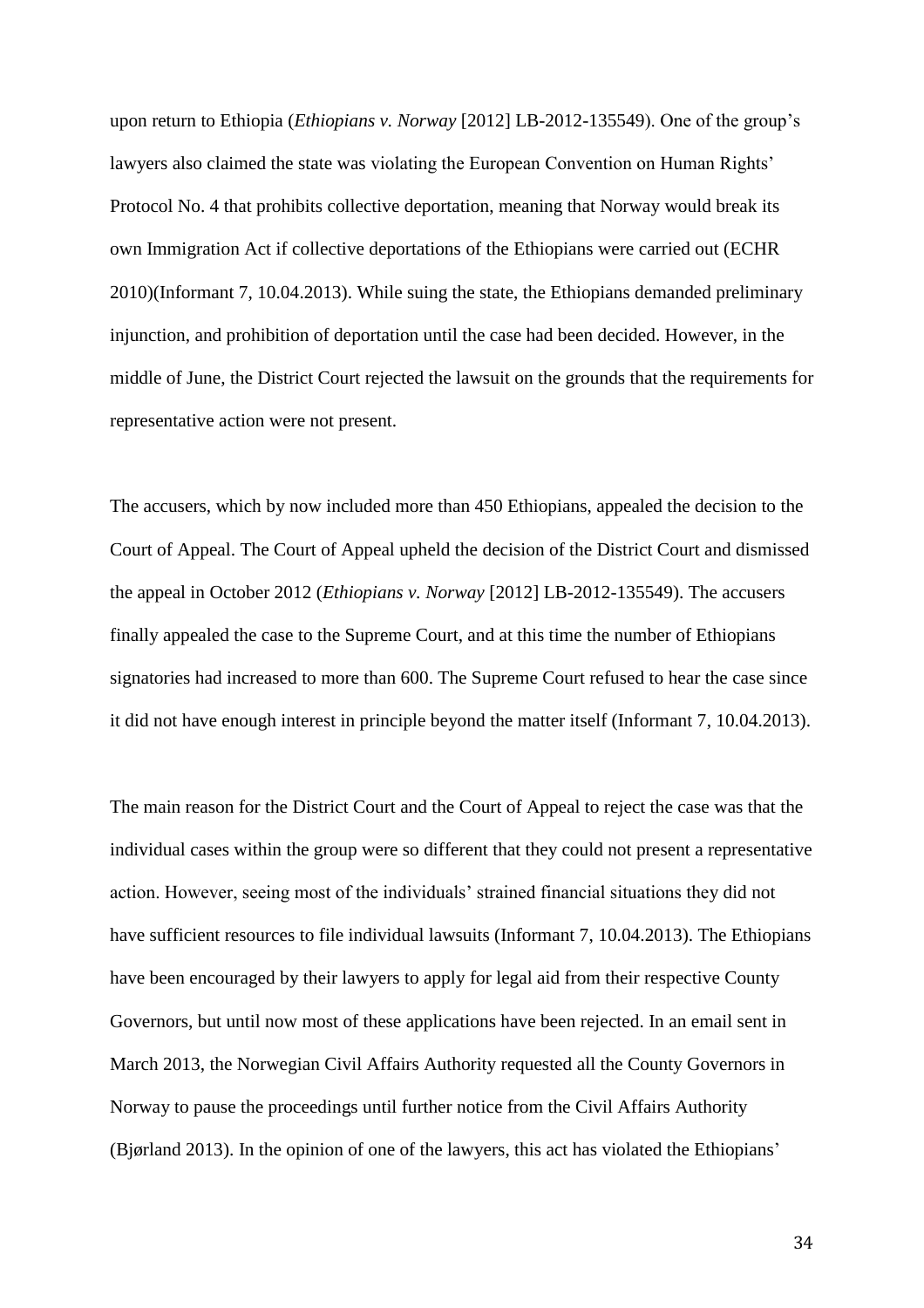right to a fair trial (Informant 7, 10.04.2013).

The group of Ethiopians are at the time of writing [17.05.2013] in the process of applying to the European Court of Human Rights (ECHR) and if they succeed in this they will base their charges on three matters. Firstly, they will argue that they have not been given the opportunity to a fair trial; secondly, that the readmission agreement implies collective deportation; and thirdly, that the Immigration Appeals Board's decision regarding the lack of protection-needs upon return is invalid (Informant 7, 10.04.2013).

Although the Ethiopians' lawsuit has not been successful in Norway, it is clear that the existence of the case nevertheless have had some effect for the Ethiopians. As the lawsuit has received much media attention, one of the Ethiopian's lawyers regarded the case as being one of the causes for the slow effectuation of the agreement, especially regarding forced deportation (Informant 7, 10.04.2013). In his view the state would not risk to deport any of the Ethiopians included in the lawsuit, since this would put the government in a negative light. He viewed the case as a positive outcome for the Ethiopians in matter, since they not yet had been deported and also given a legal channel to contest the policy.

An advisor at the Norwegian Organisation for Asylum Seekers, who is involved with the group of Ethiopians, disagreed. He regarded the lawsuit as a major setback for the Ethiopians. Although he believed that several of the Ethiopians do have real causes to receive protection in Norway, he underlined that the case harms the Ethiopians since it only keeps them "lingering" in the same situation. In his opinion they should rather apply for a re-evaluation of their individual cases, or alternatively file individual lawsuits. An additional consequence of the lawsuit, as he saw it, is that is has divided the diaspora (Informant 9, 17.04.2913). An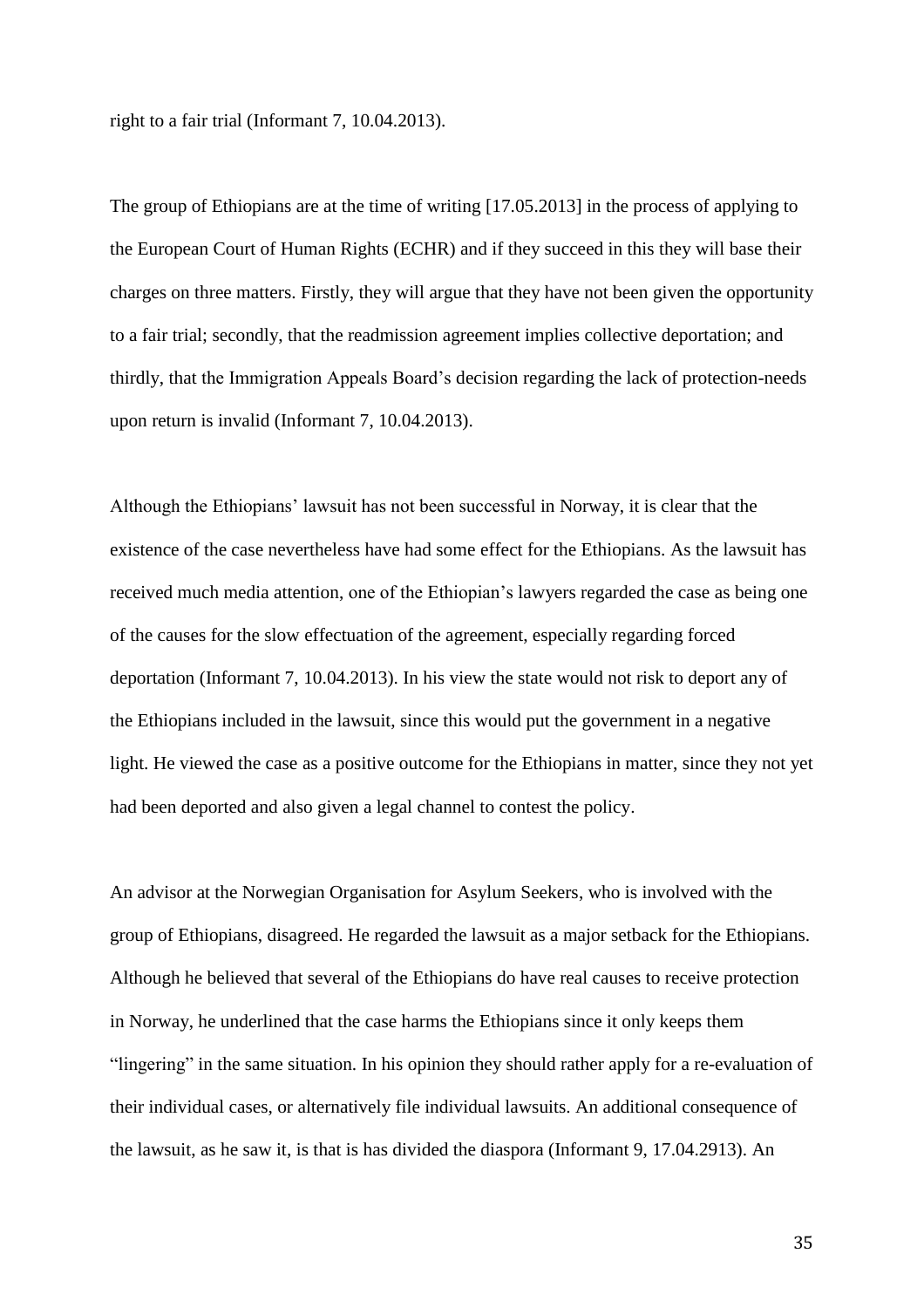employee working with Ethiopian diaspora engagement in the Norwegian Development Fund, also pointed out this consequence (Informant 1, 04.03.2013). Either you are part of the group that contests return, or you are against them. This may have made the situation worse for those who considered voluntary return, since a decision to leave voluntary can be regarded as a betrayal of those who remain (Informant 1, 04.03.2013, informant 5, 09.04.2013 and informant 9, 17.04.2013).

To analyse the lawsuit as an effect of the new policy is relevant since it highlights the Ethiopians' experiences of, and reactions to, the policy change. The lawsuit demonstrates how migration policy can affect migrants' actions in various ways. In addition to the two options of returning or not, the lawsuit has shown a third way of reacting to policy change. This can be reflected in migration literature that underlines the importance of considering migrants' agency. Migrants are not necessarily passive agents steered by the structures of society, and the agency of migrants can indeed play a central role in shaping policies on migration (Faist 2000).

In addition to demonstrating the experiences of the Ethiopians themselves, the lawsuit should be seen in relation to the Norwegian state. While the lawsuit in Norway only received a few notions in the international media, one might expect more attention surrounding the case if the lawsuit is accepted by the ECHR. If the final case decision should be in favour of the accusers, international condemnation may harm Norway's international reputation.

The three sets of effects that have been examined in this chapter, demonstrate how the overall outcome of a policy can include various effects, both in terms of changes in migration flows and changes in the society. Without having restricted the analysis to the policy's intended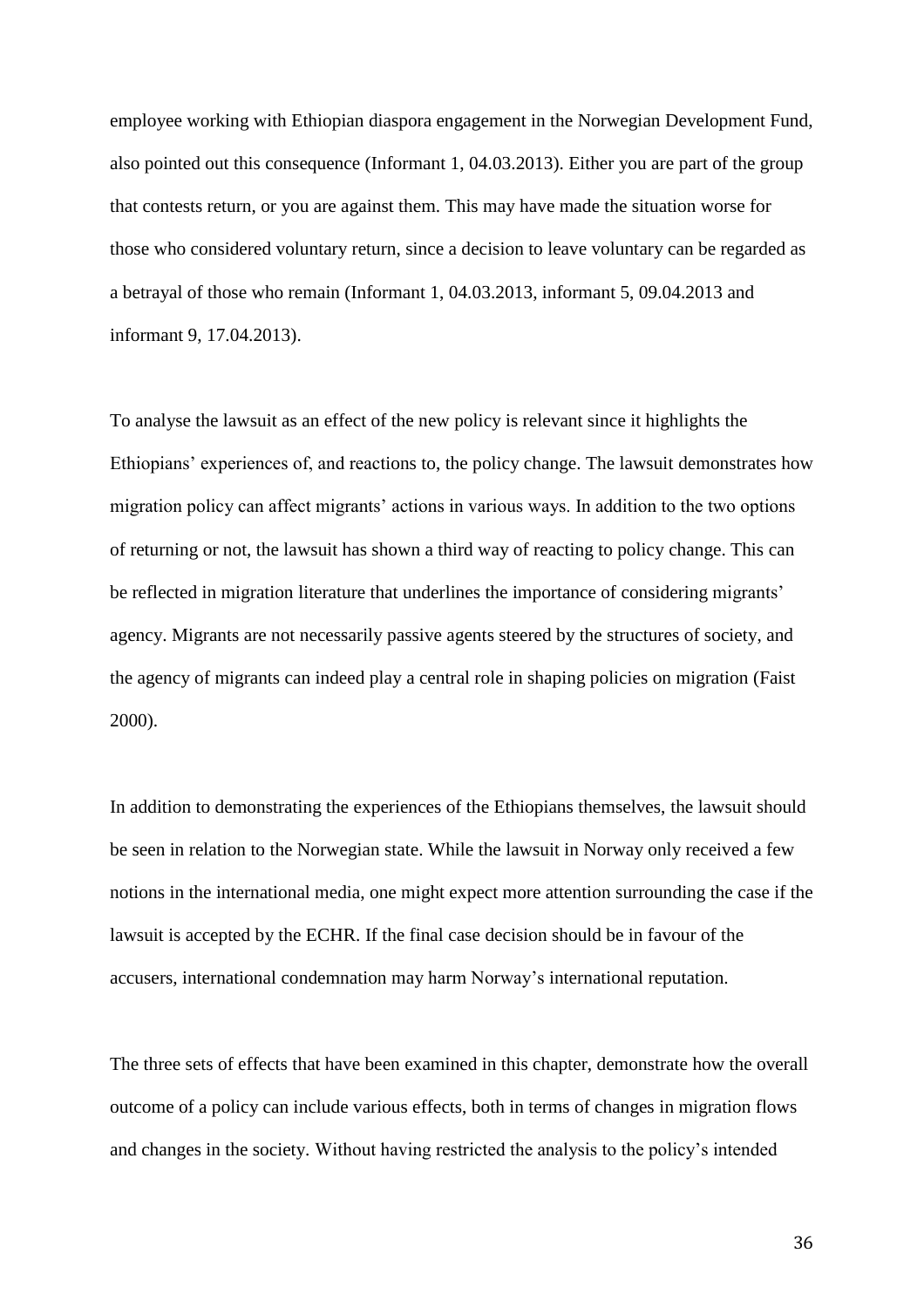effects, is has been revealed that the policy also has other consequences. These effects are important in shaping different actors' perceptions of the policy outcome, and might again affect the future evolvement of the policy implementation. The effects examined should not, however, be seen as the only effects of the agreement. Some effects may only have been observed by those affected by them, and numerous effects may have been overlooked in this examination. The assessment of the abovementioned effects has nonetheless been valuable since it signifies that the migration policy has brought about a diversity of changes.

In an assessment of migration policy effectiveness, one could potentially seek to conclude on the extent of goal achievement after having examined the effects of the policy, but as already stated, this dissertation does not seek to remark the effectiveness of the policy change. To conclude on the overall outcomes of the policy, the examination of the effects will rather be related to an assessment of the policy's contextual backdrop, namely the domestic contexts and Norway and Ethiopia's bilateral relationship.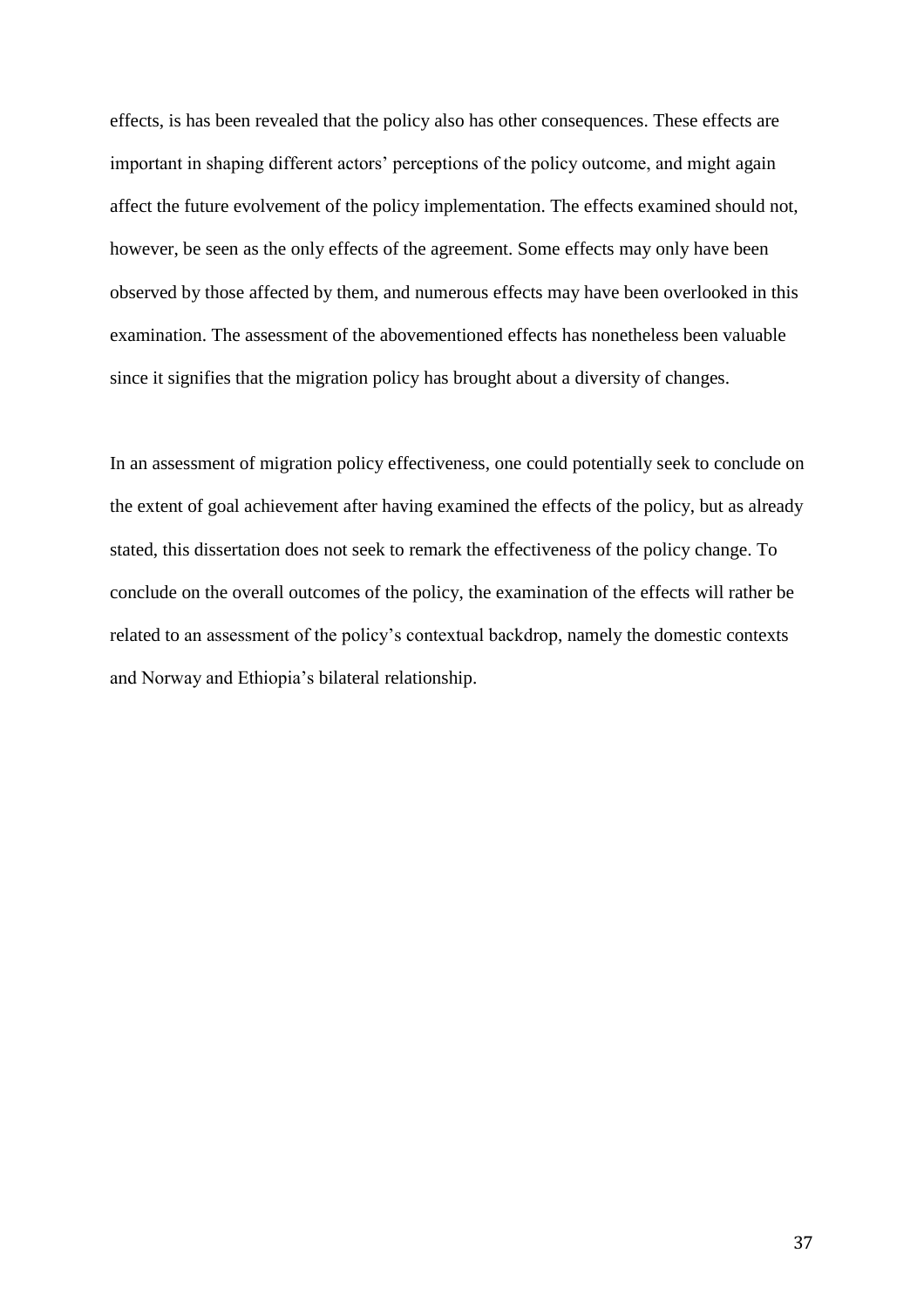### **- CHAPTER 4 -**

**How to understand the policy outcomes in relation to the context of the agreement?** While analysing migration policies, it is vital to know the frame of reference for the policymaking, including both the domestic and the international context (Brochmann and Hammar 1999). As highlighted by Messina and Lahav (2005), the student of migration must consider broad, country-specific variables in order to understand the particular policy outcomes. This is especially significant in migration policies compared to other policies, since the process of policy-making often entails a range of interest within different departments (Hollified 2004), as well as the unique preferences of the countries involved in the process (Reslow 2012). Norway and Ethiopia have a long-standing, but at times strained, bilateral relationship that must be seen as a basis for the 2012 MoU on return. This dissertation will therefore turn to the country specific circumstances as well as the historical evolvement of the bilateral relationship, in order to understand how the two states' governments can have unique perceptions of the outcome of the new policy.

### **The Norwegian strand – Why return to Ethiopia?**

The aim of this dissertation is not to scrutinise the various and underlying intentions different stakeholders may have had when an agreement on return was established. It is nonetheless important to include some of the major, and observable, interests that inspired the two states to seek a Norwegian-Ethiopian MoU on return. Some of the examined effects are related to the officially stated aims, while other effects are possibly linked to other objectives, which were not mentioned officially.

While announcing the signing of the readmission agreement, the ruling centre-left coalition in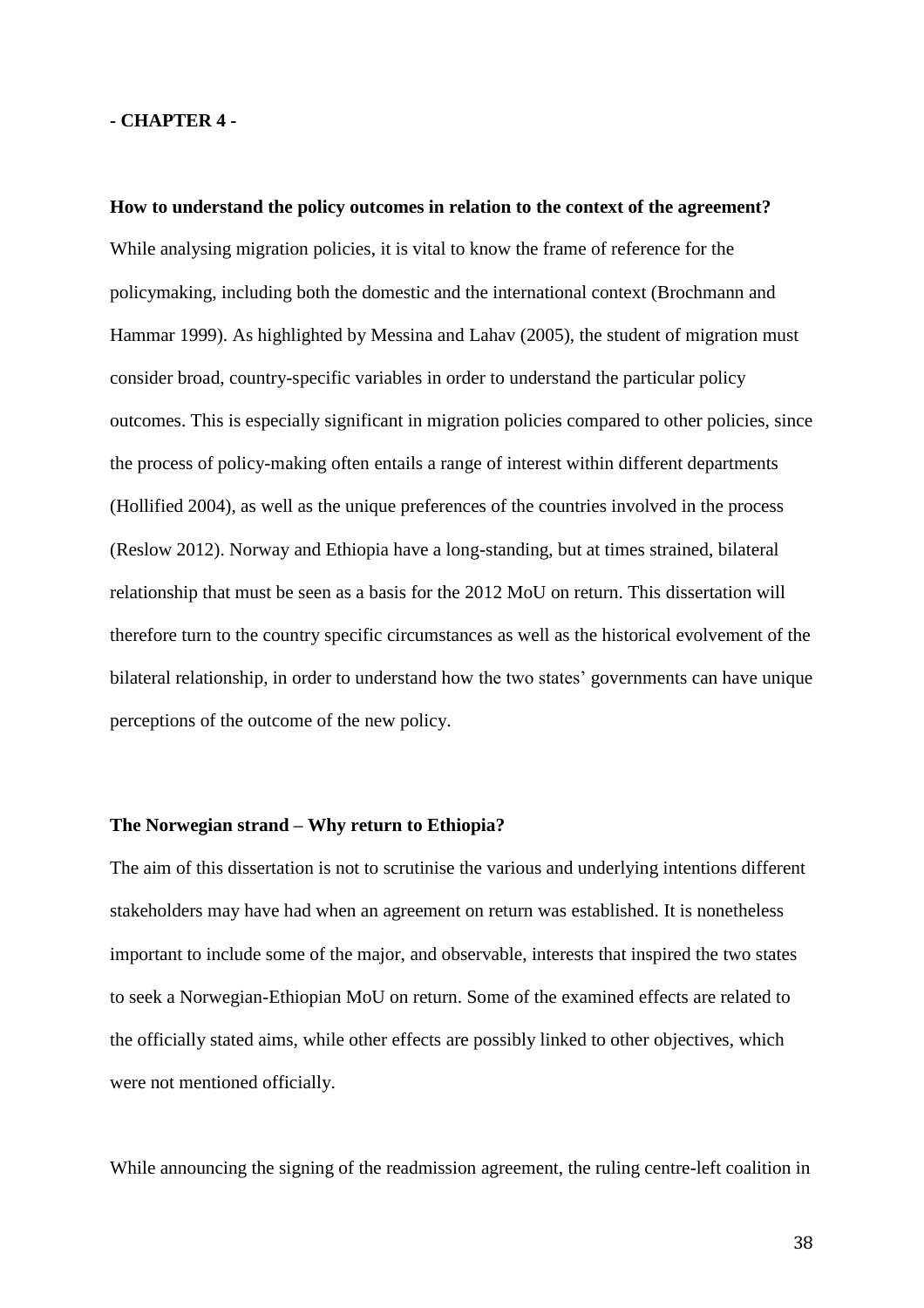Norway stated that they were "very glad" about the new agreement, and that they believed this was an important step in their effort to strengthen the asylum institution (MJPS 2012b). However, in the aftermath of the media uproar regarding the humanitarian consequences of return to Ethiopia, few voices from the coalition have commented on the case. As elaborated, the policy change led to critique of the centre-left coalition's choice to sign a readmission agreement with Ethiopia. This critique must in turn be seen as possibly affecting the Norwegian political environment.

From a political perspective, the readmission agreement with Ethiopia should be related to broader changes that have taken place in Norway's asylum policy over the last five years. In 2008, after three years in the Norwegian Parliament, the centre-left coalition introduced 13 measures to reduce the arrival of asylum seekers (The Norwegian Ministry of Labour 2008). The reason for the political change of direction towards stricter policies has been attributed to the increase in asylum arrivals in early 2008 and the coalition's need to demonstrate their ability to control the inflow of asylum seekers (Yttervoll 2011). The timing of the political shift was significant since it took place in the run-up to the national elections in 2009, in which the support of the political opposition increased. The centre-left coalition was nonetheless re-elected in the elections.

After a period of stillness, the public debate on immigration reached new heights in 2011 when "Norway's most well known irregular migrant", Maria Amelie, was deported (EMN 2012:13). After having published a biographic book titled "Illegally Norwegian" and being named the "Norwegian of the Year", she was unexpectedly arrested and deported to Russia, her origin country. The handling of her case was widely criticised, and after an extensive public debate, a minor regulatory change was made allowing rejected asylum seekers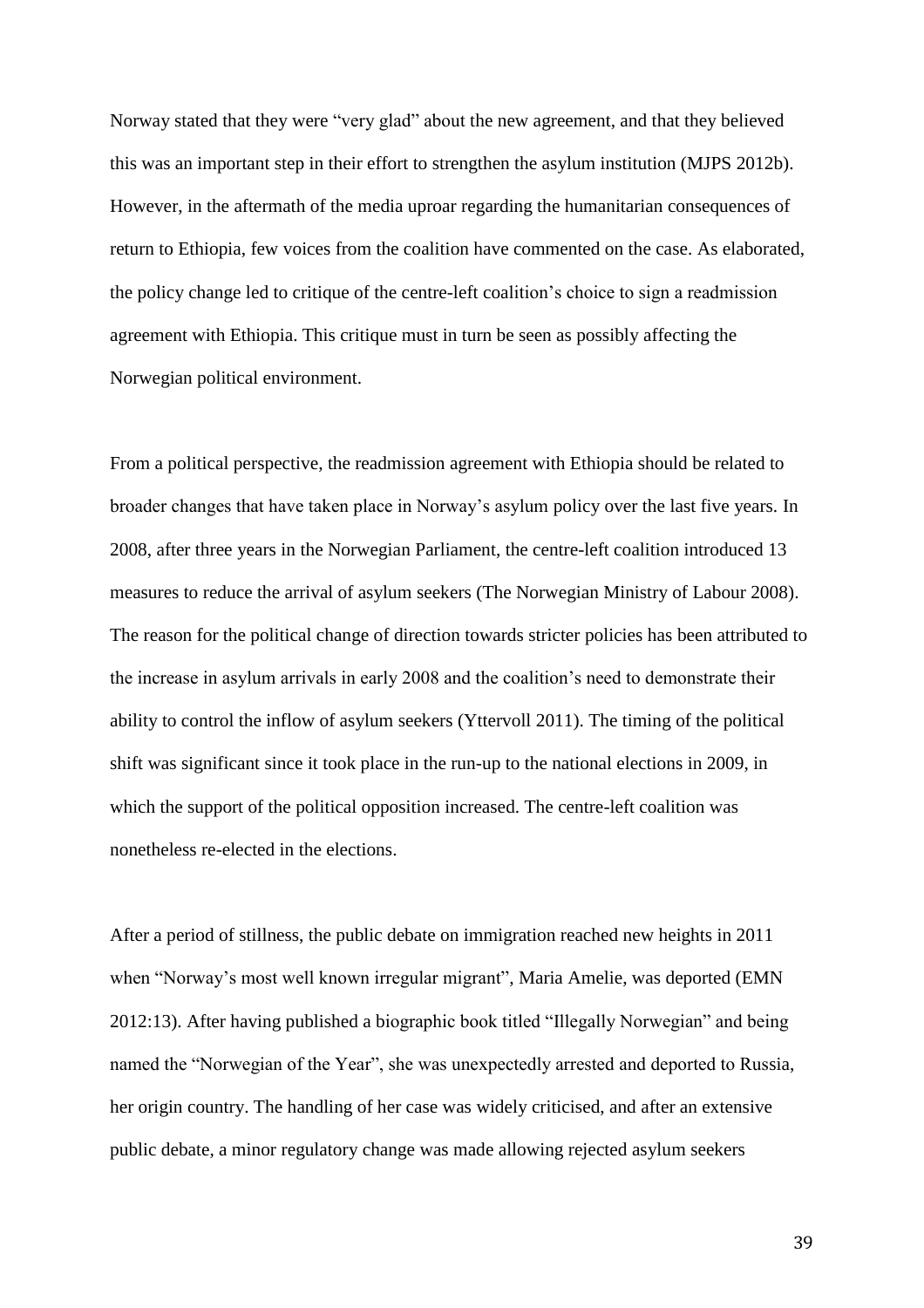qualifying as "high-skilled labour migrants" to avoid the re-entry ban which normally applies to deportees (EMN 2012:13). The discussions concerning Maria Amelie led to a larger debate on irregular immigrants staying in Norway for an extensive period of time. During the debate, attention was brought to the challenge presented by rejected asylum seekers who are denied re-entry in their country of origin. When they cannot return, rejected asylum seekers have no other option than to stay irregularly in Norway, as has been the case with the Ethiopians.

The tense political environment on asylum issues must be regarded in relation to the coalition's choice of introducing a new policy on return to Ethiopia. As mentioned by both state representatives and experts in the field, the signing of the readmission agreement was highly politically motivated (Informant 2, 25.03.2013, informant 3, 01.04.2013 and informant 6, 08.04.2013). Despite the restrictive measures introduced in 2008, the centre-left coalition is often framed as having too liberal policies on immigration, and the right-winged parties dominate the debate on immigration and asylum related issues (Hornburg 2012).

Given these circumstances, the new policy can be seen as the coalition's effort to "flex its muscles" on asylum issues up front of the national elections in September 2013 (Informant 2, 25.03.2013, the same point was also highlighted by informant 6, 08.04.2013). However, if the government's political goal was to increase the public belief in the coalition's ability to control immigration, it has not necessarily succeeded. Since none of the widely debated 700 undocumented Ethiopians have been deported, the current government has, if anything, only demonstrated a flaw in their system of asylum regulation.

### T**he Ethiopian strand - Why not return to Ethiopia?**

As mentioned, Norwegian efforts have been made to negotiate a readmission agreement with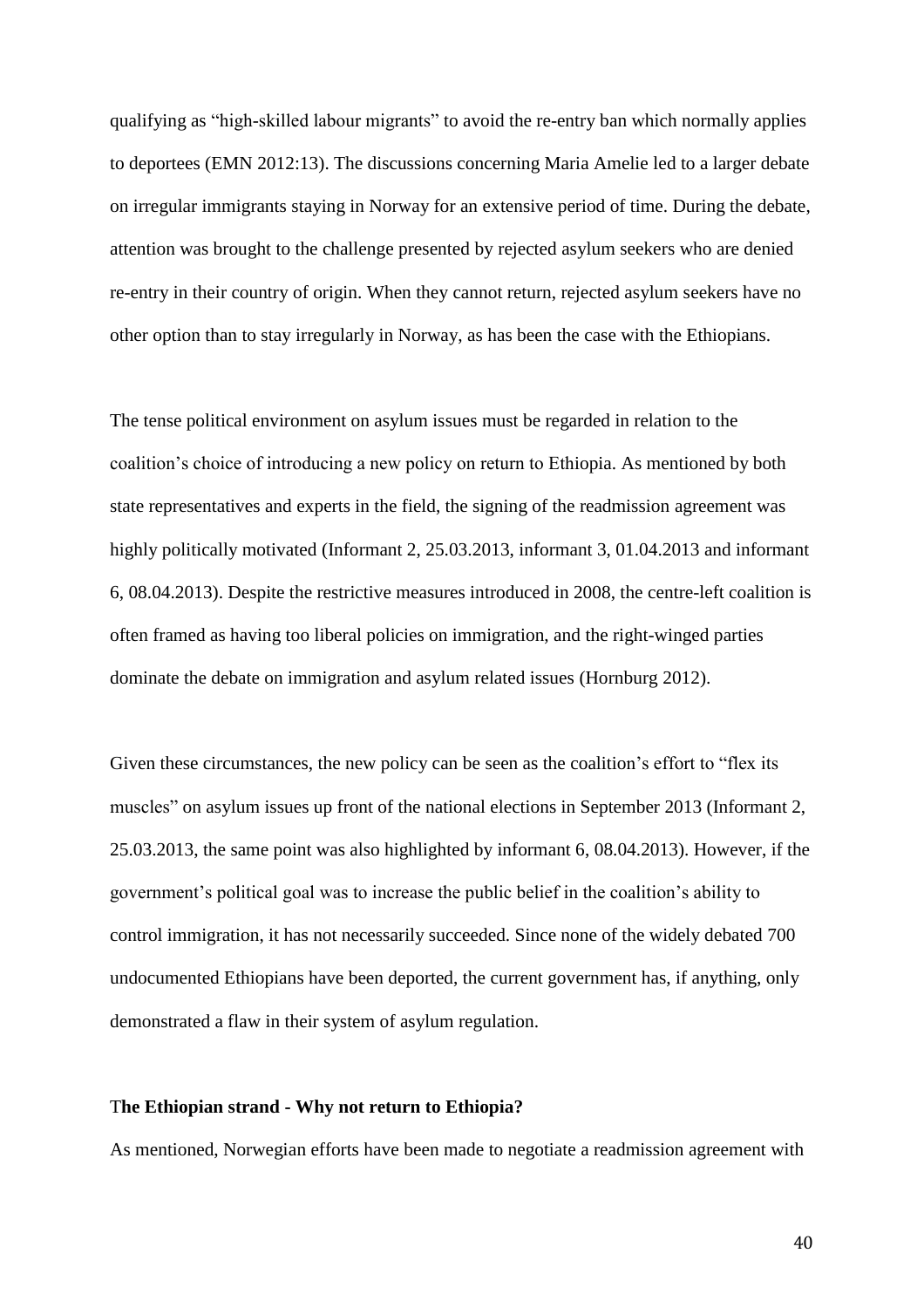Ethiopia since the early 1990s. Ethiopia has been reluctant to this throughout the period, until they finally accepted an agreement in 2012 (Informant 10, 18.04.2013). To understand why Ethiopian authorities recognised the agreement at this stage, one must understand why they did not have any interest in a readmission agreement before. It has proved difficult to establish contact with the Ethiopian authorities that participated in the negotiations on return. Hence, the following reasoning is based on previous literature, and beliefs expressed by experts in the field and Norwegian state officials.

There may be a multitude of reasons why the Ethiopian state has not been interested in return of Ethiopians residing abroad, however there is seemingly a strong belief that the importance of remittances constitutes one of the main reasons not to encourage return. During the last decades, state level diaspora engagement policies are increasingly used by states in order to capitalise the resources that emigrants can offer their countries of origin (Levitt 2001). Members of the international diaspora can offer gains in the form of remittance flows, but also through investment and transmission of knowledge. During the last decade, the Ethiopian government has implemented diaspora engagement policies, and their policies are regarded as some of the most progressive in Sub-Saharan Africa (Kuschminder 2010). Previous research has established that financial remittances play an important role in the Ethiopian society, both by supporting families and by contributing to local economies and development projects (Hoehne *et al.* 2011).

The amount of remittances sent to Ethiopia is estimated to constitute a large share of the foreign capital flow, although the exact value varies depending on the source of information (Reinert 2007). It is therefore difficult to obtain exact information on how large, and important, the remittance flow from Norway is, but it is nonetheless likely that the diaspora in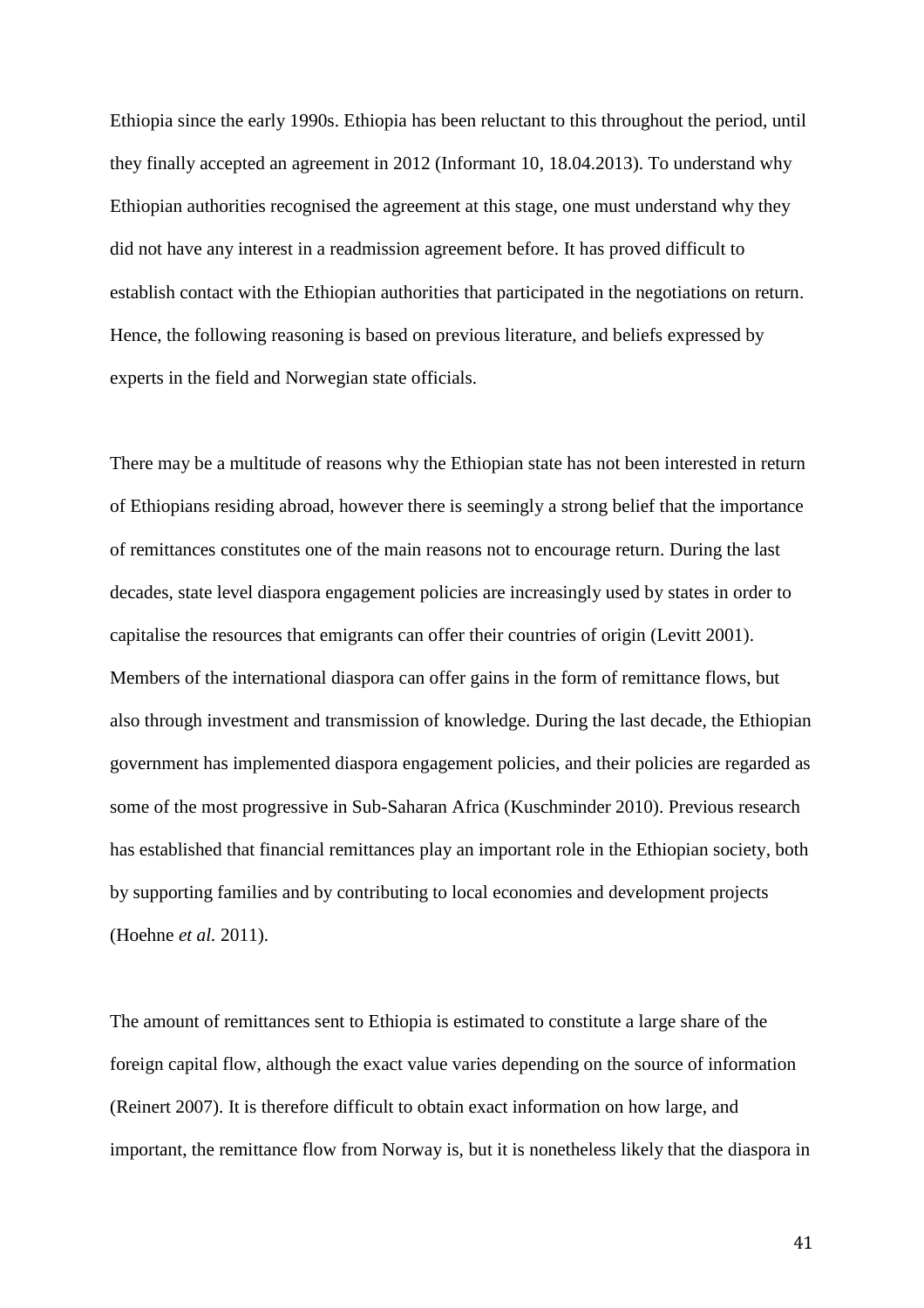Norway is important as a part of the target group in the government's endeavour to increase the inward flows of remittances (NBE 2010). As mentioned by both the First Secretary at the embassy in Addis Ababa and one of the actors representing Norway in the negotiations over return, Ethiopia's lack of interest in a readmission agreement is likely to be linked to the remittances sent from Norway to Ethiopia (Informant 8, 15.04.2013, informant 9, 17.04.2013 and informant 10, 18.04.2013). The Secretary underlined that the Ethiopian government did not have any interest in return because of the relatively large group of Ethiopians in Norway. These people were assumed to be more profitable for Ethiopia if they resided in Norway, as the government did not see any gain in resettling returnees whom did not want to be there (Informant 8, 15.04.2013).

It is nonetheless unlikely that remittances remain the sole reason for the Ethiopian government's lack of interest in return. Although it was underlined that nothing could be officially affirmed, the Norwegian state official that took part in the negotiations, reasoned that the political environment in Ethiopia possibly affected the government's actions, since forced return is unpopular among the Ethiopian population. The government risked loosing political leverage if they accepted an agreement on forced return with any country (Informant 10, 22.05.2013). As mentioned by an advisor at the UDI, a few months after the agreement was signed, Ethiopian government officials informed Norwegian authorities that they considered withdrawing from the agreement unless the media uproar that contested return to Ethiopia came to a calm (Informant 2, 25.03.2013). This may suggest that the government seek to avoid attention regarding return, possibly because they risk domestic political disapproval if deportation becomes a topic of discussion among the population in Ethiopia.

There may also be other political reasons that the Ethiopian government has been uninterested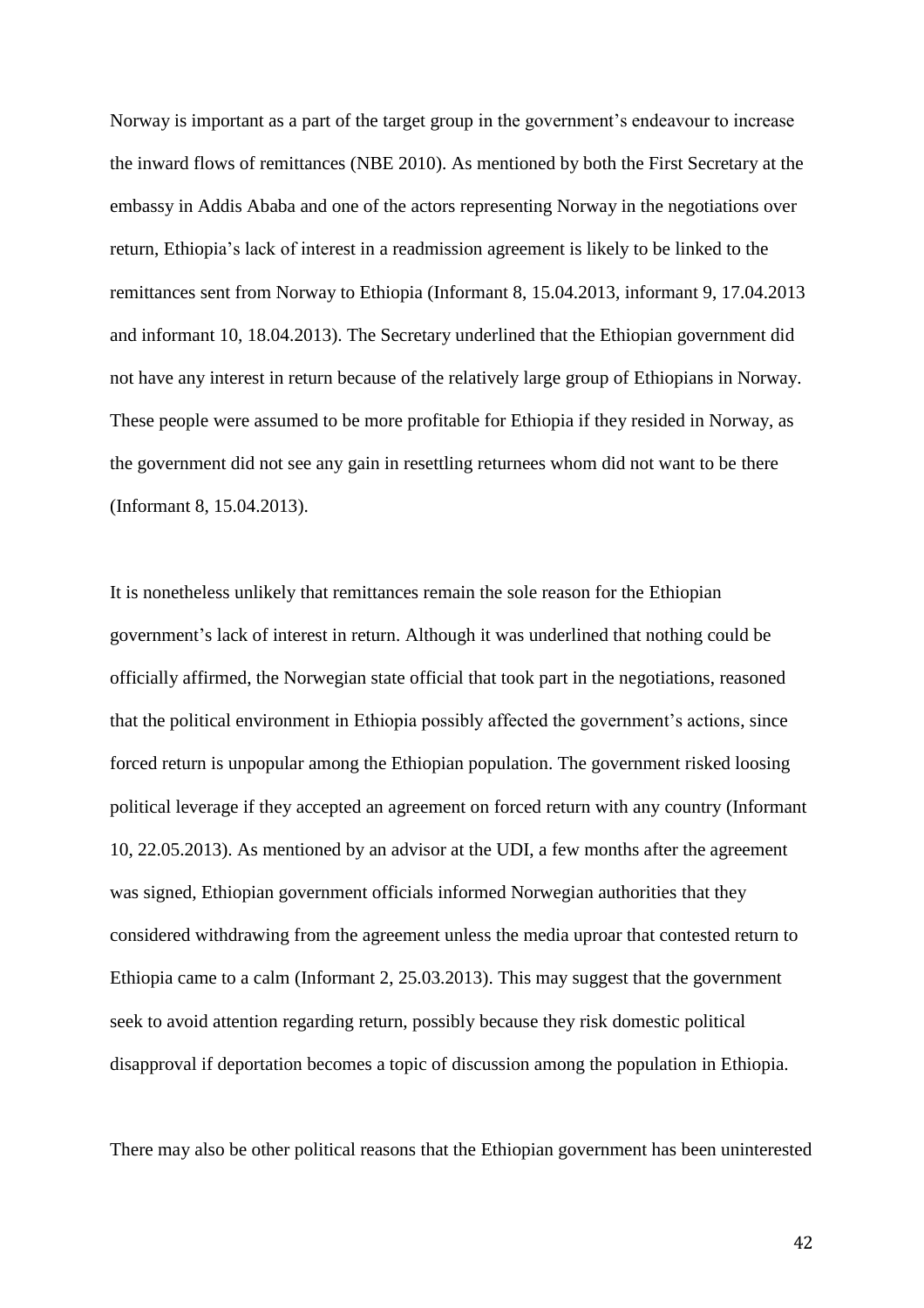in forced return. Seeing that the Norwegian state has become increasingly interested in return over a long period of time, this has strengthened Ethiopia's position in the bilateral relationship. By refusing to accept returnees from Norway and demonstrating disinterest in cooperation on return, migration has become a bargaining chip for Ethiopia. If this is the case, the issue of return may have affected the bilateral power dynamics, and as long as Ethiopia did not cooperate on return, it could keep the Norwegian state on a tight leash.

Although it is difficult to verify whether the lack of interest mainly has been due to economic or political factors, both of these must be considered as being part of the reason for the Ethiopian government's disinterest in deportation. While having acknowledged this, it becomes further interesting to study the change of direction in January 2012. In order to understand why Ethiopia chose to sign a readmission agreement with Norway at this particular point in time, the dissertation will turn to the broader context of the bilateral relationship between the countries*.*

### **The bilateral relationship as a backdrop for the agreement**

The relationship between Norway and Ethiopia is relatively long and the relationship has grown in strength over the years, although it has been rather winding during the last decade. Norway's first presence in Ethiopia was through the Norwegian Lutheran Mission in 1948, and throughout the first decades all aid was provided by the Norwegian missionary organisations. (Sørlie 2009). In 1966, the Norwegian Organisation for Development Cooperation started to financially assist the missionary organisations' development projects, and expanded their support to other Norwegian organisations established in Ethiopia in the 1970s (Jakobsen 2006 and Simensen 2003). During the Derg regime from 1974 to 1991, Norway did not have any official contact with Ethiopian authorities. Through the work of the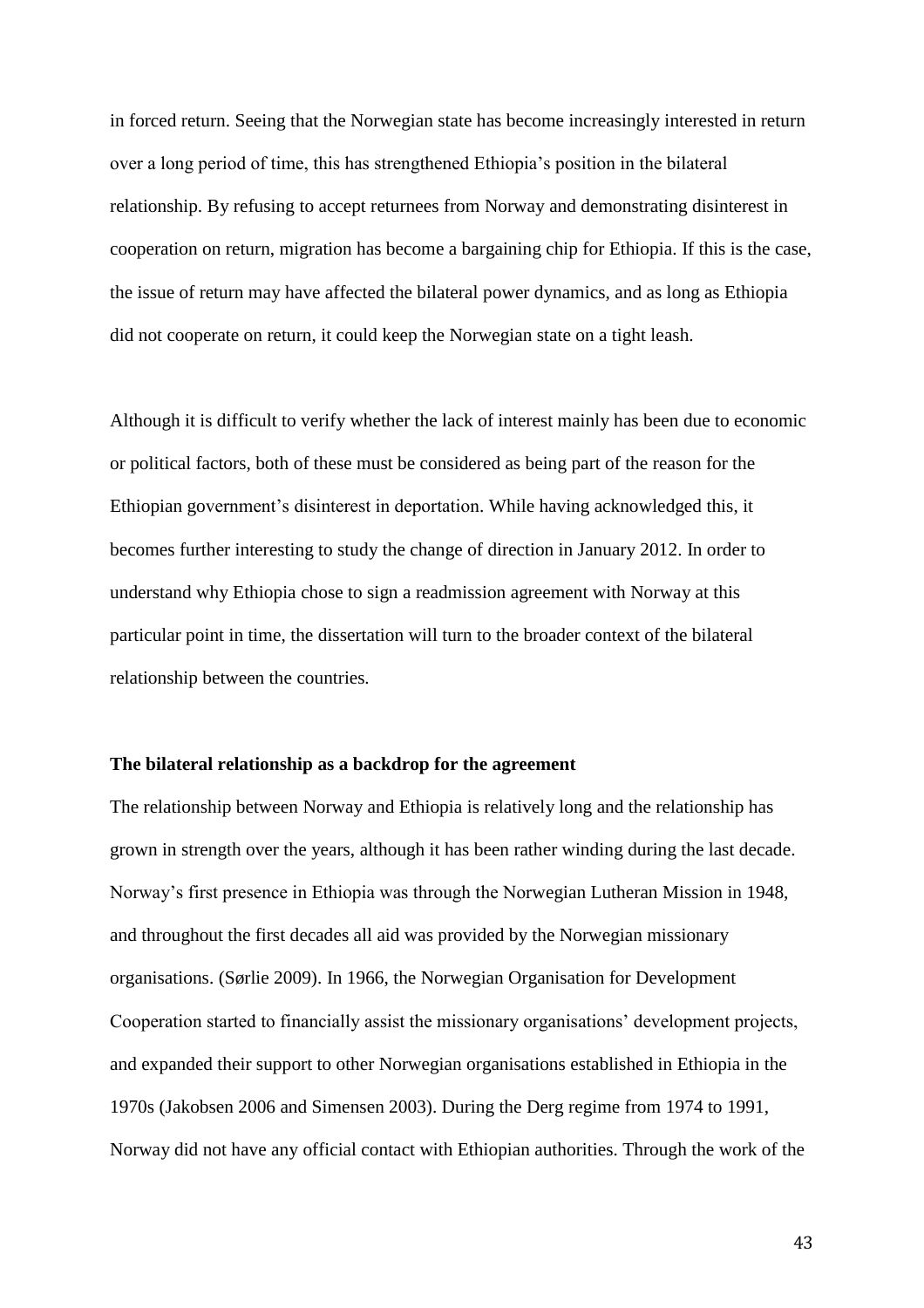Emergency Relief-Desk, Norway indirectly supported the opposition in Ethiopia, the Tigrayan People's Liberation Front (TPLF). When president Mengistu flew the country in 1991, the military forces of the Ethiopian People's Revolutionary Democratic Front (EPRDF) seized control in Addis Ababa. Since the TPLF constituted the heart of the EPRDF, several states, including Norway, indirectly supported the EPRDF both morally and materially when they seized power (Sørlie 2009).

Since Norway had contributed positively to Ethiopia for many years, the newly established government invited Norway to establish an Embassy in Addis Ababa. The Norwegian government opened an embassy in Ethiopia in 1995, and the first bilateral agreement on cooperation was made between the two countries the same year (Jakobsen 2006). In 1996, Norway declared Ethiopia to be one of Norway's priority partners, and the Norwegian state aimed to contribute to Ethiopia's own poverty reduction strategy, partly by providing bilateral aid. The bilateral relationship grew strong during these years.

In protest to the Eritrean-Ethiopian war in 1998-2002, Norway halted all its bilateral relations with Ethiopia, including the Norwegian funded development aid (The Norwegian Ministry of Foreign Affairs 2001). Business did not continue as usual after the war, and Norway became a strong voice in criticising the humanitarian situation in Ethiopia. The requirements for bilateral aid were rephrased, more focus was put on peace, democracy, human rights and good governance, and the Norwegian government chose to change Ethiopia's status as a priority partner (The Norwegian Ministry of Foreign Affairs 2002). In the aftermath of the 2005 elections, Ethiopia was internationally criticised for democratic flaws and human rights violations. During this period Norway continued to condemn the Ethiopian regime, and was a stern critic of the Ethiopian intervention in Somalia, something that challenged the strong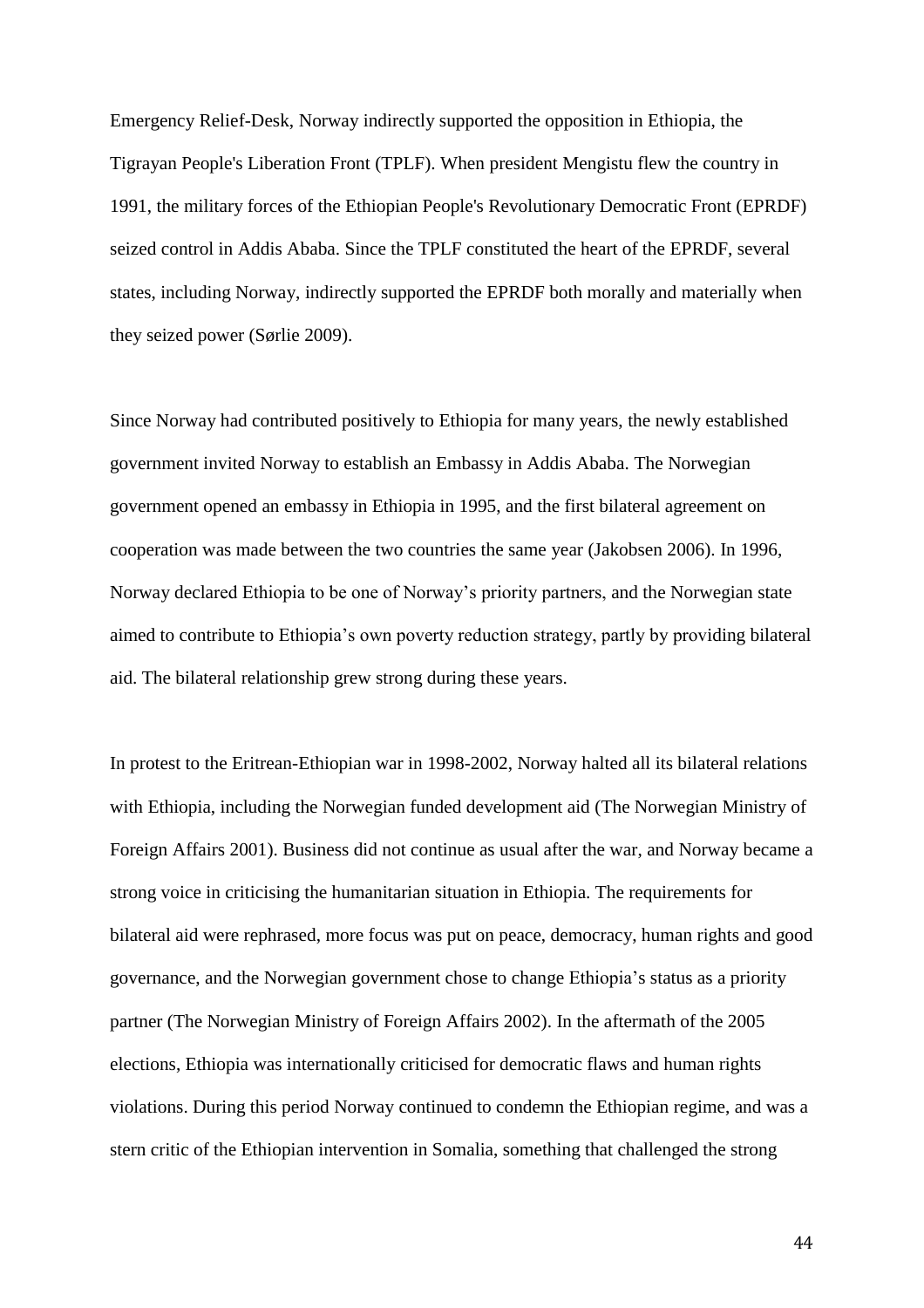bilateral relationship between Ethiopia and Norway (Sørlie 2009).

When Norway initiated peace negotiations between Ethiopia and Eritrea during a United Nations conference in 2007, the Ethiopian government felt threatened and feared the Norwegian involvement in the relationship could harm the position of the ruling government. Consequently, the government requested Norway to withdraw 6 diplomats from the Norwegian Embassy in Addis Ababa. The diplomatic crisis strongly deteriorated the countries' bilateral relationship (Sørlie 2009), and to ease the administrative burdens due to the expulsion, Norway responded by cutting NOK 25 million (£290,700) of its bilateral aid (Anon 2007). The weathered relationship did not serve any of the parts well, and effort was given to normalise the relationship. The diplomatic crisis can arguably be seen as resolved in 2008 when the Ethiopian government formally lifted the restrictions, but the ties between the two states remained weakened (Sørlie 2009).

In the aftermath of the crisis, Norwegian authorities have softened their criticism of the Ethiopian government (Informant 3, 01.04.2013 and informant 6, 08.04.2013). From 2005 to 2012, Erik Solheim held the office as minister of International Development, and throughout these years he and Meles Zelawi, the former Ethiopian prime minister, developed a close relationship. Solheim was very supportive of Zelawi, and frequently highlighted the positive economic development in Ethiopia. This was especially marked in the aftermath of the diplomatic crisis, when Norway was concerned with ceasing the tension between the two countries (informant 3, 01.04.2013 and informant 6, 08.04.2013). An article Solheim wrote before he left office in March 2012, exemplifies Norway's soft approach towards Ethiopia. In a response to a regime-critical article by the Human Rights Watch, Solheim highlighted Ethiopia's "tremendous success in recent years", that the country had "come a long way in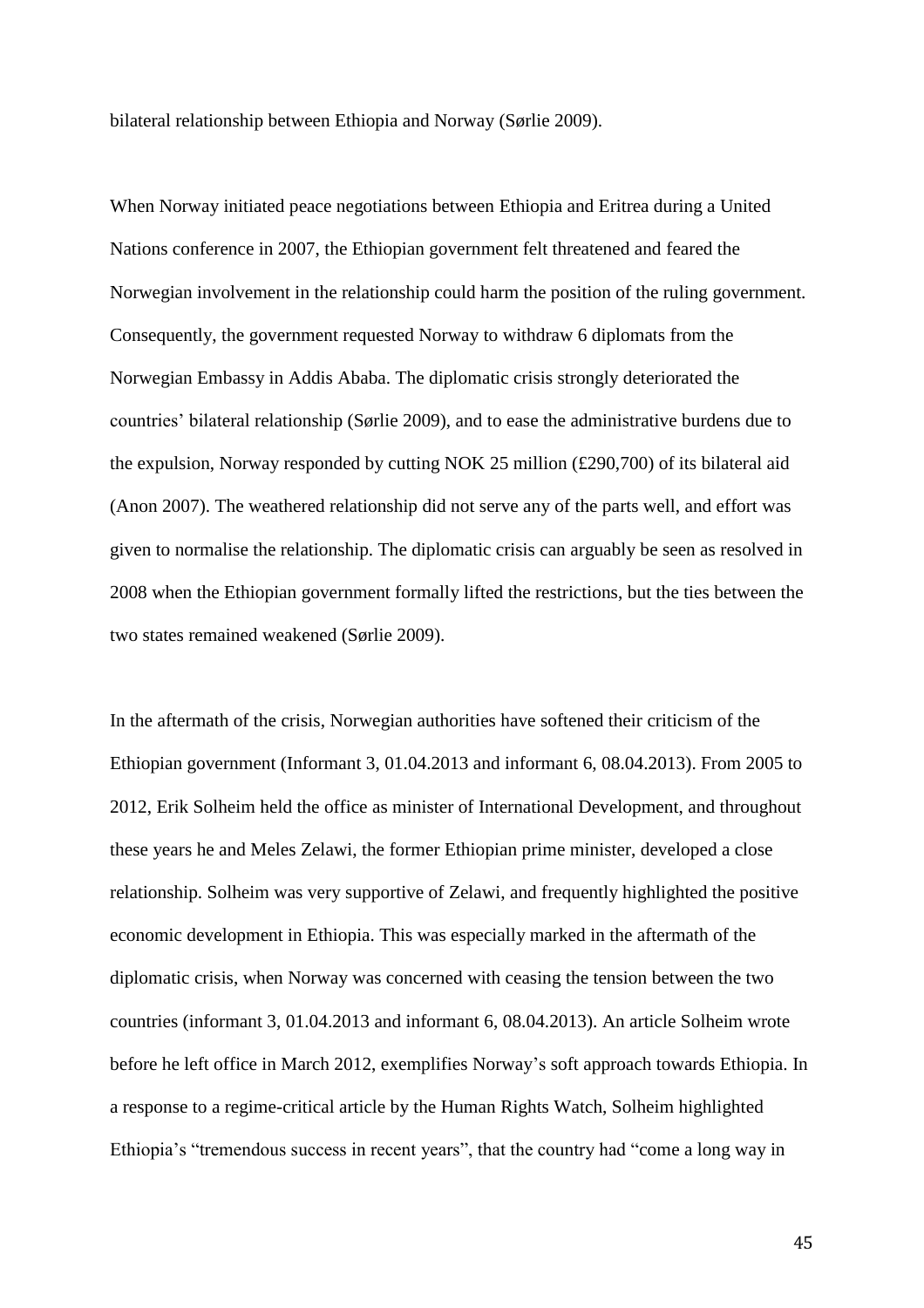achieving [some] UN Millennium Development Goal[s]", and that Ethiopia truly was "an African success story" (Solheim 2012).

In 2011, Ethiopia and Norway signed two new agreements; an Air Services Agreement between Ethiopia and the Scandinavian countries in October 2011, and a Climate Partnership between Ethiopia, Norway and Great Britain in December 2012 (Anon 2011a, and Anon 2011b). Whereas the Air Services agreement was an agreement with the main purpose of establishing scheduled air services between and beyond the territories, the Climate Partnership involved more contribution from the Norwegian side as Norway agreed to financially support Ethiopia with up to NOK 360 million (£42 million) annually (Fadnes, personal communication, 19.04.2013).

The bilateral relationship's evolvement over the last decade is likely to have affected the negotiating process concerning the readmission agreement. According to Norwegian state officials, Norway intensified its effort to establish a readmission agreement when the countries' relationship was re-established in 2009 (Informant 7, 10.04.2013 and informant 8, 15.04.2013). Knowing that the Norwegian state was eager for a readmission agreement for an extended period of time before it finally achieved it in 2012 indicates that the Ethiopian state must have been less interest in return. In contrast to the other readmission agreements Norway has established, the IOM, which is a key actor in the effectuation of the return, was not informed about the negotiations before the final agreement was signed (Informant 4, 03.04.2013). The discretion surrounding the negotiation of the agreement might signify the instability of the negotiations, and that secrecy was sought since negative media attention could have affected the direction of the negotiations.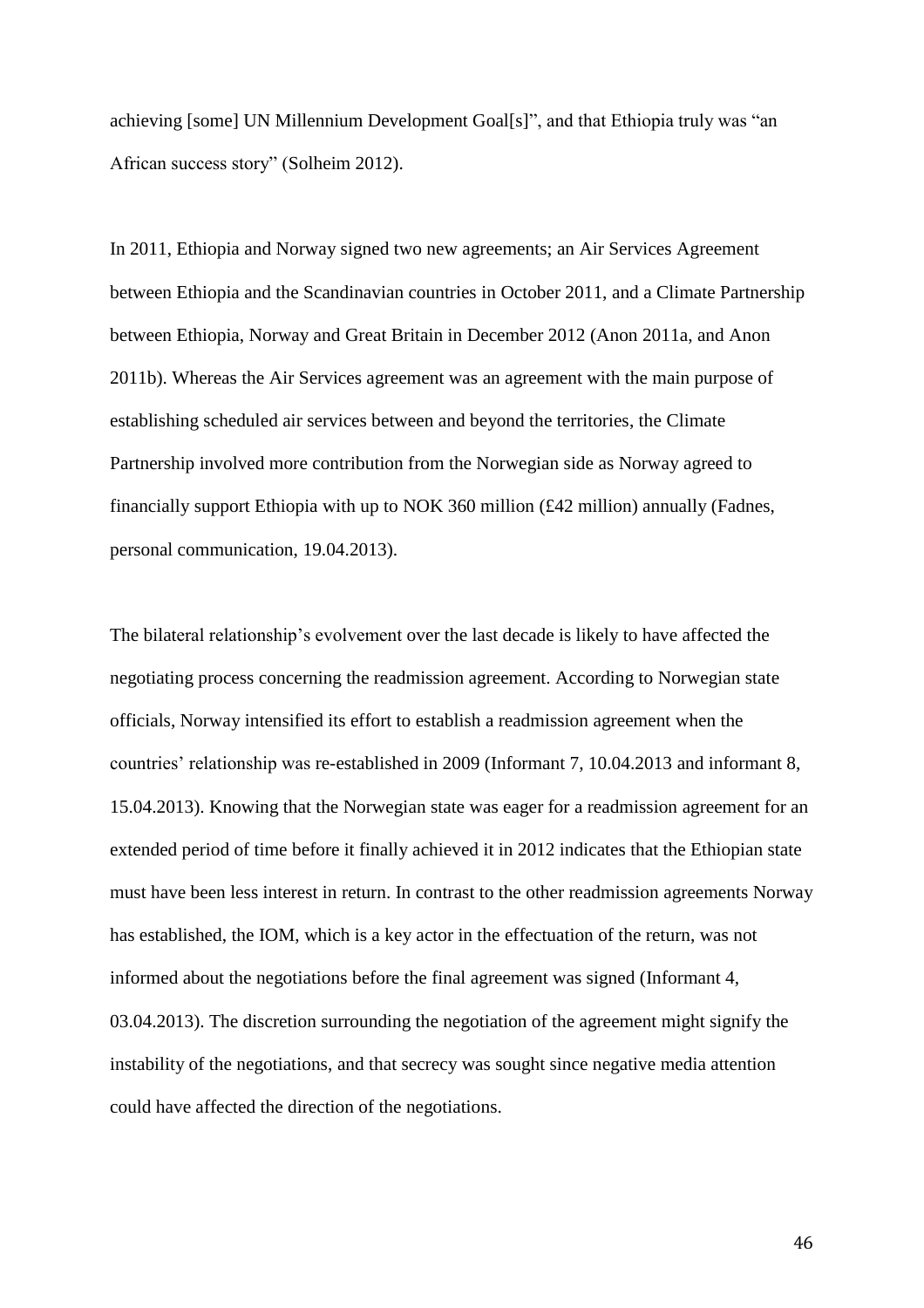After the new minister of International Development, Heikki Holmås, took office in April 2012, there has been a slight escalation in Norway's critical assessment of Ethiopia (Informant 3, 01.04.2013 and informant 6, 08.04.2013). Despite the increased attentiveness, an agreement on "bilateral political consultation" was signed between the countries in May 2012. This agreement unites all the different aspects of the bilateral developmental cooperation, and it is an official MoU on stronger cooperation and closer bilateral ties (The Ethiopian Ministry of Foreign Affairs 2012 and The Norwegian Ministry of Foreign Affairs 2012). In relation to the overall complications of the bilateral relationship between the countries the readmission agreement can be seen as an aspect in overarching process of restrengthen the bilateral relations. In addition to the specific intentions with the MoU, it becomes clear that the readmission agreement may be interlinked with other issues within the bilateral relationship (an overview of the bilateral interaction is provided in fig.3).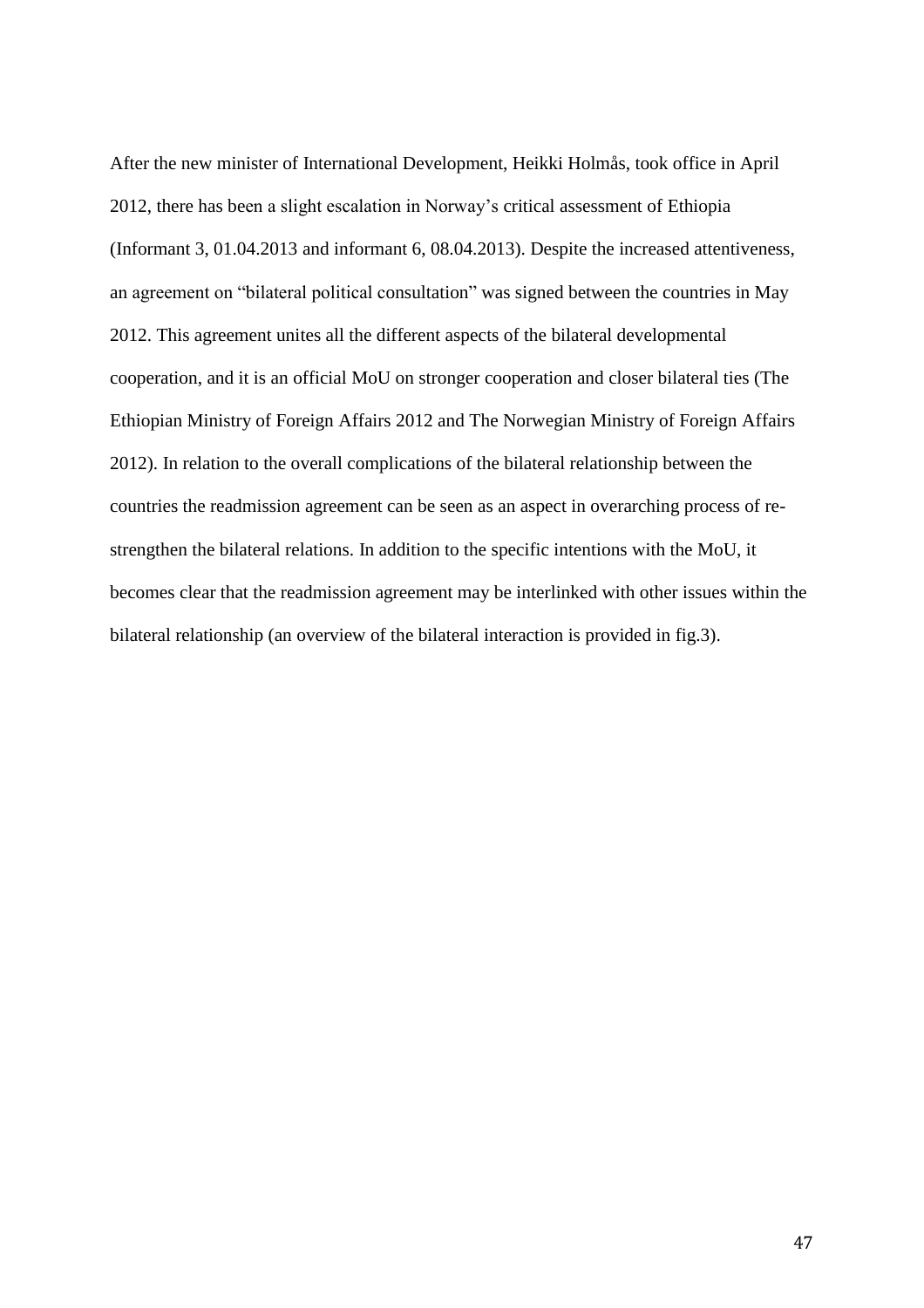|           | Timeline of the Norwegian-Ethiopian bilateral relationship                                                                                                                                                                                |  |
|-----------|-------------------------------------------------------------------------------------------------------------------------------------------------------------------------------------------------------------------------------------------|--|
| 1995      | • The Norwegian Royal Embassy established in Addis Ababa<br>· First agreement on bilateral cooperation                                                                                                                                    |  |
| 1996      | • Norway makes Ethiopia a priority partner on cooperation                                                                                                                                                                                 |  |
| 1998-2002 | • Halt in bilateral cooperation and Norwegian development aid due to the<br>Eritrean-Ethiopian war                                                                                                                                        |  |
| 2005      | • Norway concerned about Ethiopian political development<br>• Restrictions in Norwegian development cooperation                                                                                                                           |  |
| 2007      | • Norway condemns the Ethiopian invasion in Somalia<br>· Norway initiates peace negotiations between Ethiopia and Eritrea<br>• Ethiopia requests Norway to withdraw six diplomats<br>• Norway withdraws NOK 25 million in development aid |  |
| 2008      | • Norway gives NOK 25 million in humanitarian aid due to drought<br>· Ethiopia formally lifts the restrictions<br>· Bilateral relations are 'normalised'                                                                                  |  |
| 2009      | • Negotiations on a return agreement resumed                                                                                                                                                                                              |  |
| 2011      | · Air Services Agreement<br>• Climate partnership between Ethiopia, Great Britain and Norway;<br>Norway will support Ethiopia with up to NOK 360 million annually                                                                         |  |
| 2012      | • Agreement on return of rejected asylum seekers<br>• Agreement on stronger cooperation and closer bilateral ties                                                                                                                         |  |

**Fig 3.**

# **Bilateral repercussions?**

The surrounding bilateral interaction must be related to the outcome of the agreement, or in

other words, the outcome of the agreement must be seen in light of the overall bilateral

context. According to state officials of both countries, the bilateral ties have been

strengthened during the last year (Holmås 2012 and The Ethiopian Ministry of Foreign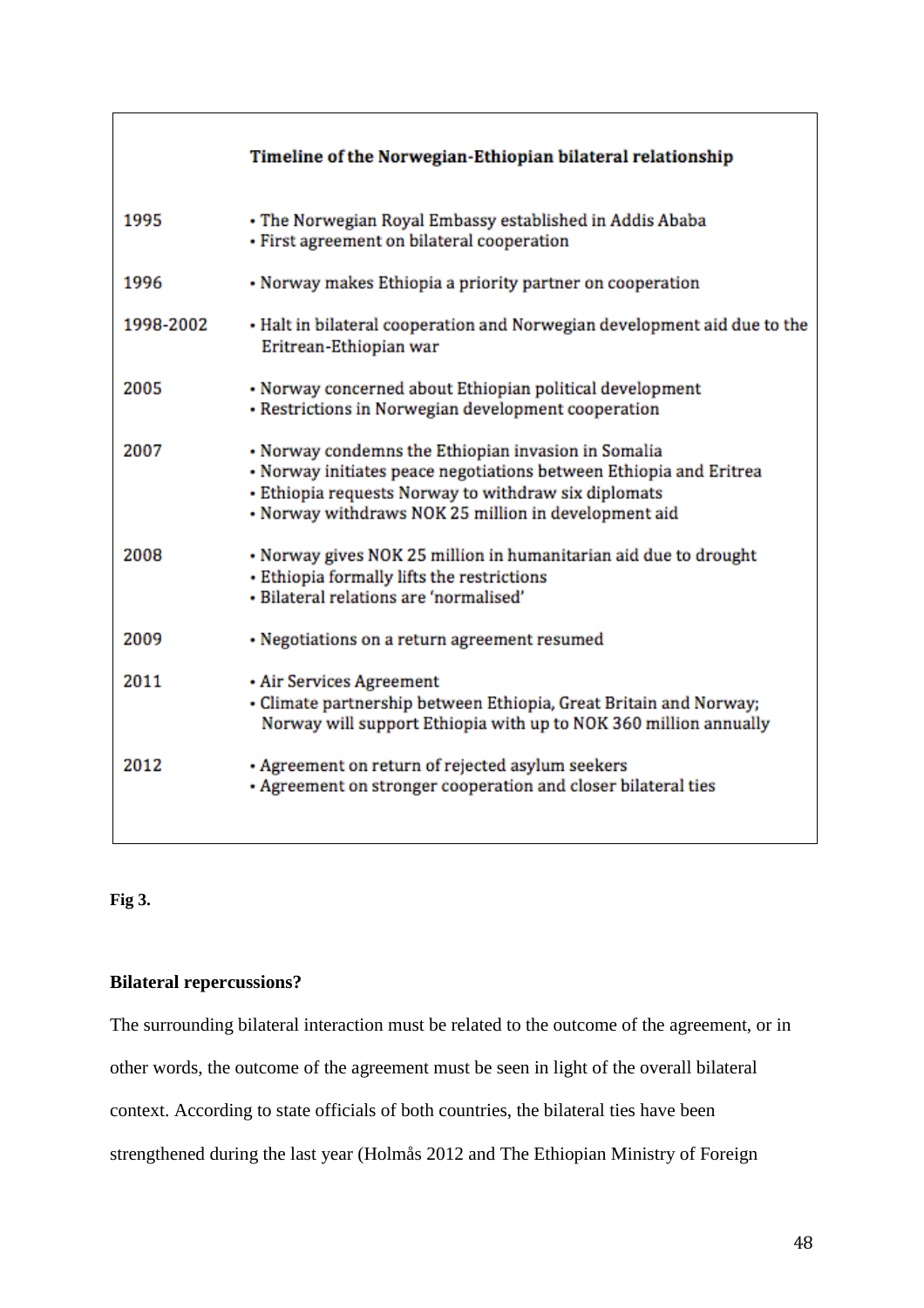Affairs 2012). The Ethiopian minister of Foreign Affairs, Hailemariam, has in particular expressed satisfaction with the progress in bilateral relations. During the Norwegian minister of International Development, Heikki Holmås', official visit to Ethiopia in May 2012, Hailemariam underlined the importance of Norway's decision to "double its development cooperation with Ethiopia and its intention to double it again in the coming years" (The Ethiopian Ministry of Foreign Affairs 2012).

This "doubling" of development cooperation is the result of the climate partnership signed in December 2011. While including the financial assistance Norway will provide to Ethiopia through this initiative, the total of annual bilateral aid has nearly tripled compared to previous amounts (Fadnes, personal communication, 14.04.2013). During the period from 2000 to 2011, the total of development aid from Norway to Ethiopia has ranged in between NOK 146.5 million and NOK 268.2 million (£17 million - £31 million) (Norad 2012). While including the financial support provided through the climate partnership, the total of aid in future years will conceivably amount to more than NOK 500 million (£58 million).

The increase in aid can be regarded as a significant act made by the Norwegian state and the conclusion that there is a link between the increased aid and the signing of the readmission agreement has been drawn by many critical voices. The criticism has been related to the deteriorating human rights situation in Ethiopia, and it has consequently been questioned how Norway can justify an increase in financial support, while other countries decrease their aid (Anon 2012c, Brandvold 2012 and Wright and Zachrisen 2013).

The Norwegian authorities' first response to these accusations was that there was no link between the increased aid and the sudden agreement in the negotiations on return. However,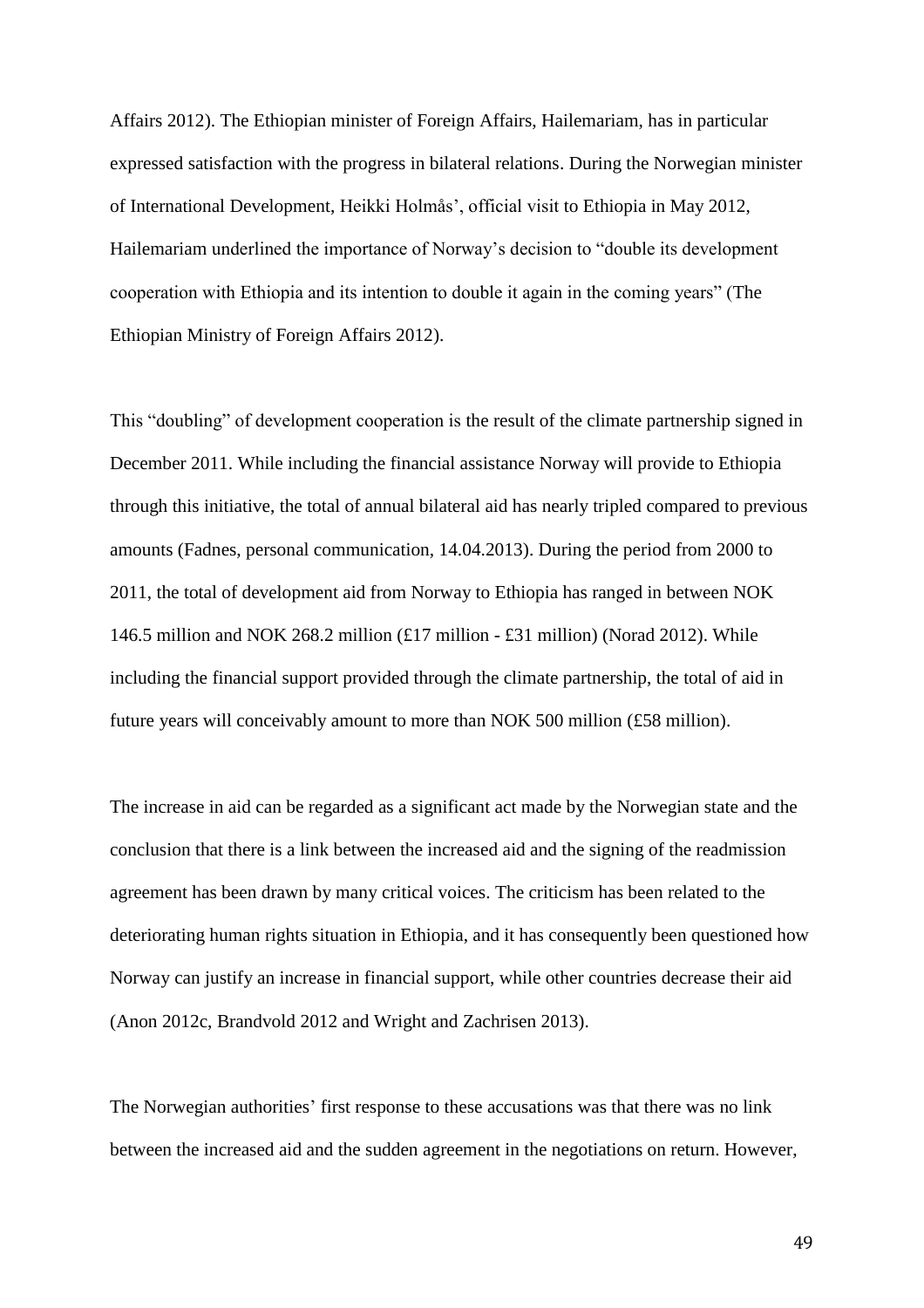during UDI's conference on return in April 2013, the minster of Justice and Public Security, Grete Faremo, stated that the ministry currently "explores how aid and development policies can be used to strengthen the efforts regarding return" (Faremo 2013). This statement was uttered in relation to the challenge of cooperation on return with those countries that do not feel obliged to their international legal duty of accepting their own nationals, which has been the case with Ethiopia. Several of the informants highlighted the possibility of a link between the agreement and the increased aid (Informant 2, 25.03.2013, informant 3, 01.04.2013 and informant 6, 08.04.2013). Although the Senior Advisor at the Ministry of Justice and Public Security refused that there was a link between the two, he underlined that the readmission agreement was of much higher importance for Norway than it was for Ethiopia (Informant 10, 18.04.2013).

Returning to the literature on the power of the sending state, similarities can be observed between the Norwegian-Ethiopian agreement, and the Spanish-Moroccan and Italian-Libyan agreements. It is not in the intention of this paper to make comparisons between these examples, but it is nonetheless interesting to use these examples as inspirational sources to point out the power of Ethiopia in relation to its negotiations with Norway. As established by Paoletti and others (Paoletti 2010), migrant-sending states are capable of using the destination countries' wish to control migration as a way to advance their own agenda. In the example of Morocco, it has been highlighted that Morocco received \$390 million from Spain after having committed itself to readmit Sub-Saharan migrants from Spanish territory (Briscoe 2004 and Carling 2007). Whereas in the Libyan-Italian case, Libya aimed at regaining international respectability through the establishment of close bilateral ties with Italy. In the case of Ethiopia, the country has suffered from international condemnation and a decrease in international aid since the elections in 2005. It might therefore be likely that the government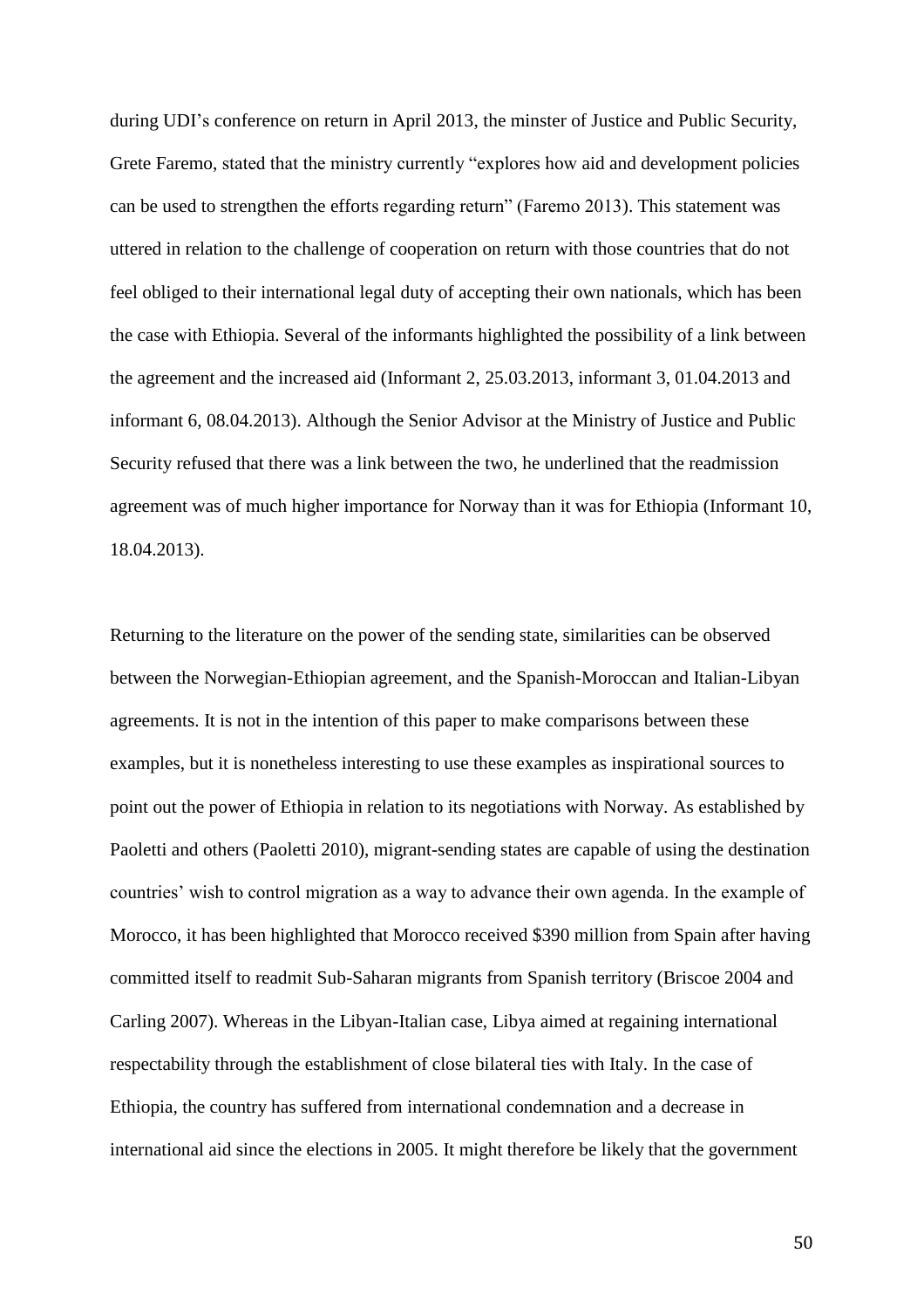is interested in improving its international reputation, and augment the level of foreign investment and aid.

Generally, Norway has been reluctant to use aid as a mean of coercion (Hansen and Borchgrevink 2006). However, the Norwegian renewed interest in the negotiations on return may have provided Ethiopia with greater bargaining power and thereby means to influence other matters that were negotiated; possibly the financial aspects to be included in the climate partnership. However, it is difficult to draw any conclusions about the extent to which other matters were brought into the discussion surrounding the readmission agreement. The only actuality that can be established is that after years of return negotiations and decreasing aid, promises were made about doubling of aid and the readmission agreement was signed within a period of six weeks.

Five months after these agreements were made, in May 2012, the abovementioned MoU on Bilateral Political Consultation was signed. In regard to the Ethiopian political context and the government's current lack of international respect, such an agreement can prove to be very valuable. As highlighted by the former First Secretary at the Embassy in Addis Ababa, "this form of agreements gives Ethiopia recognition as an important regional actor" (Informant 8, 15.04.2013). In this regard the agreement provides Ethiopia with improved international respectability, which can be seen as sorely needed for a government internationally deemed as an "authoritarian regime" (Aalen and Tronvoll 2009).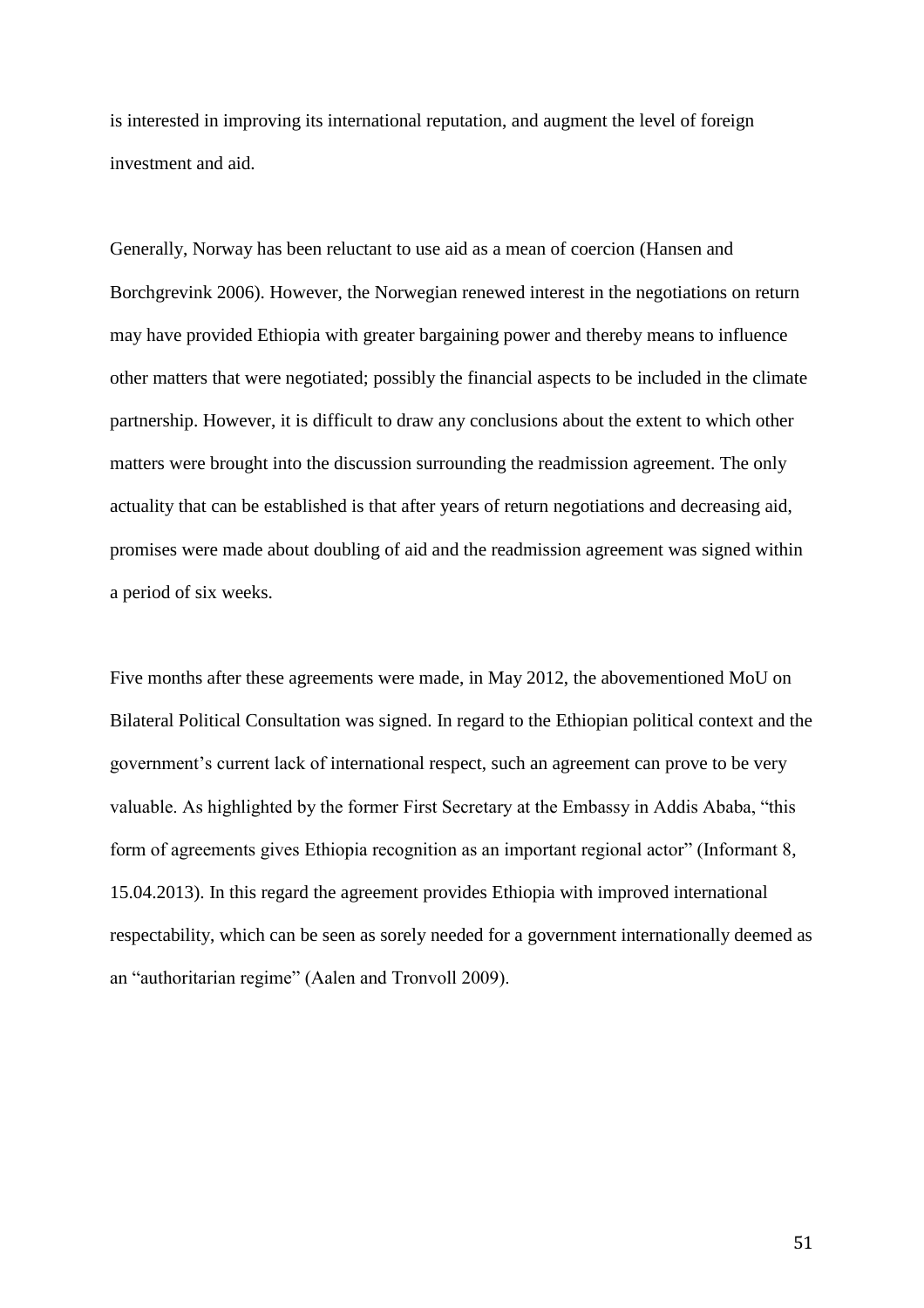### **- CHAPTER 5 -**

### **Conclusions**

In order to understand the outcomes of migration policy, researchers should examine both intended and unintended effects while including both receiving and sending states' perceptions of such effects. This dissertation has looked beyond an analysis of the extent to which the Norwegian state's objective of affecting the migration flow has been met. Through an examination of how the readmission agreement has affected flows and other aspects of society, novel features of the migration policy outcome have been revealed. By assessing the contextual backdrop of the agreement in the perspective of both Norway and Ethiopia, it has been illustrated how the sender and the receiver states' authorities have different objectives with the same policy, and correspondingly different perceptions of the migration policy outcomes.

This study has demonstrated that the readmission agreement between Norway and Ethiopia has had a diversity of effects. Some of these effects are related to the stated objectives of the policy, while others must be seen as unintended consequences. In relation to the official intention of forced return, none of the 700 irregular Ethiopians have been deported as part of the agreement. The Ethiopian government is currently unwilling to distribute identification documents, and the process of deportation has consequently come to a standstill. Concerning voluntary return, there has been an increase in the number of returnees, but the reintegration programme still needs to be implemented in accordance with the agreement. At the time of writing, no returnees have participated in reintegration activities in Ethiopia, but have rather been supported financially by receiving cash-instalments upon return. In relation to new asylum arrivals, it is uncertain if the policy has led to a decrease in Ethiopian arrivals.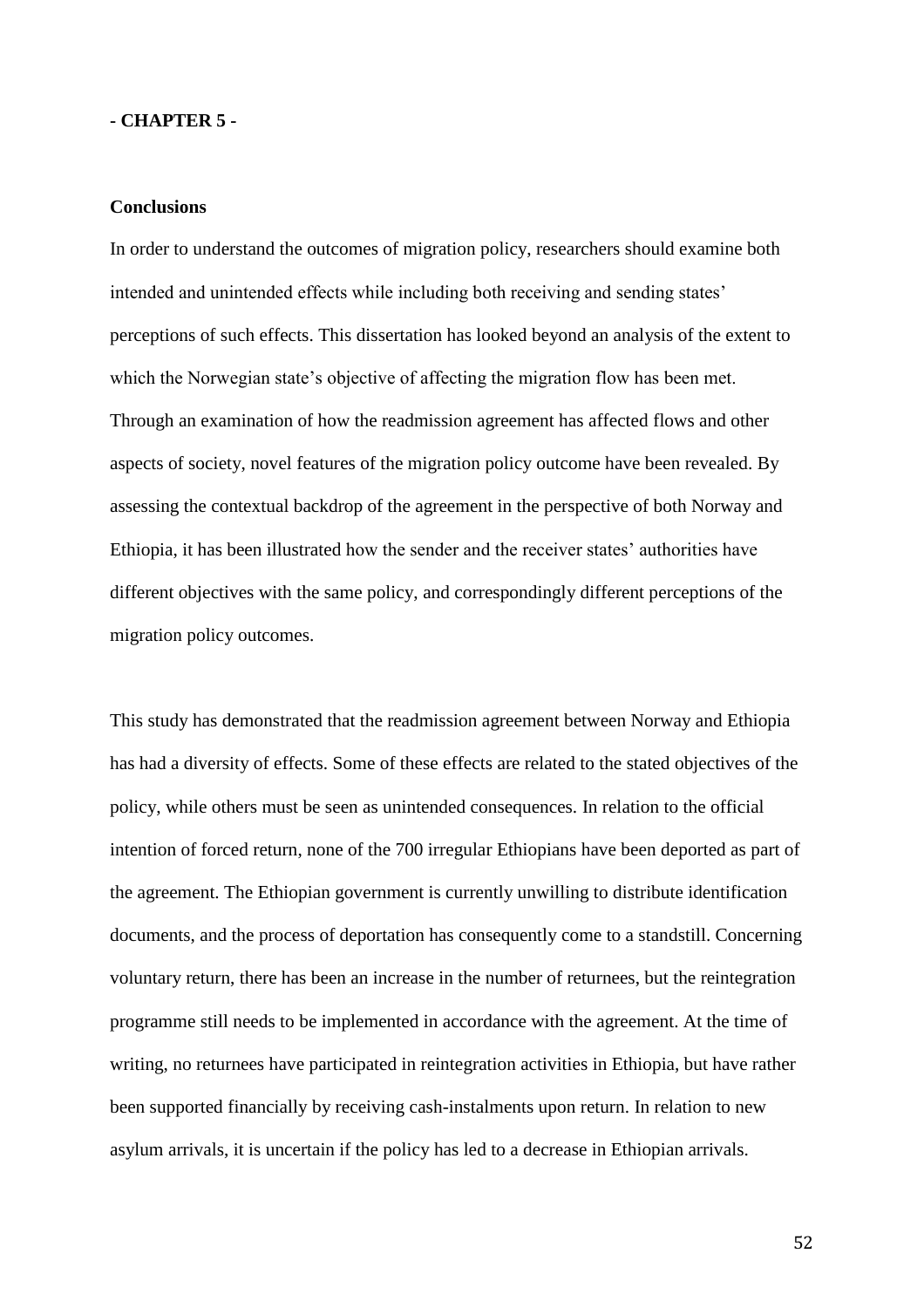Although there was an instant plunge in early 2012, the monthly numbers of arrivals have recently assumed pre-2012 levels. It might be more likely that the general trend of decreasing numbers stems from other factors (e.g. factors in Ethiopia) than from the policy on return.

The readmission agreement has had two major societal effects; a significant media upheaval that spurred the public discourse on asylum in Norway, and a lawsuit in which more than 600 Ethiopians sued the Norwegian state for violating their rights. The agreement must also be seen as affecting the bilateral relation between Norway and Ethiopia, and it may have led to repercussions in the form of other bilateral agreements and a strengthening of the bilateral relationship.

Regarding the outcomes of the policy in a Norwegian perspective, Norwegian authorities have accomplished the long stated aim of signing a readmission agreement with Ethiopia, and this can be seen as an important symbolic contribution in making the Norwegian government appear as being in control. However, the signalling effect of migration policies is related to the real policies being implemented, and, as has been elaborated, the policy on return has been practiced differently than what was initially intended. This is particularly the case in relation to deportation, which was one of the Norwegian government's main objectives.

In the domestic sphere, the Norwegian government's choice of signing an agreement with a state criticised for its human rights violations, has led to criticism of the government's hypocrisy. After years of condemning the Ethiopian regime, Norwegian authorities changed their rhetoric and pursued a stronger bilateral relationship with the government. This led to the final accomplishment of signing a readmission agreement, but, as many have queried, at the expense of whom? Although it has not been the aim of this dissertation to scrutinise the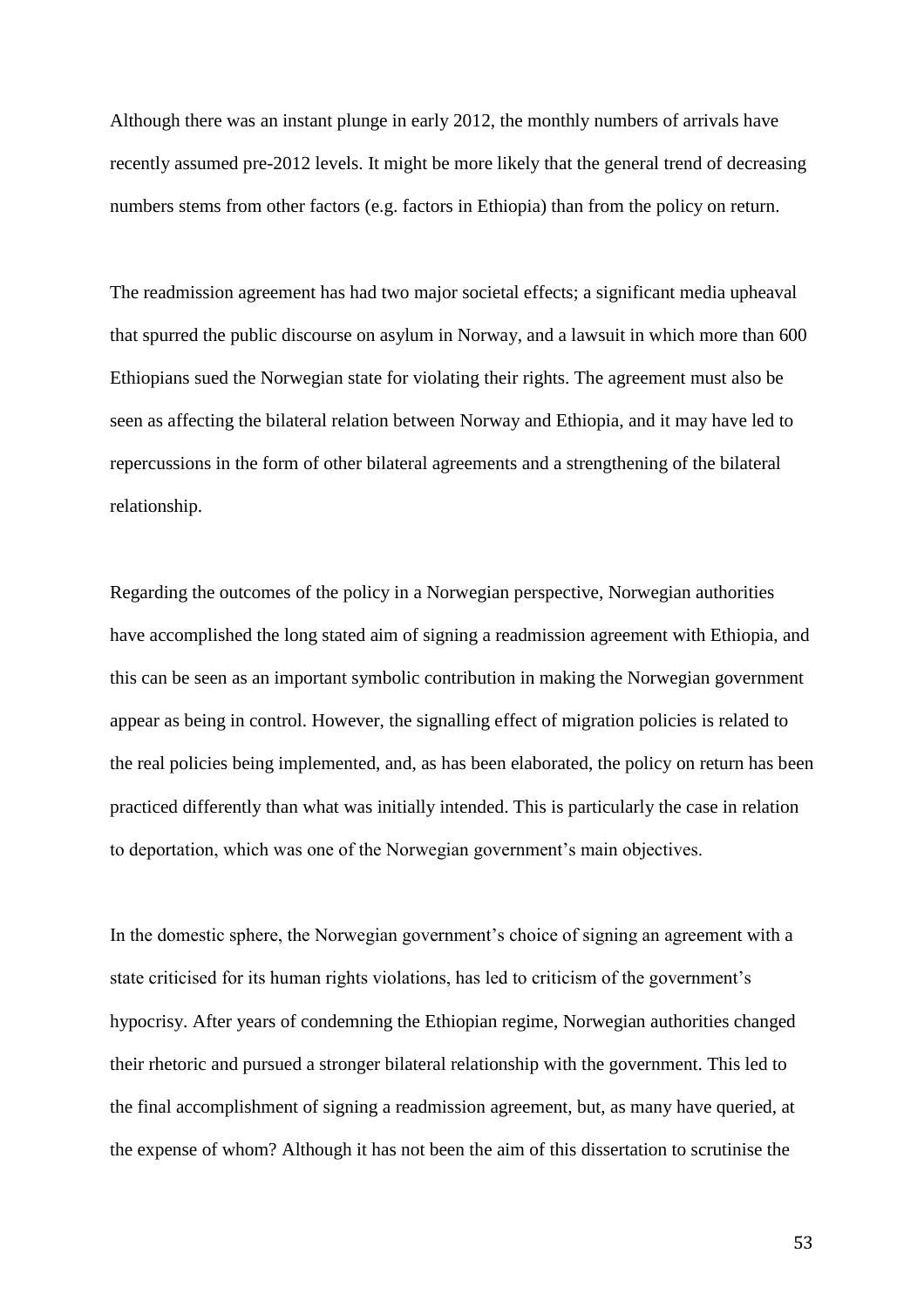humanitarian risks the Ethiopians may face upon return, it cannot be ignored that it remains unclear what will happen to the Ethiopians if they are deported. As expressed by an informant: "The Norwegian government needs to be honest. If Norway deals with an authoritarian regime […] they should at least admit it" (Informant 3, 01.04.2013). Although the policy initially was an attempt to regain political support, it might turn out to be a political loss for the ruling coalition. Additionally, while aiming to "strengthen the asylum institution", it may be argued that the strength of the institution has been undermined through the absence of any desirable policy effects.

Regarding the outcomes of the policy in an Ethiopian perspective, it is important to see the policy in relation to the context of the bilateral relationship. Although it was not an initial objective to return Ethiopians, the Norwegian state's interest in the agreement provided Ethiopia with bargaining power to front other interests. After being criticised by the Norwegian government and received decreased aid since the early 2000s, Ethiopia is now to receive doubled amounts of aid from Norway. Norwegian authorities have frequently highlighted the Ethiopian economic development, and the state has been entitled "an African success story". These changes must be seen as positive for the Ethiopian government, which after years of international condemnation is likely to be interested in increased aid and renewed international recognition.

Since Ethiopia has not yet distributed any identification documents to the Ethiopians subjected to deportation, there have only been voluntary, and relatively few, returns. The large majority of the Ethiopians subjected to deportation are still in Norway, and the size of the remittance sending diaspora has not been largely affected. It may be that the Ethiopian government has experienced political constraints due to the agreement, however, as long as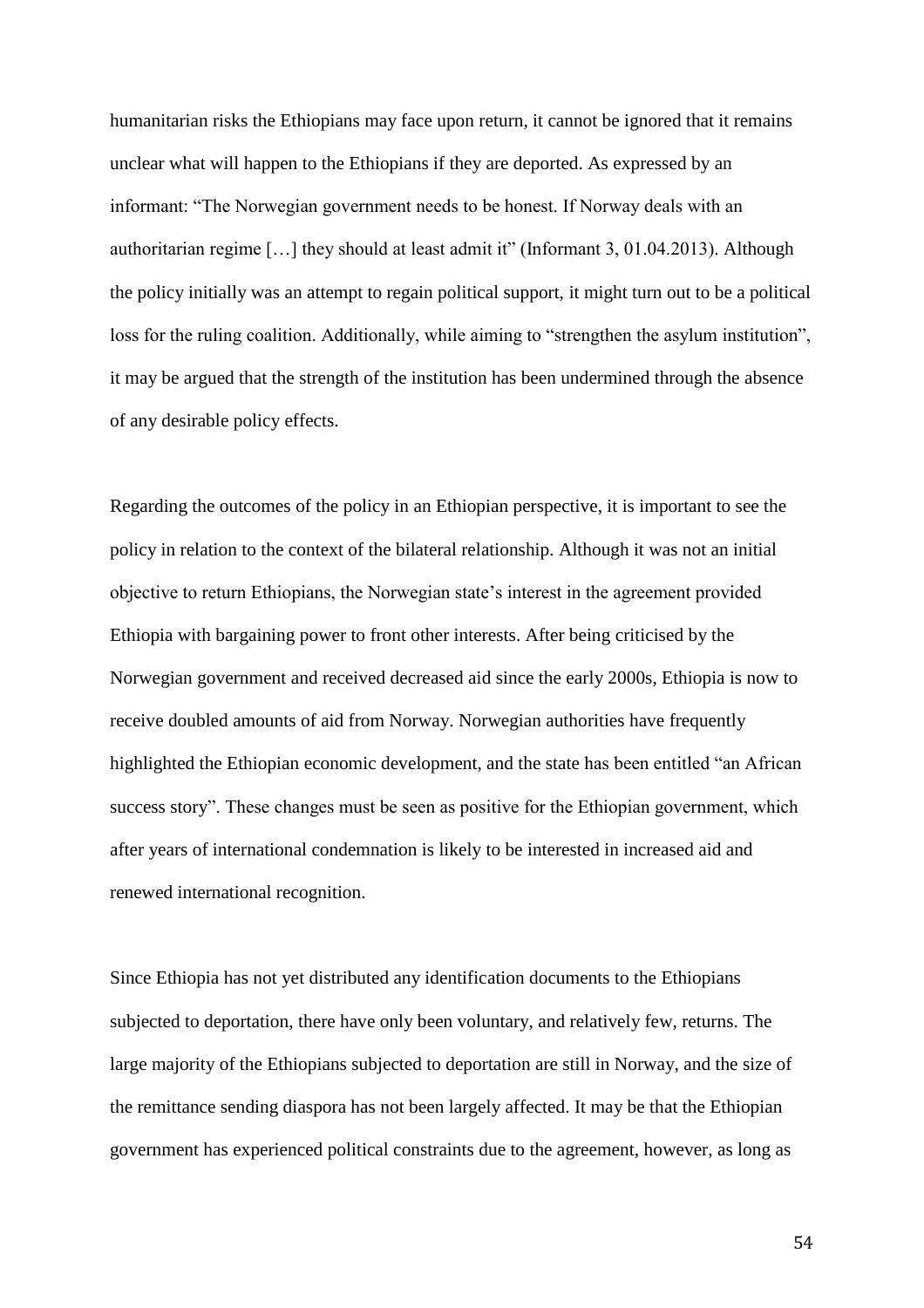deportations are not carried out, it does not risk domestic political condemnation of the policy. In a similar vein, given the current lack of deportation, the Ethiopian government has a strong diplomatic clout. As long as the Ethiopian migrants stay in Norway, the Ethiopian government maintains a favourable position in relation to bilateral negotiations.

With regards to the bilateral relationship, both countries have succeeded in re-strengthening the weakened ties that stemmed from the diplomatic crisis in 2007. However, the future evolution of the relationship is likely to depend on Ethiopian state's inclination to fulfil its obligations. As expressed by several state officials, the Norwegian government is not content with the current situation, seeing that it is profoundly dependent on Ethiopia to effectuate deportation.

The short time span since the return policy was made makes it unreasonable to conclude on the final outcomes of the policy change. It has nonetheless been important to do an analysis at this point, since the perceptions of the current outcome may affect the states' prospect choices of action. To better understand the overall outcome, it is suggested that future research undertake a detailed consideration of the policy when all effects and the states' perceptions of these can be assessed in retrospective.

By studying the specific case of the agreement on return between Norway and Ethiopia, this dissertation has shed new light on the debate on how to analyse migration policy outcomes. It has been demonstrated that migration policy may have effects both on flows and in the society, and that it is vital to include both receiving and sending states' perspectives when assessing policy outcomes. Nevertheless, the complex nature of migration policy makes it a correspondingly complicated affair to understand policy outcomes. The field of analysis is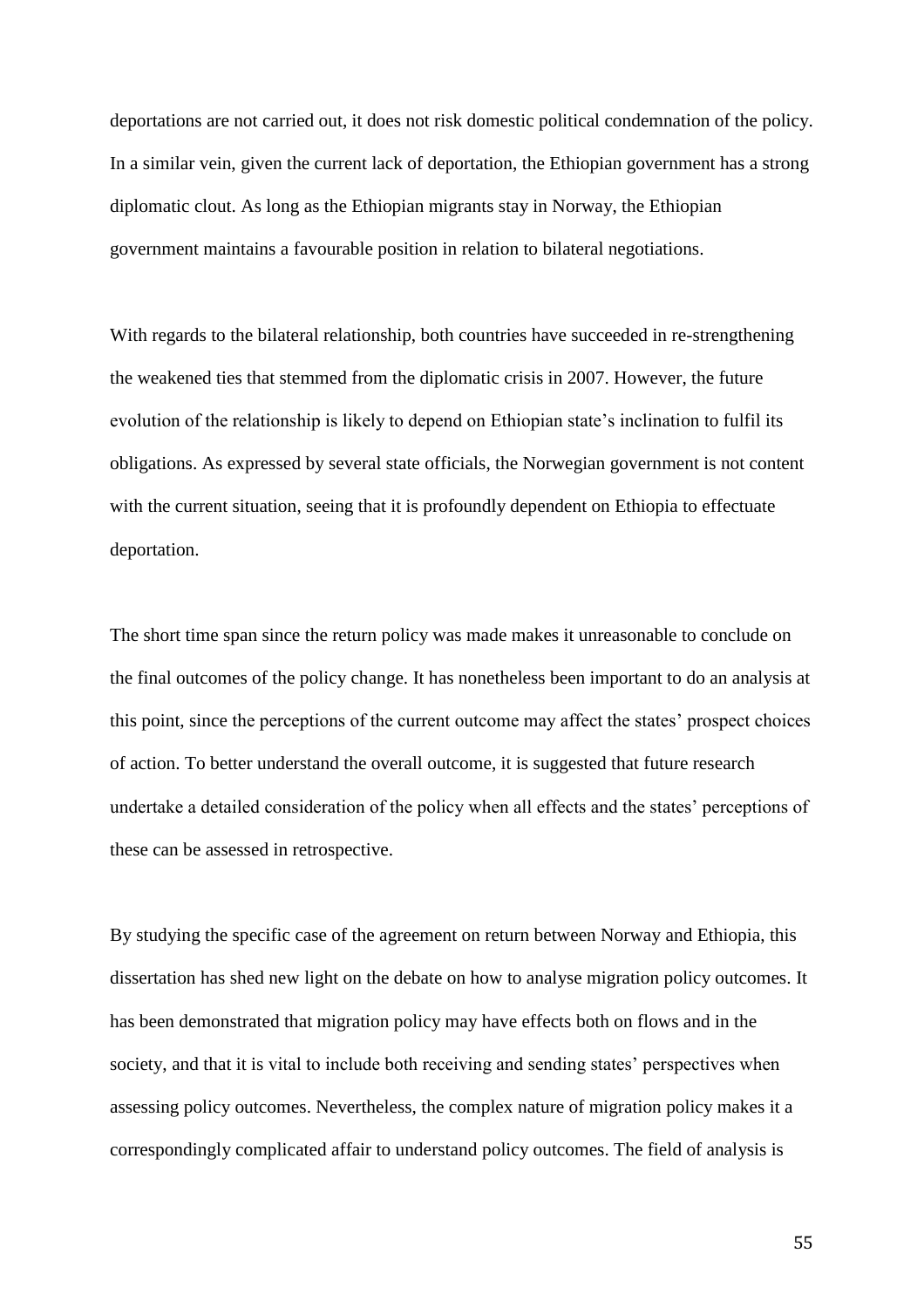highly multifaceted, and one may question the achievability of assessing *all* the various effects, and *all* the various actors' perspectives on these. In this regard, the value of analyses of policy effectiveness must not be ignored. By examining states' successfulness in affecting immigration flows, migration research can contribute to improve receiving states' policy and goal achievement.

This brings into question what role academic research should play when analysing policy outcomes. It has been recognised that the relationship between academic and policy concepts presents a challenge for academics seeking to strike the balance between achieving understanding, and making a difference (Van Hear 1998). It is in the opinion of this dissertation that research on migration policy should aim to do both, and contribute to making a difference *through* achieving understanding. By broadening the scope of analysis, research increases our understanding of migration and is a powerful tool for providing information for future policy-making.

By approaching migration policy outcomes through an assessment of several effects and several states' perspectives, this study has moved beyond the conventional analytical framework for examining migration policy outcomes. There are numerous unexplored approaches to understand policy, and migration research would profit from broadening its current scope of analysis. The viewpoints on how to approach an analysis of migration policy presented in this dissertation complement the existing research on migration policy, and it is hoped that the perspectives brought up will add a further dimension to the discourse on how to understand migration policy outcomes.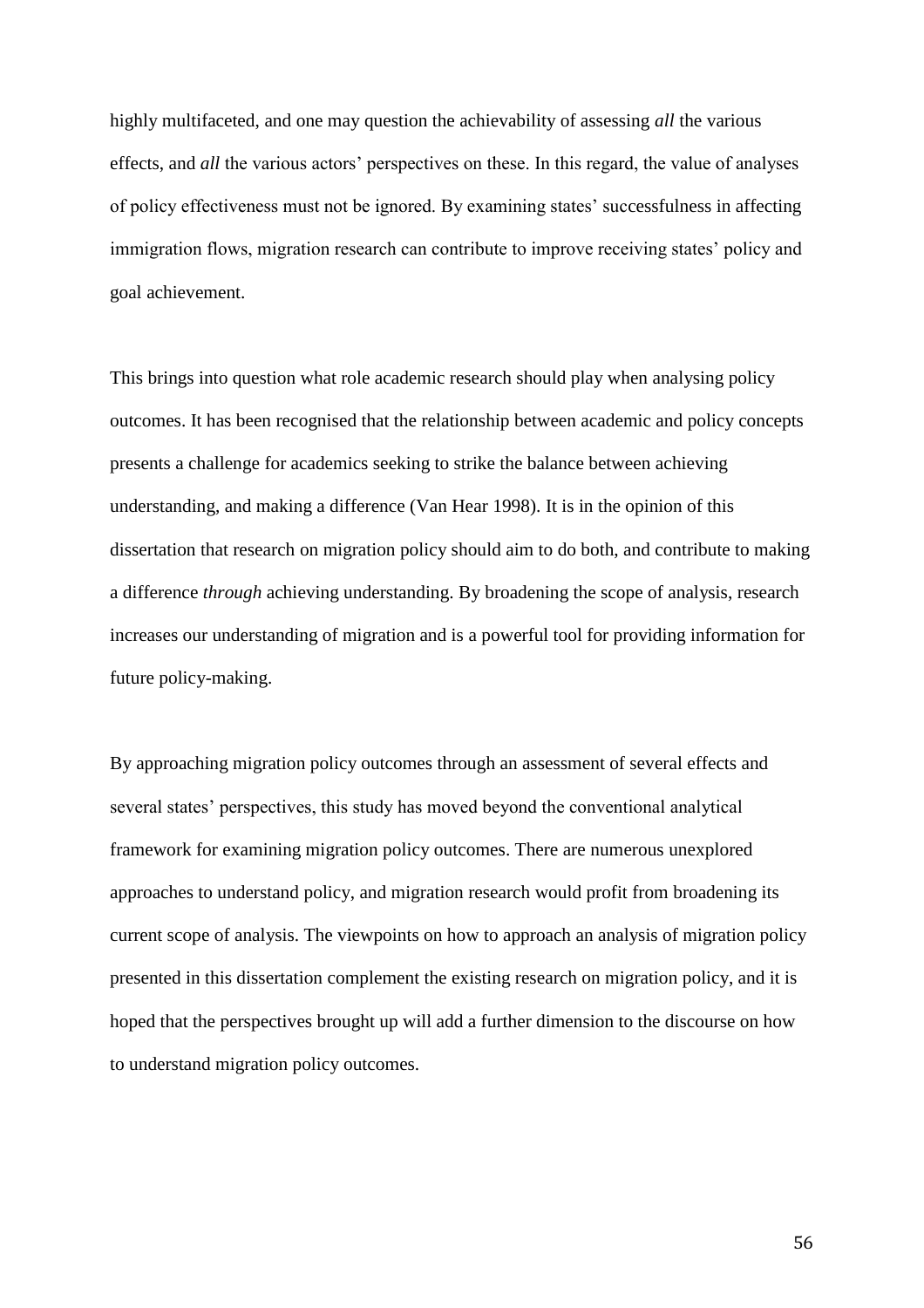# **Appendix 1**

List of informants and details of interviews

| <b>NR</b>      | <b>ORGANISATION/</b>                | <b>FUNCTION</b>                      | <b>DATE OF</b>   |
|----------------|-------------------------------------|--------------------------------------|------------------|
|                | <b>INSTITUTION</b>                  |                                      | <b>INTERVIEW</b> |
| $\mathbf{1}$   | The Development Fund                | <b>Project Coordinator Migration</b> | 04.03.2013       |
|                |                                     | and Development                      |                  |
| $\overline{2}$ | The Norwegian Directorate of        | Advisory position                    | 25.03.2013       |
|                | Immigration                         |                                      |                  |
| 3              | Christian Michelsen Institute       | <b>Senior Researcher</b>             | 01.04.2013       |
|                |                                     |                                      |                  |
| $\overline{4}$ | International Organisation for      | <b>Information Assistant</b>         | 03.04.2013       |
|                | Migration                           |                                      |                  |
| 5              | Peace Research Institute of         | <b>Senior Researcher</b>             | 09.04.2013       |
|                | Oslo                                |                                      |                  |
| 6              | <b>International Law and Policy</b> | Senior Partner and Researcher        | 08.04.2013       |
|                | Institute                           |                                      |                  |
| $\overline{7}$ | Endresen, Brygfjeld and             | Lawyer                               | 10.04.2013       |
|                | <b>Torall Law Firm</b>              |                                      |                  |
| 8              | Royal Norwegian Embassy             | <b>First Secretary of Embassy</b>    | 15.04.2013       |
|                | Addis Abeba, Ethiopia               |                                      |                  |
| 9              | Norwegian Organisation for          | Advisor                              | 17.04.2013       |
|                | <b>Asylum Seekers</b>               |                                      |                  |
| 10             | Ministry of Justice and Public      | Senior Advisor                       | 18.04 2013 and   |
|                | Security                            |                                      | 22.05.2013       |
| 11             | The Norwegian Directorate of        | Head of the Return and               | 16.05.2013       |
|                | Immigration                         | Reintegration Unit                   |                  |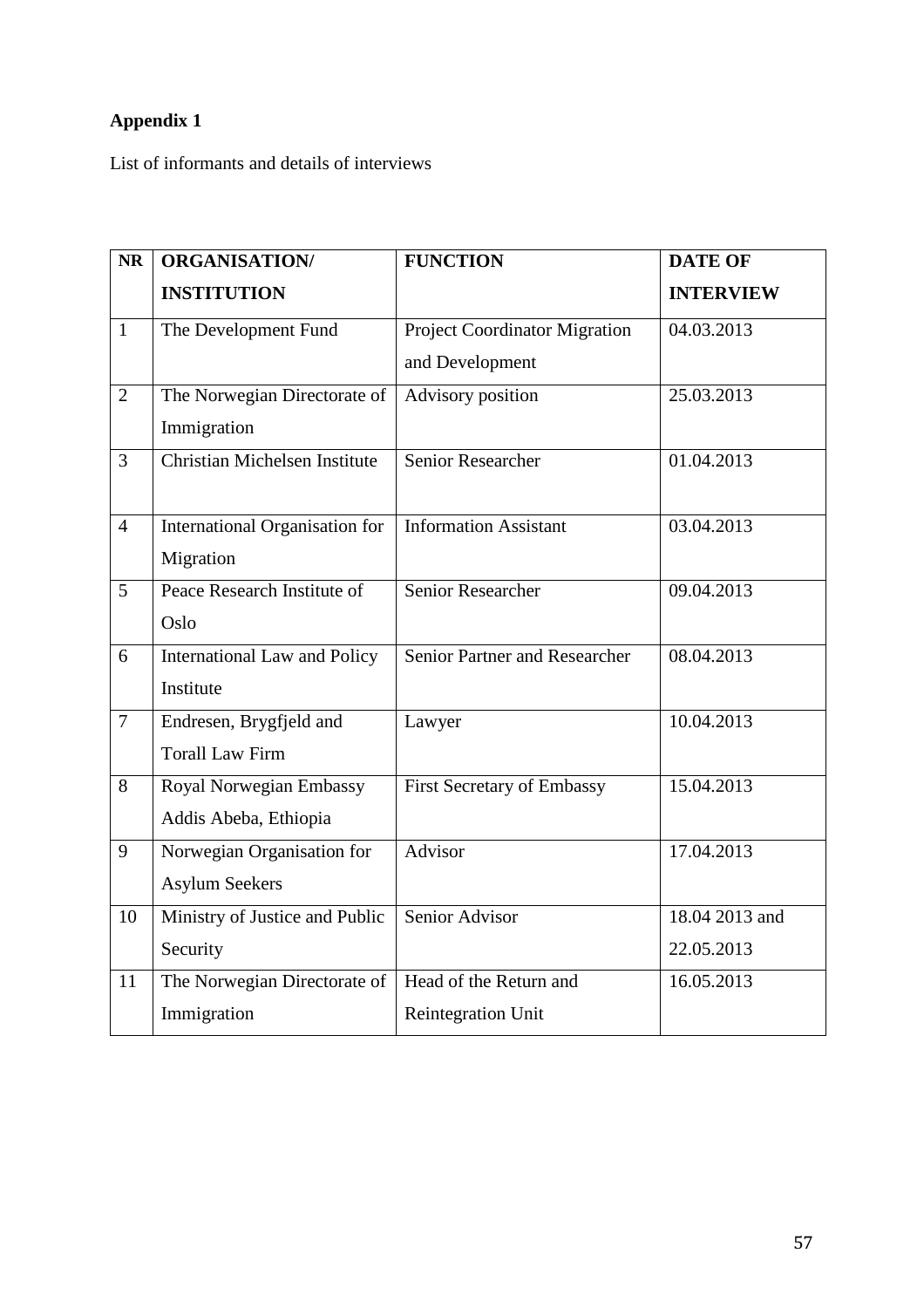**AALEN, L.** and **TRONVOLL, K.** (2009) The End of Democracy? Curtailing Political and Civil Rights in Ethiopia, *Review of African Political Economy* No.120:193-207.

**AMELIE, M.** (2010) *Ulovlig Norsk*, Pax Forlag, Oslo.

**ANON** (2012b) *Agreement Between The International Organization for Migration and The Norwegian Directorate of Immigration on Temporary arrangement for reintegration of Ethiopian citizens who return voluntary from Norway to Ethiopia*, 02.07.2012. Archived at <http://www.oep.no/nettsted/fad?lang=en>.

**ANON** (2011a) *Air Services Agreement, between the Government of the Federal Democratic Republic of Ethiopia and the Governments of [Denmark/Norway/Sweden]*, ( October 2011). Archived at <http://www.oep.no/nettsted/fad?lang=en>.

**AYRES, L**. (2008) Semi-Structured Interview, in (ed.) **GIVEN, L. M**. (2008) *The Sage Encyclopedia of Qualitative Research Methods*, online resource.

**BERTHÉLEMY, J.C., BEURAN, M**. and **MAUREL, M.** (2009) Aid and Migration: Substitutes or Complements?, *World Development* 37: 1589–99.

**BERNTSTEIN, A., WEINER, M**. (eds.) (1999) *Migration and refugee policies: an overview*, Pinter, London.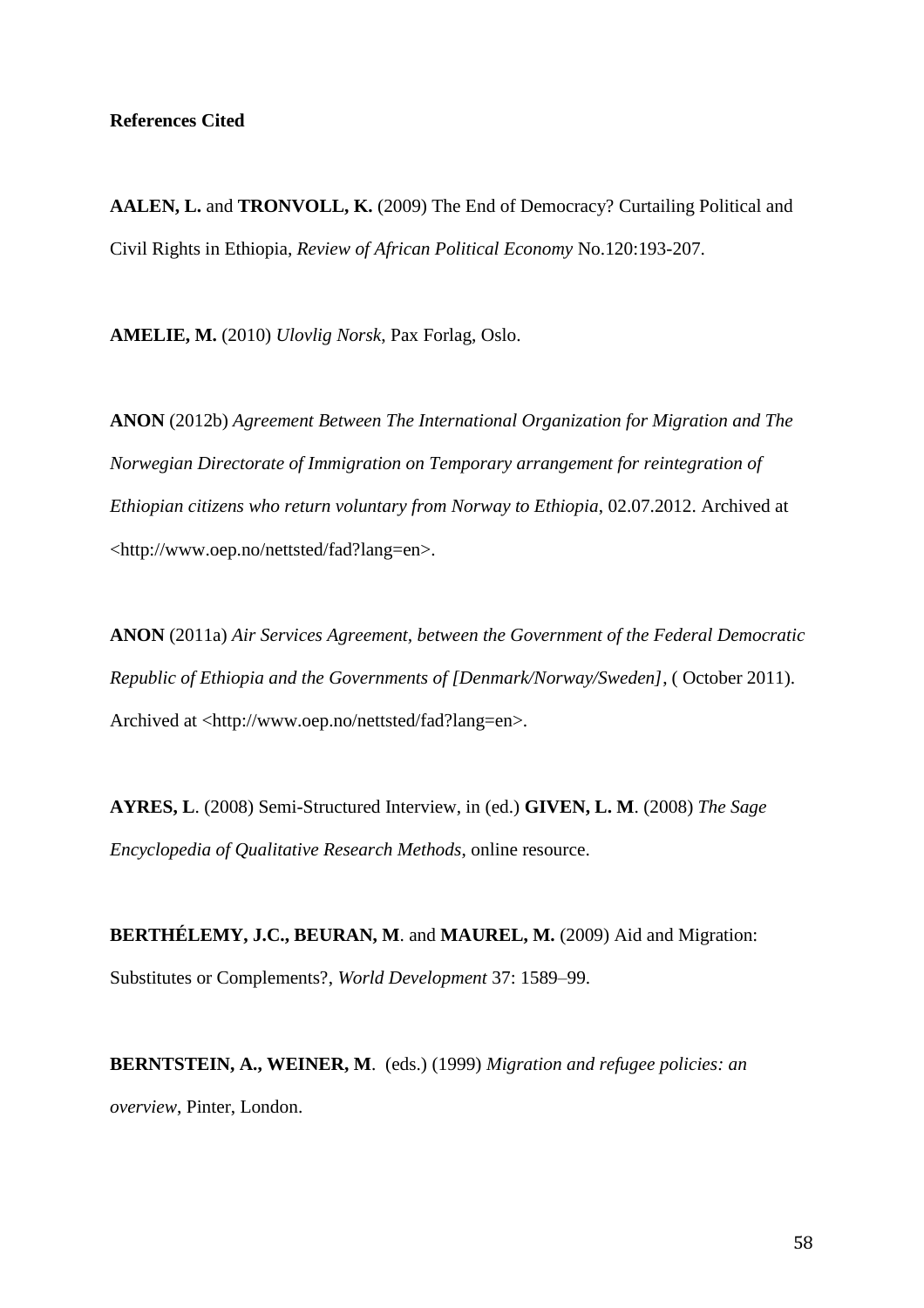**BHAGWATI, J**. (2003) Borders beyond control. *Foreign Affairs,* **82**(1): 98-+.

**BJØRLAND, W**. (2013) *Søknad om fri sakførsel fra en gruppe Etiopiere* (Email correspondence from the Norwegian Civil Affairs Authority to County Governors, 12.03.2013). Archived at <http://www.oep.no/nettsted/fad?lang=en>.

**BOSWELL, C.** (2007) Theorizing Migration Policy: Is There a Third Way?, *International Migration Review* (41)1:75-100.

**BRANDVOLD, Å**. (2012) *– De fortjener økt bistand,* Klassekampen, (online). Available from: <http://www.klassekampen.no/60033/article/item/null> (Created 19.03.2012, accessed 15.05.2013).

**BREKKE, J.** (2004) *The struggle for control: the impact of national control policies on the arrival of asylum seekers to Scandinavia 1999-2004*, Institute for Social Research, Oslo, Norway.

**BREKKE, J.P.** and **AARSETH, M.F.** (2009) *Why Norway? Understanding Asylum Destinations,* Institute for Social Research, Report 2009:12.

**BRISCOE, I.** (2004), *Dreaming of Spain: Migration and Morocco*, (online), Open Democracy, Available from: <http://www.opendemocracy.net/node/1919>(Accessed 12.05.2013).

**BROCHMANN, G**., and **HAMMAR, T.** (1999). *Mechanisms of immigration control: A*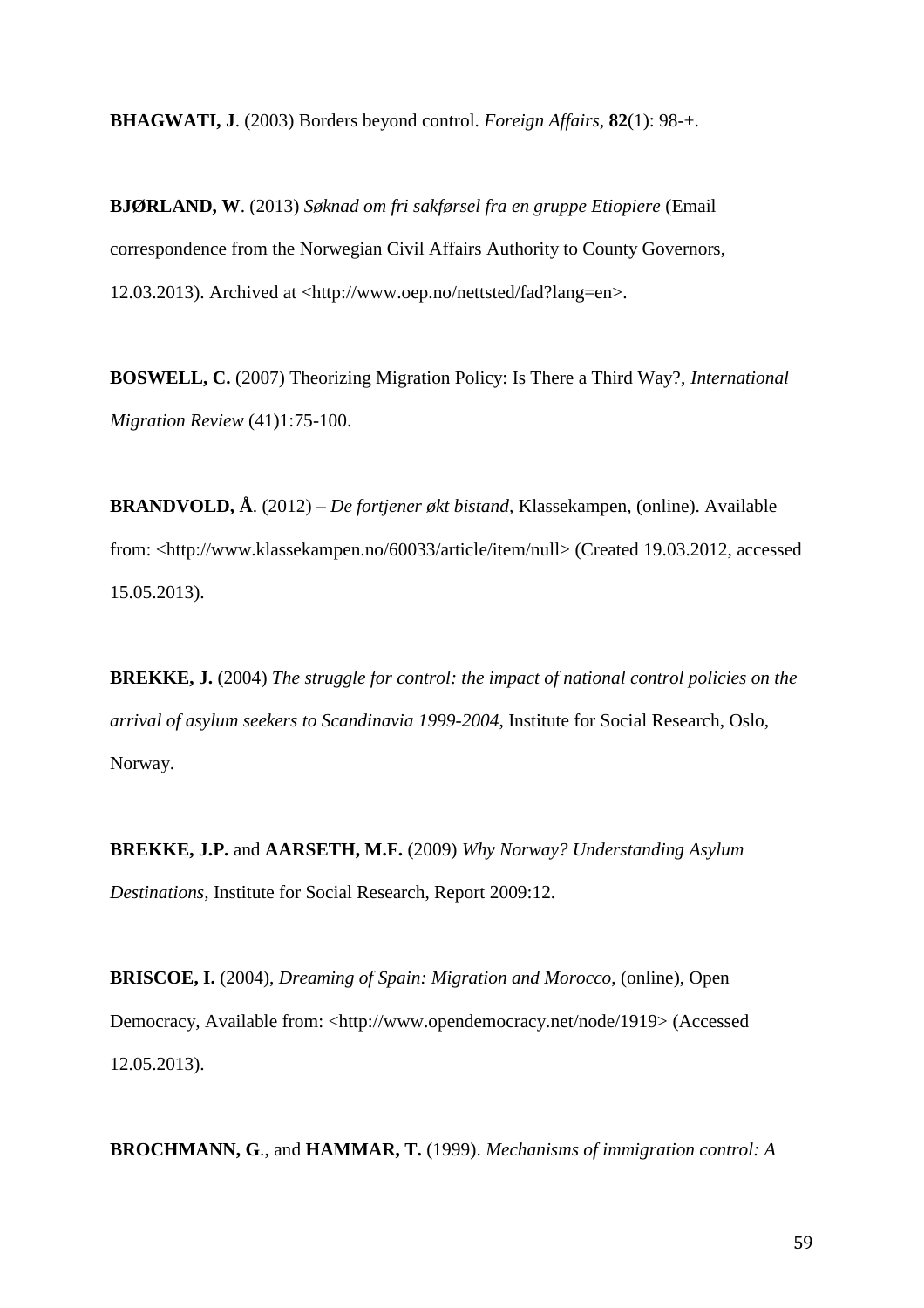*comparative analysis of European regulation policies*, Berg, Oxford and New York.

**BROWN, C.** (2001) *Understanding international relations,* 2nd ed., Basingstoke, Palgrave.

**BRUBAKER, R.** (1994) *Are Immigration Control Efforts Really Failing?*, in **CORNELIUS, W.A., MARTIN, P.L.,** and **HOLLIFIELD, J.F.** (eds.) (2004) *Controlling immigration: A global perspective*, 2nd. Ed., Stanford University Press, California.

**CAPPELEN, Å., OUREN, J**. and **SKJERPEN, T.** (2011): *Effects of immigration policies on immigration to Norway 1969-2010,* Report 2011/40, Statistics Norway, Oslo.

**CARLING, J.** (2002) Migration in the age of involuntary immobility: Theoretical reflections and Cape Verdean experiences, *Journal of Ethnic and Migration Studies,* **28**(1): 5-42.

 **- (**2007) Migration control and migrant fatalities at the Spanish-African borders, *International Migration Review,* **41**(2): 316-343.

 **-** (2011) The European Paradox of Unwanted Migration, in **BURGESS, J.P**. and **GUTWIRTH, S**. (eds.) *A Threat Against Europe? Security, Migration and Integration,* VubPress, Brussels University Press.

**CARLSEN, M.R., DØVIK, O.**, and **PEDERSEN J.C**. (2012) *Ny returavtale med Etiopia åpner for at 400 etiopiere kan sendes hjem*, (online) Norges Riksringkasting. Available from: <http://www.nrk.no/nyheter/norge/1.7970569> (Created 26.01.2012, last updated 26.01.2012 September 2003, accessed 12.04.2013).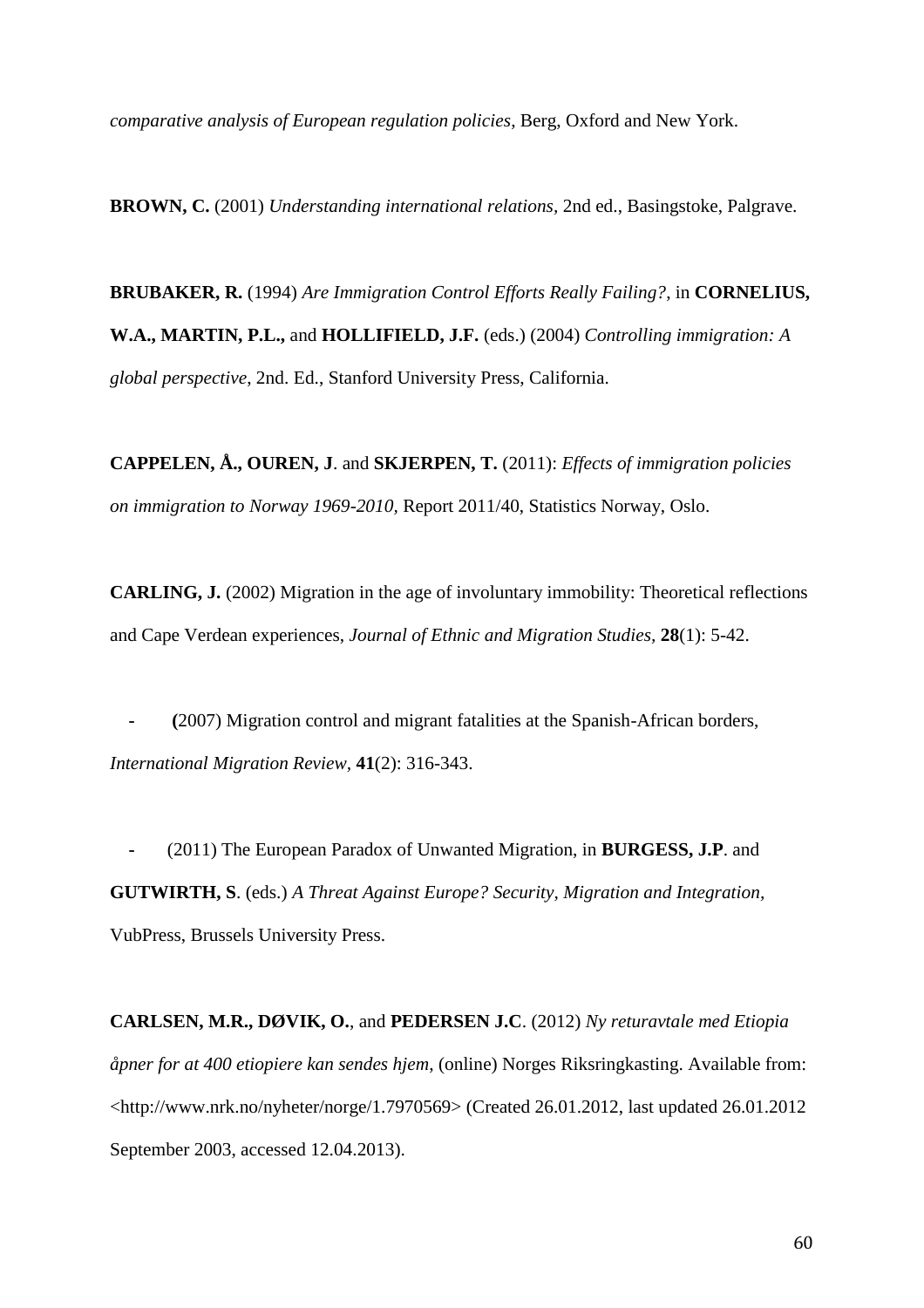**CASTLES, S**. (2004a) The factors that make and unmake migration policies. *International Migration Review,* **38**(3): 852-884.

 **-** (2004b) Why migration policies fail. *Ethnic and Racial Studies,* **27**(2): 205-227.

 **-** (2009). *The age of migration: international population movements in the modern world.* 4th ed., Guilford Press, New York.

**ANON** (2011b) *Ethio-Norwegian climate partnership*, Norwegian Embassy in Addis Ababa, (online). Available from: <http://www.norway.org.et/News\_and\_events/DevelopmentCooperation/environment/Ethio-Norwegian-climate-partnership/> (Created 13.12.2011, accessed 15.05.2013).

**COLLYER, M., CHERTI, M., LACROIX, T**. and **VAN HEELSUM, A**. (2009) Migration and Development: The Euro–Moroccan Experience, *Journal of Ethnic and Migration Studies,* **35**(10): 1555-1570.

**COOK, C., RUSH, R**. and **SULLIVAN, M.** (2008), *Mexico US Relations: Issues for Congress,* (online), Congressional Research Service Report for Congress. Available from: <http://www.hsdl.org/?search&collection=public&fct&so=date&submitted=Search&tabsectio n=CRS%20Reports&creatormore=true&creator=Cook,%20Colleen%20W> (Accessed 12.05.2013).

**CORNELIUS, W.A., MARTIN, P.L.,** and **HOLLIFIELD, J.F.** (eds.) (2004) *Controlling*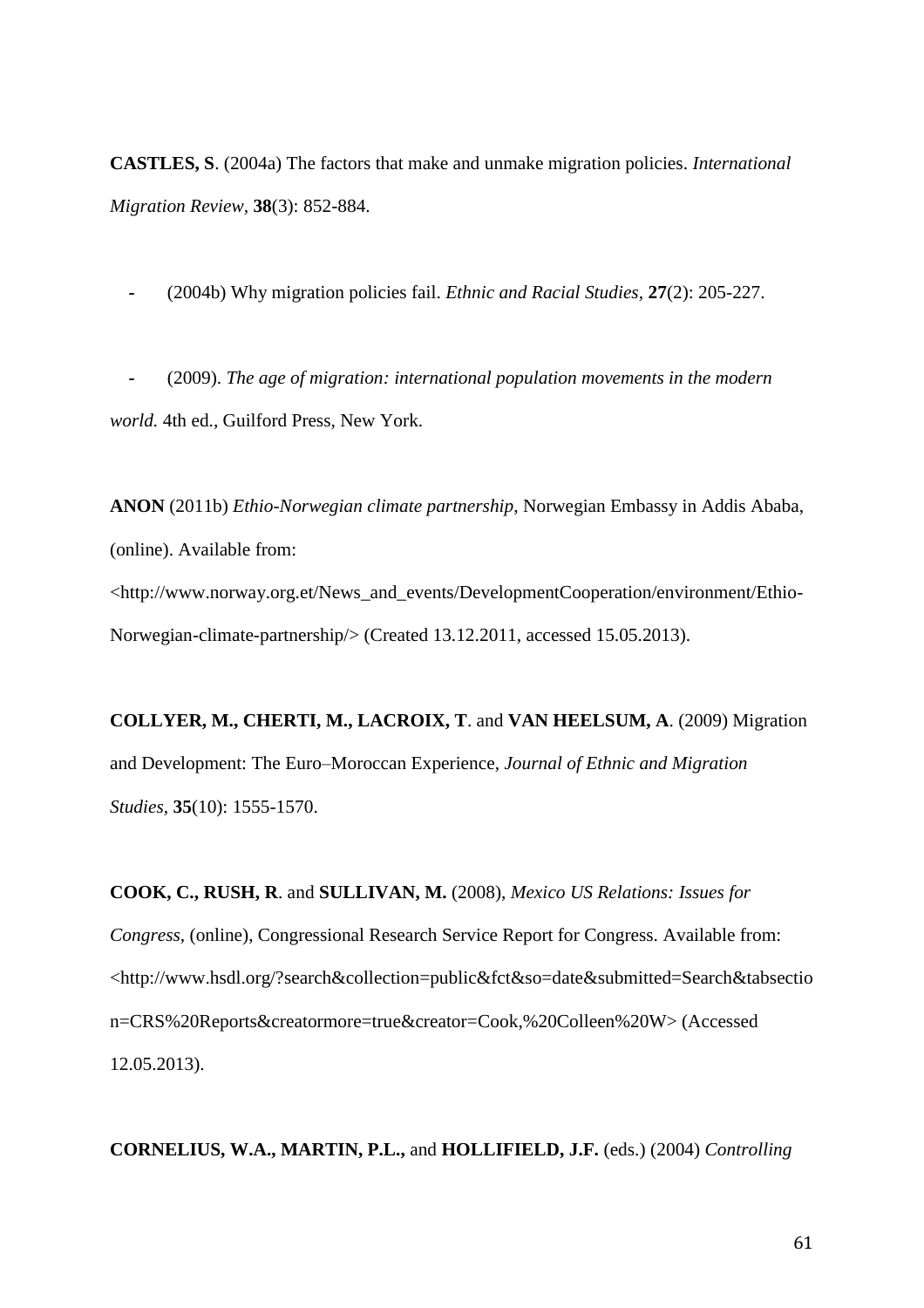*immigration: A global perspective*, 2nd. Ed., Stanford University Press, California.

**CRÉPEAU, F**. (2012) *Communication from Special Procedures Allegation Letter AL G/SO 214 (106-10) NOR 1/2012,* (Letter to Kongstad, S., Representative of Norway at the UN Office Geneva, 23.03.2012). Archived at <http://www.oep.no/nettsted/fad?lang=en>.

**CZAIKA, M**. and **DE HAAS, H**. (2011) *The effectiveness of immigration policies: a conceptual review of empirical evidence,* DEMIG project paper no. 3. IMI, Oxford University.

**DANIEL, J.** (2012) *Sampling Essentials: Practical Guidelines for Making Sampling Choices*, Sage Publications, Thousand Oaks.

**DE HAAS, H**. (2006) Migration, remittances and regional development in Southern Morocco, *Geoforum,* **37**(4): 565-580.

(2008) The Myth of Invasion: the inconvenient realities of African migration to Europe, *Third World Quarterly,* **29**(7): 1305-1322.

 **-** (2011) *The determinants of international migration: conceptualizing policy, origin and destination effects,* DEMIG project paper no. 2., IMI, Oxford University.

**DÜVELL, F.** (2006) *Illegal immigration in Europe: Beyond control?,* Basingstoke, Palgrave Macmillan.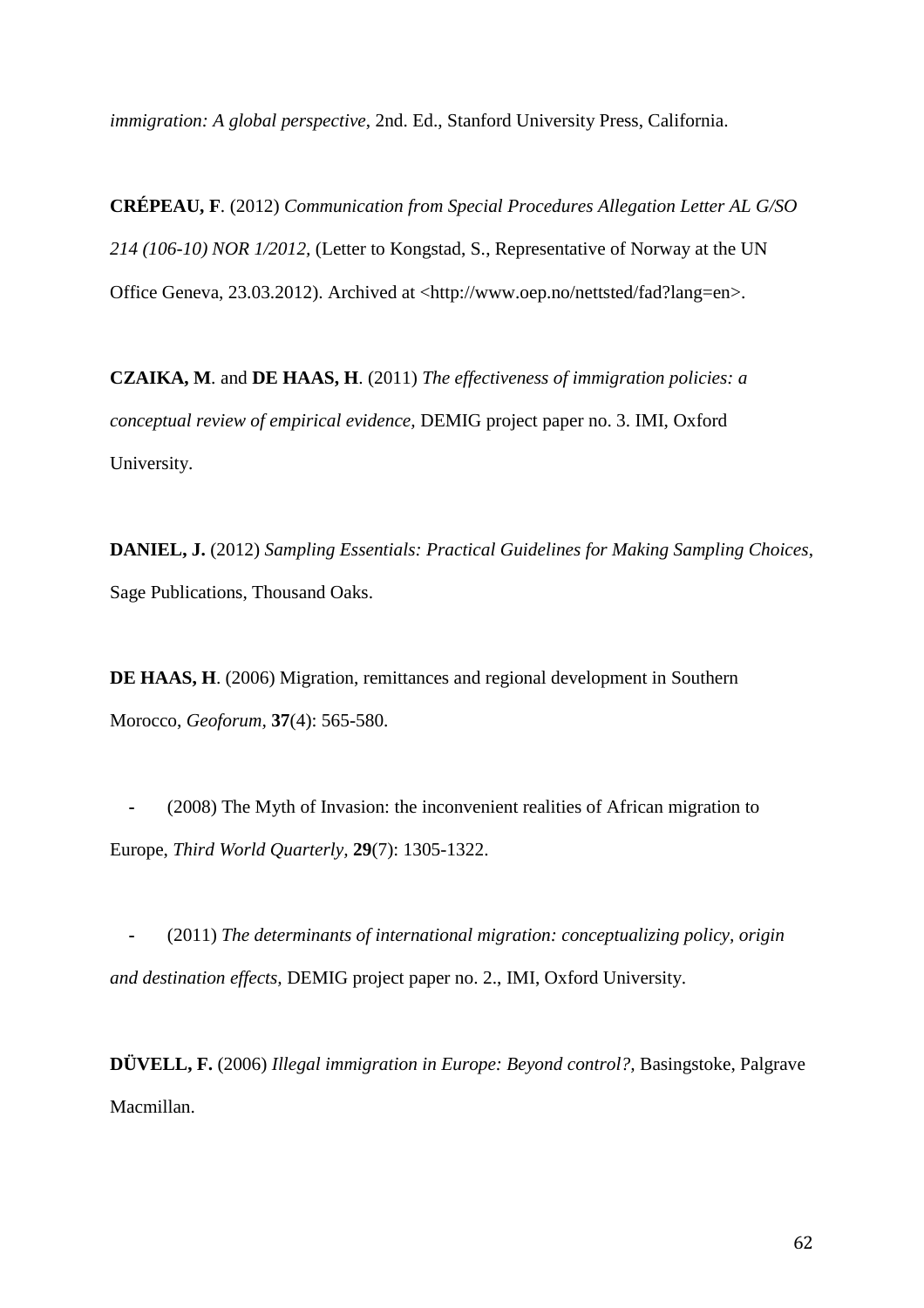**ECHR** (2010) *European Convention on Human Rights*, European Court of Human Rights, Council of Europe, Strasbourg.

**EKELI, W**. (2012) *Returer*, (Email discussion list between the National Police Immigration Service and the Ministry of Justice and Public Security 31.01.2012). Archived at <http://www.oep.no/nettsted/fad?lang=en>.

**ELLERMAN, A.** (2008) *The limits of unilateral migration control: deportation and interstate cooperation,* Blackwell, Oxford.

**EMN** (2012) *Annual Policy Report 2011 - Report to the European Migration Network from the Norwegian Contact Point, April 2012.* Available from: <http://www.emnbelgium.be/publication-type/emn-reports-studies/annual-policy-reports> (Accessed 15.05.2013).

**FACCHINI, G**. and **MAYDA, A.M.** (2008) From Individual Attitudes Towards Migrants to Migration Policy Outcomes: Theory and Evidence, *Economic Policy* **23**: 651–713.

**FADNES, E**. (2013) Email to the Norwegian Embassy regarding Norwegian aid to Ethiopia, 14.04.2013.

**FAIST, T**. (2000) *The volume and dynamics of international migration and transnational social spaces,* Clarendon Press, Oxford.

**FAREMO, G**. (2012) *Vedr. returavtalen mellom Norge og Etiopia* (Response to NOAS,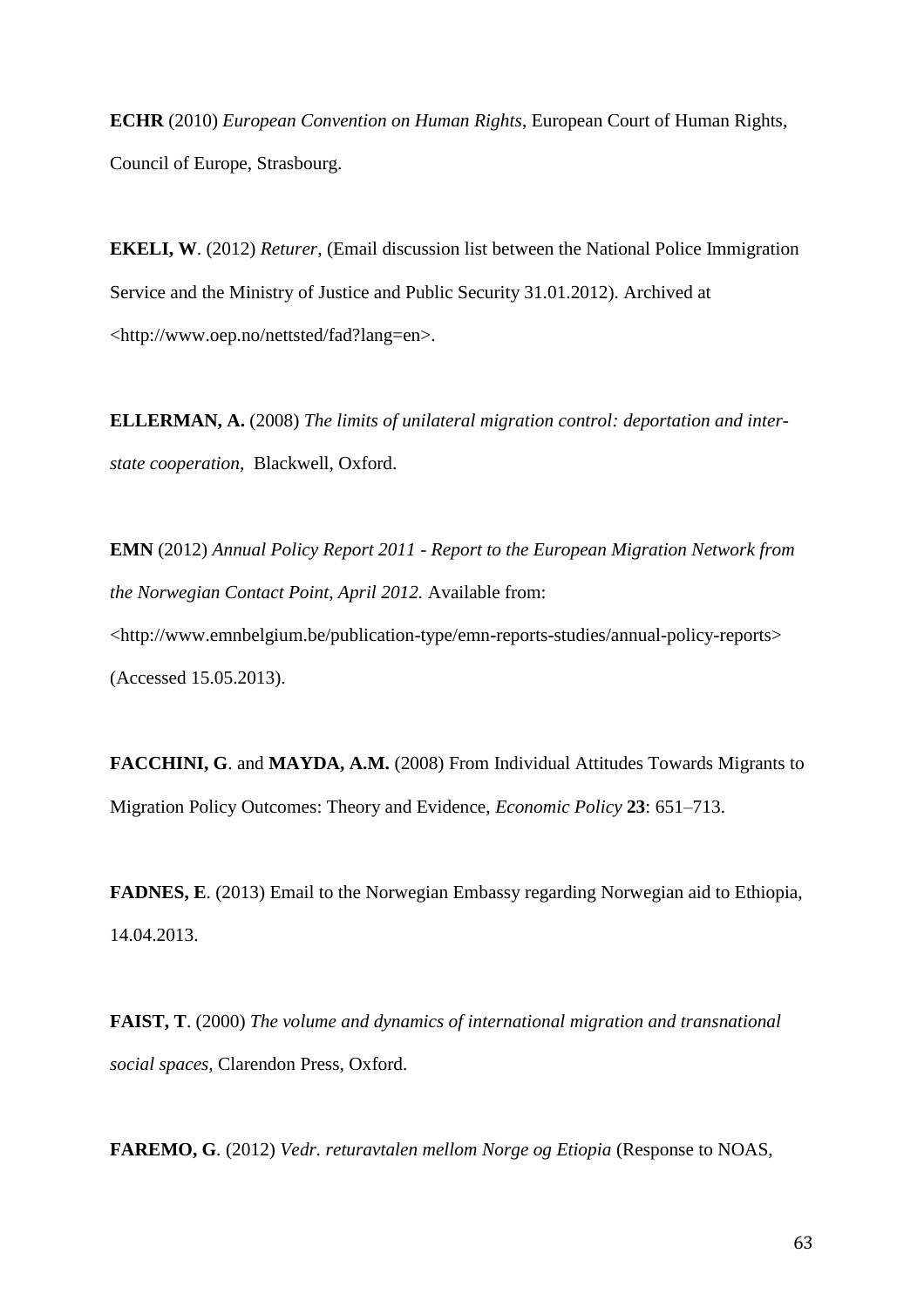23.03.2012). Archived at <http://www.oep.no/nettsted/fad?lang=en>.

 **-** (2013) Speech made on behalf of the Ministry of Justice and Public Security, at the Norwegian Immigration Unit's Spring Conference on Return, 22.04.2013.

**FAWCETT, L**., and **SAYIGH, Y.** (eds.) (1999) *The Third World beyond the Cold War: Continuity and change,* Oxford University Press.

**FORFANG, F**. (2013) Introduction speech made by the UDI, at the Norwegian Immigration Unit's Spring Conference on Return, 22.04.2013.

**FREEMAN, G. P.** (1994) *Britain, the Deviant Case*, in **CORNELIUS, W.A., MARTIN, P.L**., and **HOLLIFIELD, J.F.** (eds.) (2004) *Controlling immigration: A global perspective*, 2nd. Ed., Stanford University Press, California.

 **-** (2006) National Models, Policy Types, and the Politics of Immigration in Liberal Democracies. *West European Politics* **29**(2): 227-247.

**GEIGER, M.** and **PÉCOUD, A.** (2010) *The politics of international migration management*, Palgrave Macmillan, London.

**GIBNEY, M.J.** (2004) *The ethics and politics of asylum : liberal democracy and the response to refugees,* Cambridge University Press.

**GILLESPIE, R**. (2004), *Spain and Morocco: A Case of Crisis in Euro-Mediterranean*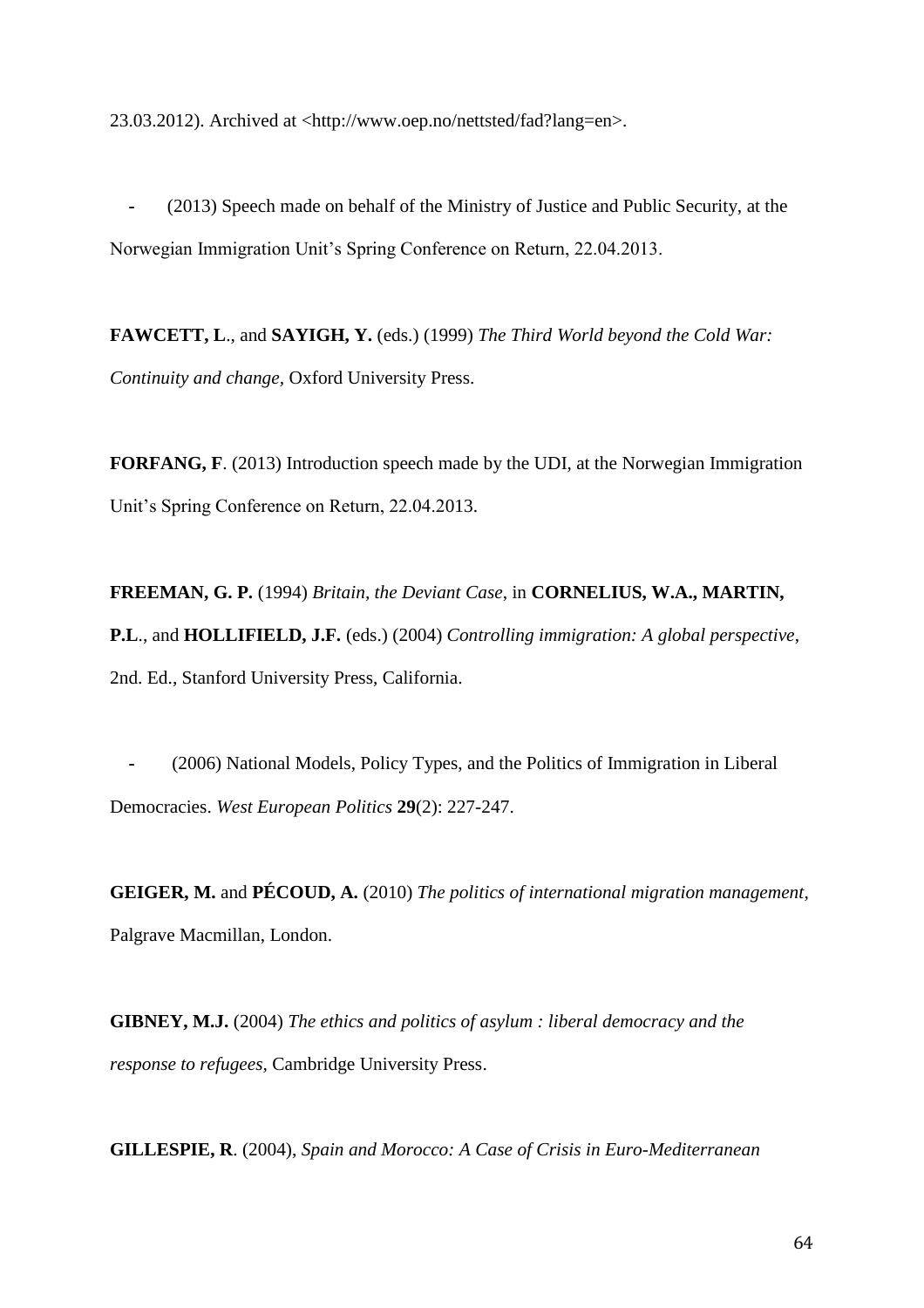*Relations,* (online), paper presented at the Second Pan-European Conference Standing Group on EU Politics Bologna, 24–26 June. Available from: <http://www.jhubc.it/ecprbologna/docs/545.pdf> (Accessed 12.052013).

**GHOSH, B.** (2000) *Managing migration: Time for a new international regime?*, Oxford University Press.

**HAMILTON, K.** (1997) Europe, Africa, and international migration: An uncomfortable triangle of interests, *Journal of Ethnic and Migration Studies,* **23**(4): 549-570.

**HANSEN, K.F. and BORCHGREVINK, A**. (2006) Cutting Aid to Promote Peace and Democracy? Intentions and Effectiveness of Aid Sanctions, *The European Journal of Development Research,* **18**(4): 622-641.

**HARTLIEB, J.** (2013) Presentation by IOM on their involvement in Norway's readmission agreements, at the Norwegian Immigration Unit's Spring Conference on Return, 22.04.2013.

**HATTON, T. J.** (2004), Seeking Asylum in Europe, *Economic Policy* **38**: 5–62**.**

 **-** (2011) *Seeking asylum: trends and policies in the OECD,* Centre for Economic Policy Research, London.

## **HATTON, T.J., RICHTER, W.F**. **and FAINI, R**. (2004) Seeking asylum in

Europe. *Economic Policy,* **38**:5-+.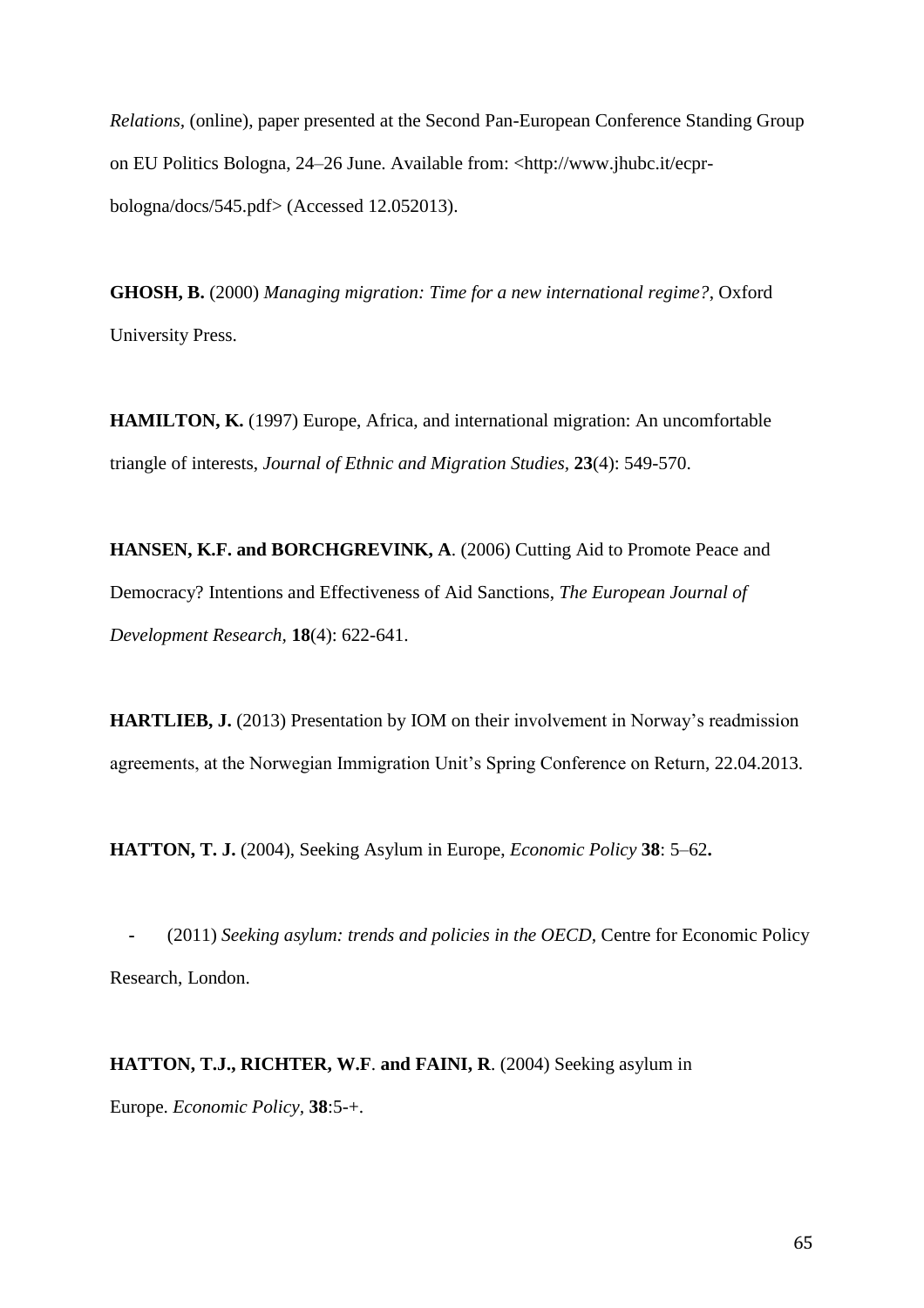**HEIR, O.J.** (2012) *Status returarbeid Etiopia*, Email discussion list between the National Police Immigration Service and the Ministry of Justice and Public Security 12.04.2012). Archived at <http://www.oep.no/nettsted/fad?lang=en>.

**HOEHNE, M.V., FEYISSA, D.** and **ABDILE, M.** (2011) Somali and Ethiopian Diasporic Engagement for Peace in the Horn of Africa. *African Conflict & Peacebuilding Review,* **1**(1): 71-99.

**HOLMÅS, H.** (2012) *Hvordan bør Norge engasjere seg i Etiopia?,* The Ministry of Foreign Affairs (online). Available from: <http://www.regjeringen.no/nb/dep/ud/aktuelt/taler\_artikler/utvmin\_taler/2012/etiopia\_semin ar.html?id=708218> (Created 19.11.2012, accessed 15.05.2013).

**HORNBURG, T.B**. (2012) *Halvparten av velgerne vil stanse utsendelsen av de 450 asylbarna*, (online), Aftenposten. Available from: <http://www.aftenposten.no/nyheter/iriks/- Velgerne-kan-ikke-fa-i-pose-og-sekk-6789371.html#.UZOmrCvwKPS > (Accessed 15.05.2013).

**HUNTINGTON, S**. (2010) *The clash of civilizations? The debate*, 2nd ed., New York.

**JAKOBSEN, G.** (2006): *Demokratisering i Etiopia, Via Dolorosa? En analyse av norske innsatsområder i Etiopias demokratisering*, Doctoral thesis in History, University of Oslo.

**JANDL, M.** (ed.) (2007) *Innovative concepts for alternative migration policies: ten innovative approaches to the challenges of migration in the 21st century, IMISCOE report.*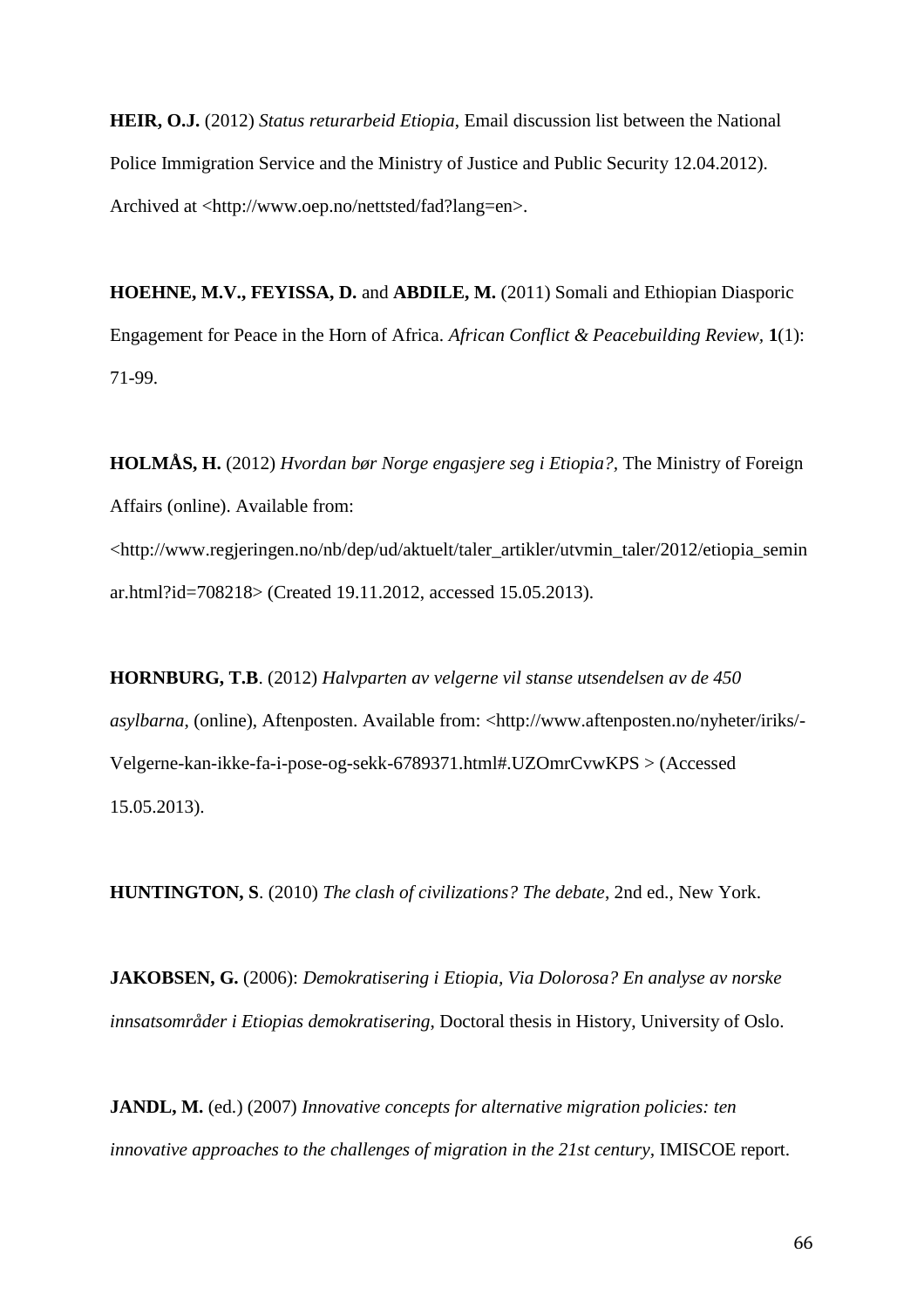**JOHANSEN, C.** (2013) Email to The National Police Immigration Service regarding the process of deportation of Ethiopians in Norway, 30.04.2013.

**KISCHMINDER, K.** (2010) *Diaspora Engagement in Ethiopia: Finding its Footing*, (online), United Nations University, Migration Policy Brief no.4. Available from: <http://i.unu.edu/media/unu.edu/publication/000/028/829/PB4.pdf> (Accessed 21.04.2013).

**LEVITT, P.** (2001) Transnational migration: taking stock and future directions, *Global Networks,* **1**(3): 195-216.

**LIVI BACCI, M.** (2012) *A short history of migration,* Cambridge.

**MASSEY, D.S.** (1998) *Worlds in motion: understanding international migration at the end of the millennium,* Oxford ,Clarendon.

**MCGINN, M.K.** (2008) Secondary Data, in (ed.) **GIVEN, L. M.** (2008) *The Sage Encyclopedia of Qualitative Research Methods*, online resource.

**ANON** (2012a) *Memorandum of Understanding between the Government of the Federal Democratic Republic of Ethiopia and the Government of the Kingdom of Norway,* signed 26.01.2012, (online). Available from:

<https://www.udiregelverk.no/Global/Images/Rettskilder/Internasjonale%20konvensjoner%2 0og%20avtaler/2012%2002%2006e/2012%2002%2006%20Returavtale%20mellom%20Norg e%20og%20Etiopia%20%20engelsk.pdf> (Accessed 15.05.2013).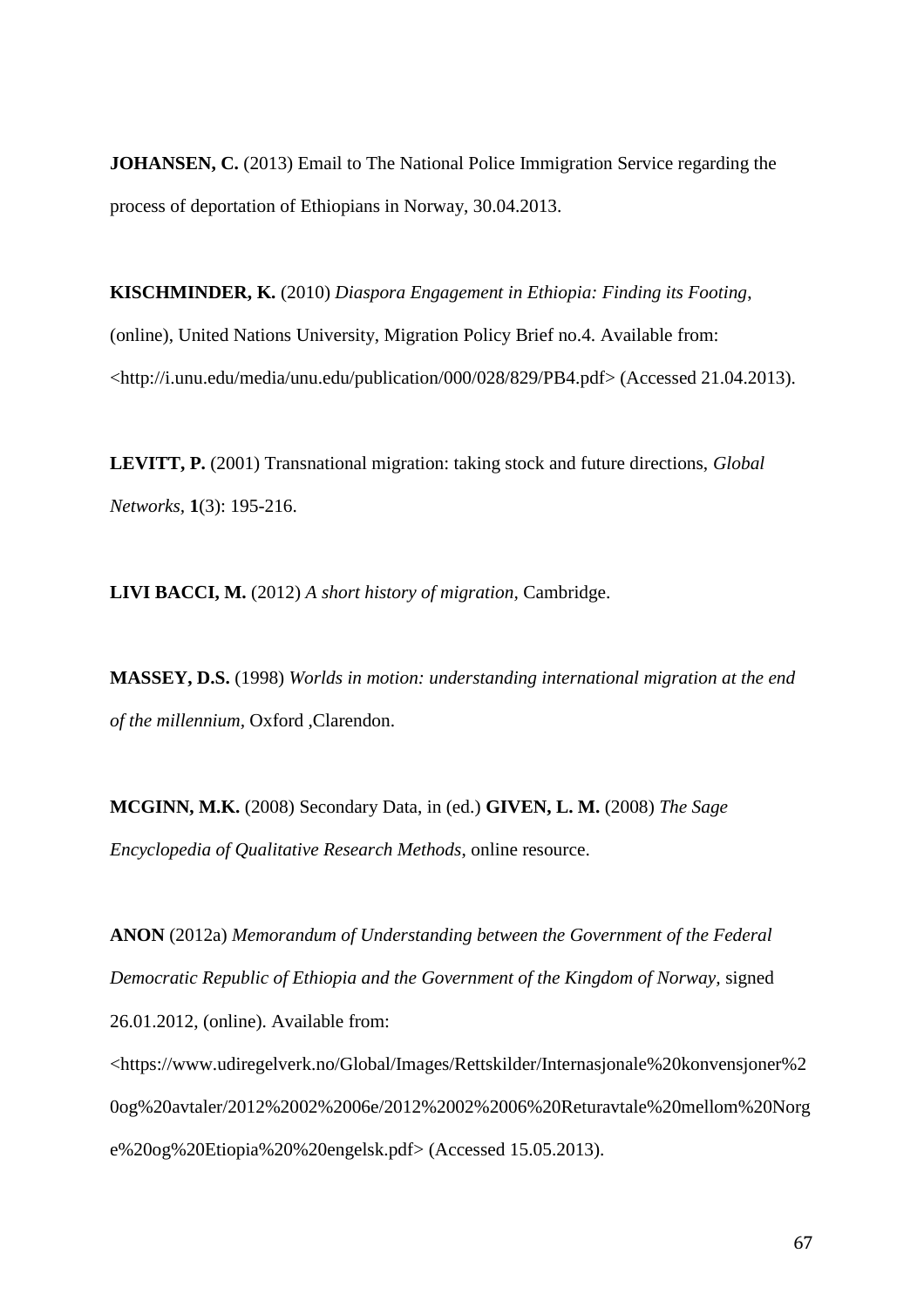**MESSINA, A.M,** and **LAHAV, G**. (eds) (2005) *The migration reader: exploring politics and policies*, Boulder, Lynne Rienner Publishers.

**MILLER, M. J.** (1999) The prevention of unauthorized migration, in **BERNTSTEIN, A.,** and **WEINER, M.** (eds.) (1999) *Migration and refugee policies: an overview*, Pinter, London.

**MJPS** (2012a) *Prop.1 (2012/2013),* The Ministry of Justice and Public Security, (online). Available from: <http://www.regjeringen.no/nb/dep/jd/dok/regpubl/prop/2012-2013/prop-1-s-20122013/2/9.html?id=702297> (Created 14.10.2012, accessed 15.05.2013).

 **-** (2012b) *Returavtale inngått mellom Norge og Etiopia*, The Ministry of Justice and Public Security, (online). Available from:

<http://www.regjeringen.no/nb/dep/jd/pressesenter/pressemeldinger/2012/returavtale-medetiopia.html?id=670617> (Created 26.01.2012, accessed 15.05.2013).

 **-** (2012c) *Meld. St. 27 Barn på flukt*, Ministry of Justice and Public Security, (online). Available from: < http://www.regjeringen.no/nb/dep/jd/dok/regpubl/stmeld/2011-2012/meldst-27-2011-2012.html?id=684767> (Accessed 15.05.2013).

**MORGAN, D.** (2008) Sampling, in (ed.) **GIVEN, L. M.** (2008) *The Sage Encyclopedia of Qualitative Research Methods*, online resource.

**MORSE, E.L.** (1970) The Transformation of Foreign Policies: Modernization,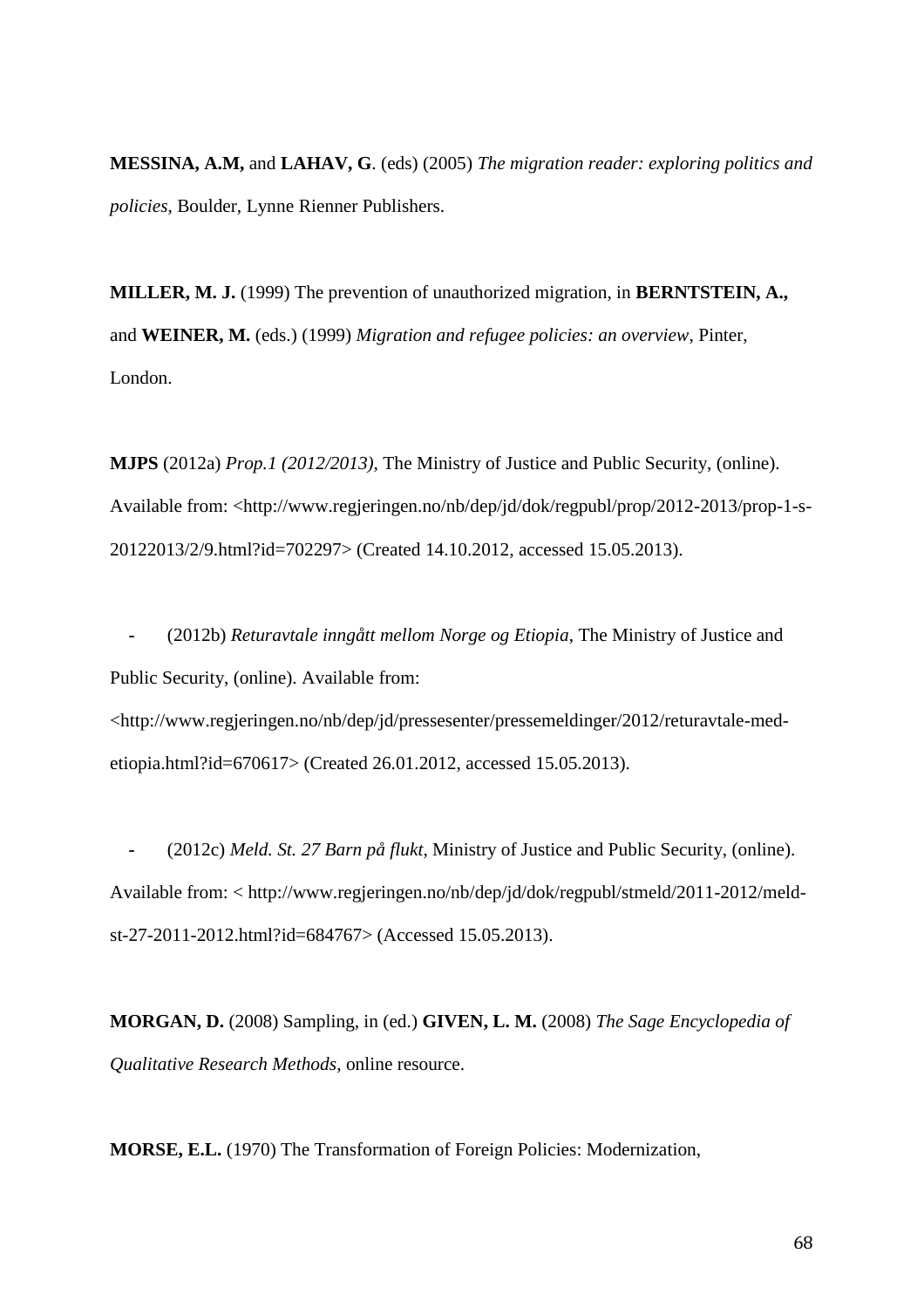Interdependence, and Externalization, *World Politics,* **22**(3): 371-392.

**NBE** (2010) *Annual Report 2009-2010*, National Bank of Ethiopia, (online). Available from: <http://www.nbe.gov.et/pdf/annualbulletin/Annual%20Report%202009\_2010/Annual%20Re port%202009\_2010.pdf> (Accessed 15.05.2013).

**NEUMAYER, E.** (2004) Asylum destination choice - What makes some West European countries more attractive than others?, *European Union Politics,* **5**(2): 155-180.

**NOAS** (2012a) *13 Months of Sunshine? - Report from NOAS' fact seeking mission to Ethiopia 2012.* Available from: <http://www.noas.no/wp-content/uploads/2012/08/Etiopiarapport.pdf> (Accessed 15.05.2013).

 **-** (2012b) *NOAS bekymret etter ny returavtale med Etiopia*, (online). Available from: <http://www.noas.no/noas-bekymret-etter-ny-returavtale-med-etiopia/> (Accessed 15.05.2013).

 **-** (2013) *Monitorering av tvangsretur av asylsøkere*. Available from: <http://www.noas.no/wp-content/uploads/2013/02/Monitorering-av-tvangsretur-avasyls%C3%B8kere-NOAS-anbefalinger-for-en-tilsynsordning-som-oppfyller-Returdirektivets-krav.pdf> (Acccessed 15.05.2013).

**NORAD** (2012) *Etiopia* (online). Available from: <http://www.norad.no/no/ombistand/landsider/afrika/etiopia> (Created 19.06.2012, last updated 21.08.2012, accessed 15.05.2013).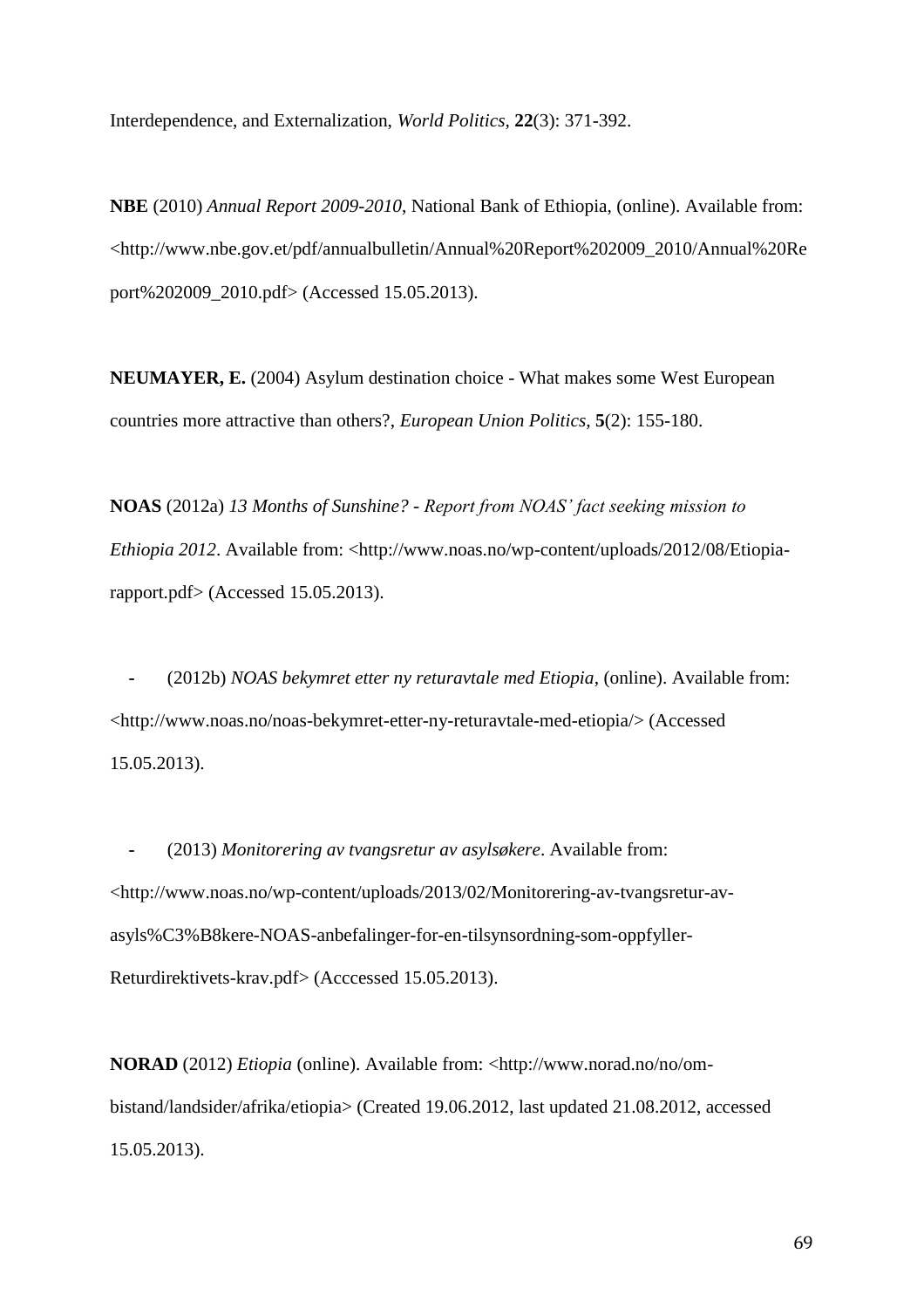**ANON** (2012c) *Norge doblet Etiopia-støtte rett før returavtale*, Dagens Næringsliv, (online). Available from: <http://www.dn.no/forsiden/politikkSamfunn/article2355894.ece> (Created 17.03.2012, accessed 15.05.2013).

**ANON** (2007) *Norway cuts NOK 25m in Ethiopia aid*, Development Today, (online). Available from: <http://www.development-today.com/magazine/2007/DT\_14- 15/News/2608> (Accessed 15.05.2013).

**OGDEN, R**. (2008) Informant, in (ed.) **GIVEN, L. M**. (2008) *The Sage Encyclopedia of Qualitative Research Methods*, online resource.

**PAOLETTI, E**. (2011) *The migration of power and north-south inequalities: the case of Italy and Libya,* Basingstoke, Palgrave Macmillan.

**PARSONS, C.A**., and **SMEEDING, T.M.** (eds.) (2006) *Immigration and the transformation of Europe*, Cambridge University Press.

**ANON** (2013b) *Project agreement: Program for refugee community assistance of rejected asylum seekers voluntary returning from Norway to Ethiopia* (27.03.2013). Archived at <http://www.oep.no/nettsted/fad?lang=en>.

**PU STATISTICAL DATABASE** (2013) *Aktuell Statistikk* (online). Available from: <https://www.politi.no/politiets\_utlendingsenhet/statistikk/aktuell\_statistikk/> (Last updated 03.05.2013, accessed 15.05.2013)**.**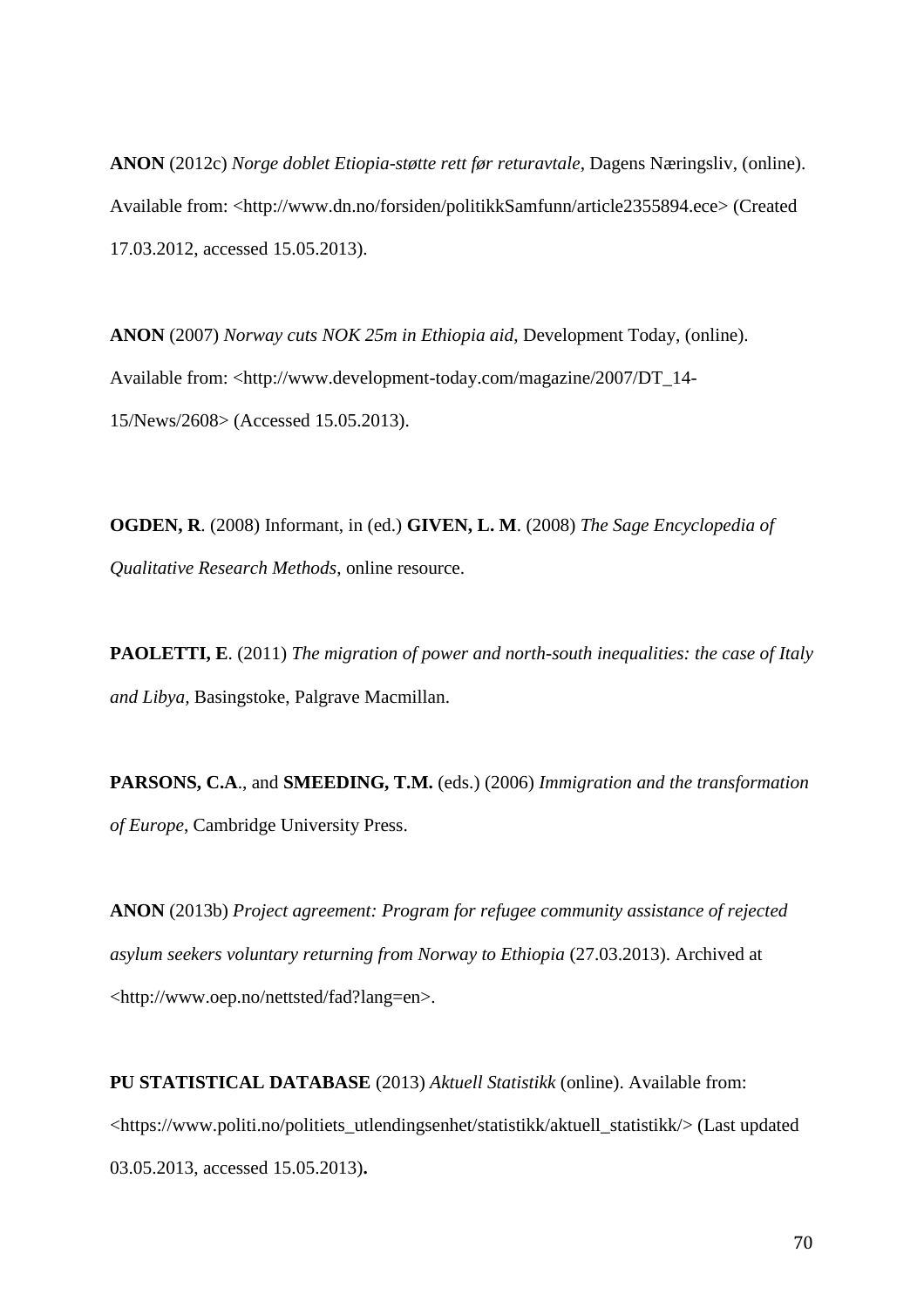**REINERT, K.A.** (2007) Ethiopia in the World Economy: Trade, Private Capital Flows, and Migration, *Africa Today,* **53**(3): 65-89.

**RESLOW, N.** (2012) Deciding on EU External Migration Policy: The Member States and the Mobility Partnerships, *Journal of European Integration,* **34**(3): 223-239.

**ANON** (2013a) *Bare seks sendt hjem etter returavtale med Etiopia*, (online) Aftenposten. Available from: <http://www.aftenposten.no/nyheter/iriks/Bare-seks-sendt-hjem-etterreturavtale-med-Etiopia-7100721.html#.UZN9YyvwKPR> (Created 24.01.2013, last updated 24.01.2013, accessed 12.04.2013).

**RODIER, C.** (2006), *Analysis of the external dimension of the EU's asylum and immigration policies – summary and recommendations for the European Parliament*, (online), For the Directorate General For External Policies Of The Union, Policy Department. Available from: <http://www.europarl.europa.eu/meetdocs/2004\_2009/documents/dt/619/619330/619330en.p df> (Accessed 12.05.2013).

**ROGNE, T**. (2013) *Situasjonen i Etiopia*, (Letter to Larsen, G., Ministry of Justice and Public Security, 14.03.2013). Archived at <http://www.oep.no/nettsted/fad?lang=en>.

**ROSENBLUM, M. R.** (2007), *The United States and Mexico: Prospects for a Bilateral Migration Policy*, (online). Available from: <http://borderbattles.ssrc.org/Rosenblum/> (Accessed 28.04.2013).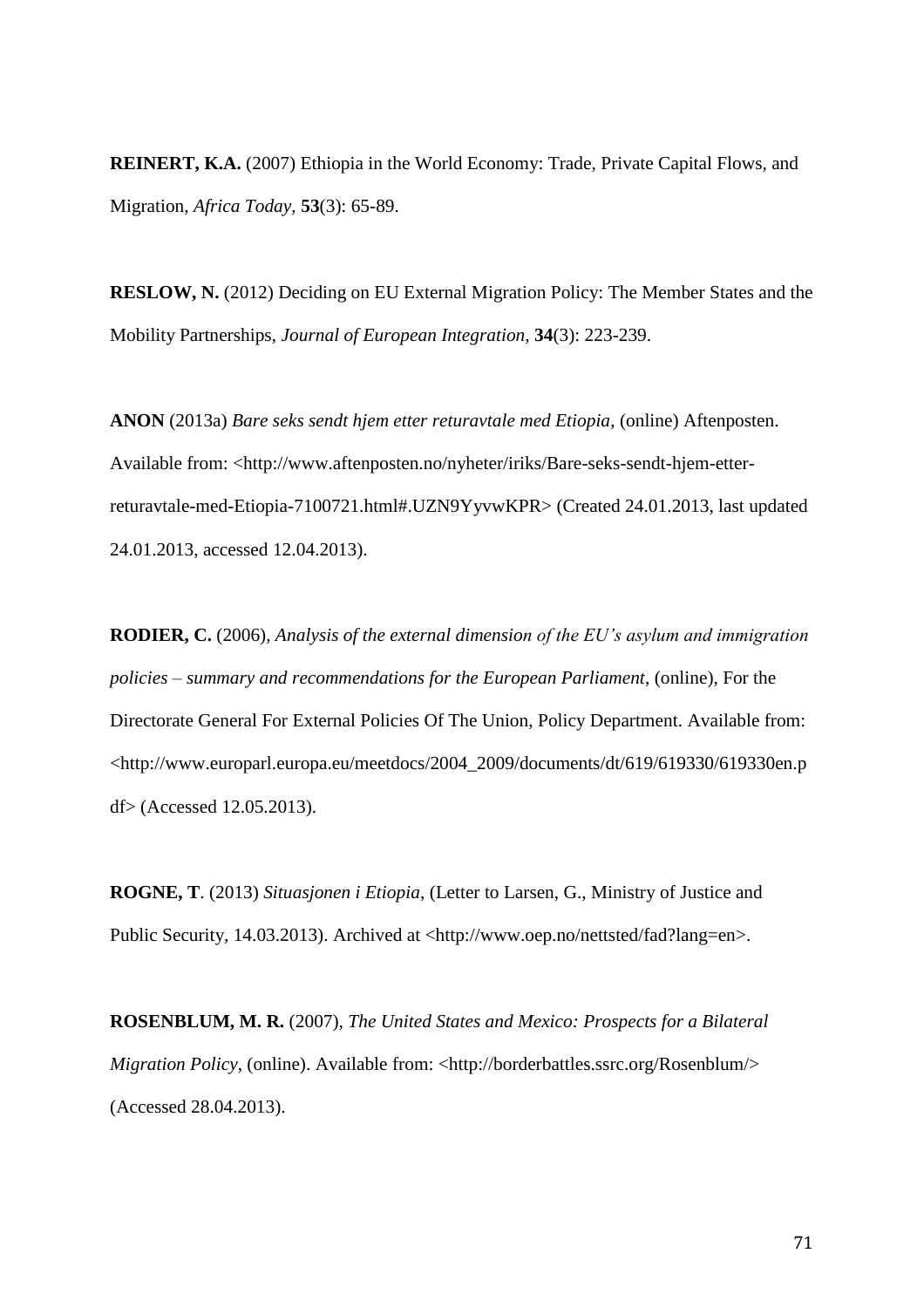**RUDOLPH, C**. (2006) *National security and immigration: policy development in the United States and Western Europe since 1945,* Stanford University Press, California.

**SALES, R**. (2007) *Understanding immigration and refugee policy: contradictions and continuities,* Bristol.

**SEELKE, S.R**. (2013) *Mexico and the 112th Congress*, (online), Congressional Research Service. Available from: <http://www.fas.org/sgp/crs/row/RL32724.pdf> (Accessed 28.04.2013).

**SERRA, A., MAS, P., XALABARDER, A**., and **PINYOL, G**. (2005), Spain, in **NIESSEN, J., SCHIBEL, Y.** and **THOMPSON, C.** (eds.), *Current Immigration Debates in Europe: A Publication of the European Migration Dialogue*, Migration Policy Group, Washington, D.C.

**SHANKS, C**. (2001) *Immigration and the politics of American sovereignty, 1890-1990,* Ann Arbor, The University of Michigan Press.

**SHEEHEY, E.J.** (1996) The growing gap between rich and poor countries: A proposed explanation, *World Development,* **24**(8): 1379-1384.

**SIMENSEN, J.** (2003): *Norsk utviklingshjelps historie*. 1952-1975: Norge møter den tredje verden, Fagbokforlaget Vigmostad og Bjørke AS, Bergen.

**SOLHEIM, E**. (2012) *Trenger debatt om Etiopia - en suksesshistorie*, Bistandsaktuelt (online). Available from: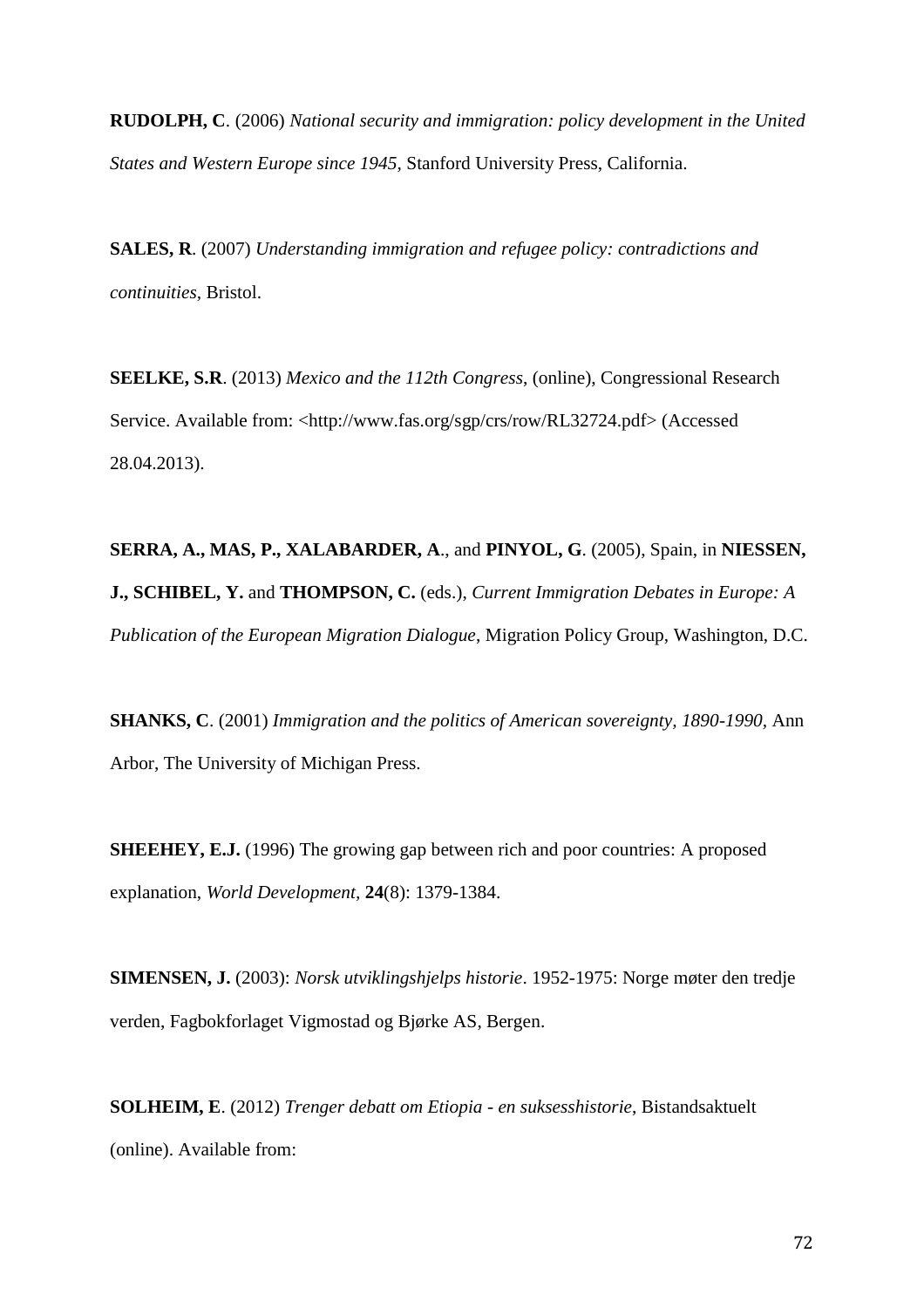<http://www.bistandsaktuelt.no/debatt/kategorier/tr%C3%A5der?cat=693&current=389696& thread=389696> (Created 19.03.2012, accessed 15.05.2013).

**STATISTICS SWEDEN** (2013) *Statistikkdatabasen*, (online). Available from: <http://www.scb.se/Pages/SSD/SSD\_SelectVariables.aspx?id=340487&px\_tableid=ssd\_exter n%3aAsylsokande&rxid=eae28b11-62da-4737-b3d4-6d7ddc57e7c2> (Accessed 15.05.2013).

**STEVENSON, A.** (2010) *Oxford Dictionary of English*, 3<sup>rd</sup> Ed., Oxford University Press.

**STRØMMAN O.J**. (2012) *Status på returarbeid Etiopia* (Email discussion list between the National Police Immigration Service and the Ministry of Justice and Public Security 13.04.2012). Archived at <http://www.oep.no/nettsted/fad?lang=en>.

**SUHRKE, A.** and **ZOLBERG, G.F.** (1999) Issues in contemporary refugee policies, in **BERNTSTEIN, A.** and **WEINER, M**. (eds.) (1999) *Migration and refugee policies: an overview*, Pinter, London.

**SØRLIE, E.** (2009) *Forholdet mellom Norge og Etiopia - En analyse av årsakene til krisen i 2007*, MSc thesis, Political Science, University of Oslo.

**TAZREITER, C.** (2004) *Asylum seekers and the state: the politics of protection in a security-conscious world,* Aldershot, Ashgate.

**THE ETHIOPIAN MINISTRY OF FOREIGN AFFAIRS** (2012) *Ethiopia and Norway's MOU on Bilateral Political Consultation,* (online). Available from: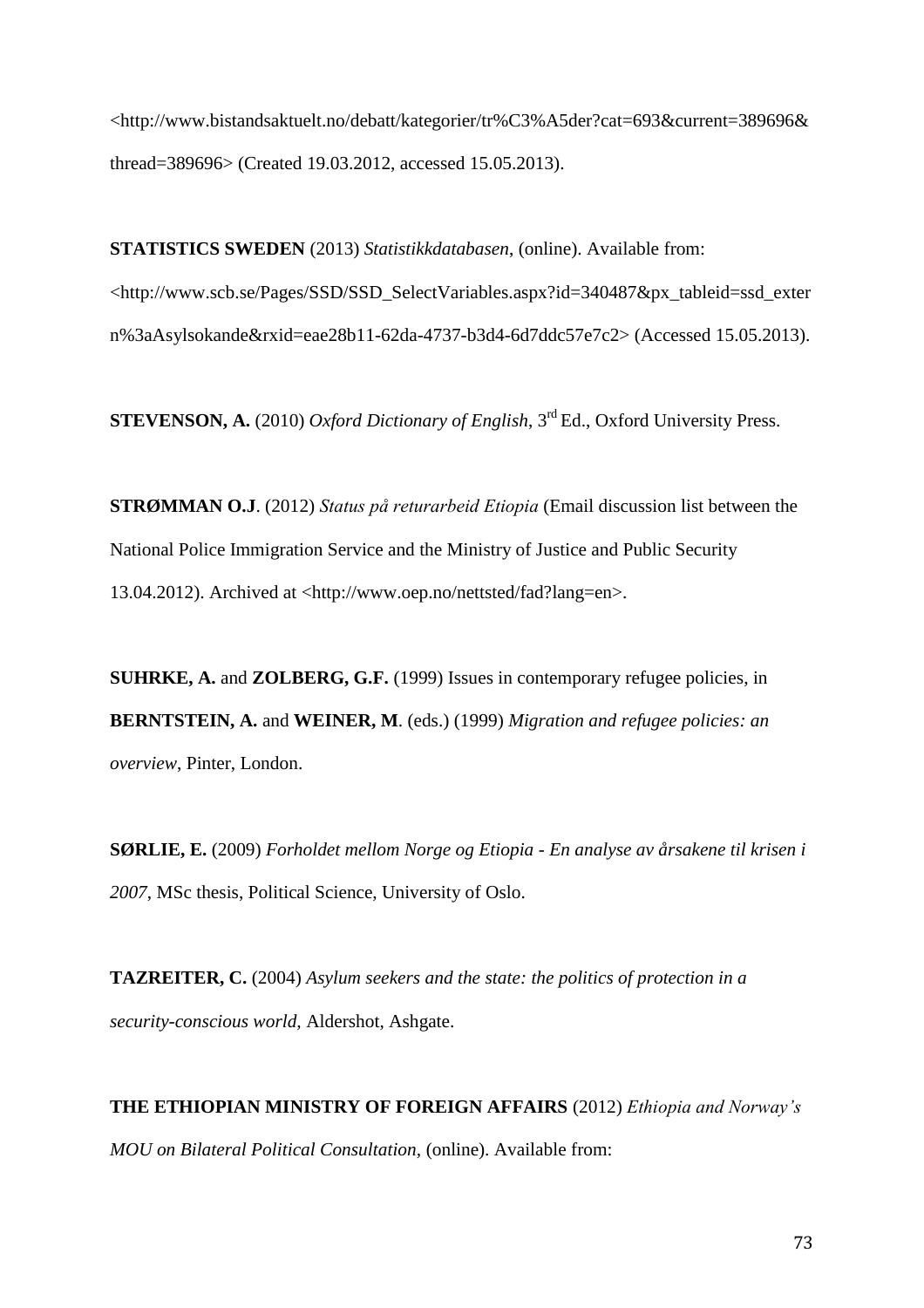<http://www.mfa.gov.et/weekHornAfrica/morewha.php?wi=363#365> (Created 11.05.2012, accessed 15.05.2013).

**THE NORWEGIAN EMBASSY** (2012) *Norway and Ethiopia sign Memorandum of* 

*understanding on returnees,* (online). Available from:

<http://www.norway.org.et/News\_and\_events/etiopia/Norway-and-Ethiopia-sign-Memorandum-of-understanding-on-returnees/> (Created 27.01.2012, last updated 27.01.2012, accessed 15.05.2013).

**THE NORWEGIAN MINISTRY OF LABOUR** (2008) *Innstramming av asylpolitikken, Pressemelding 88*, 03.09.2008, (online). Available from: <http://www.regjeringen.no/nb/dep/ad/pressesenter/pressemeldinger/2008/innstramming-avasylpolitikken.html?id=525564 > (Accessed 15.05.2013).

## **THE NORWEGIAN MINISTRY OF FOREIGN AFFAIRS** (2001) *Bakgrunnsnotat om Etiopia (online).* Available from: <http://www.regjeringen.no/nb/dokumentarkiv/Regjeringen-Stoltenberg-I/ud/Rapporter-og-planer/2001/Bakgrunnsnotat-om-Etiopia.html?id=422934> (Accessed 15.05.2013).

 **-** (2002) *Norsk bistand i fokus* (online). Available from: <http://www.regjeringen.no/upload/kilde/ud/rap/2002/0044/ddd/pdfv/156474 ud\_bistand\_norsk.pdf> (Accessed 15.05.2013).

 **-** (2012) *Pressemelding: Ny avtale mellom Norge og Etiopia*, (online). Available from: <http://www.regjeringen.no/nb/dep/ud/pressesenter/pressemeldinger/2012/pm\_etiopia.html?i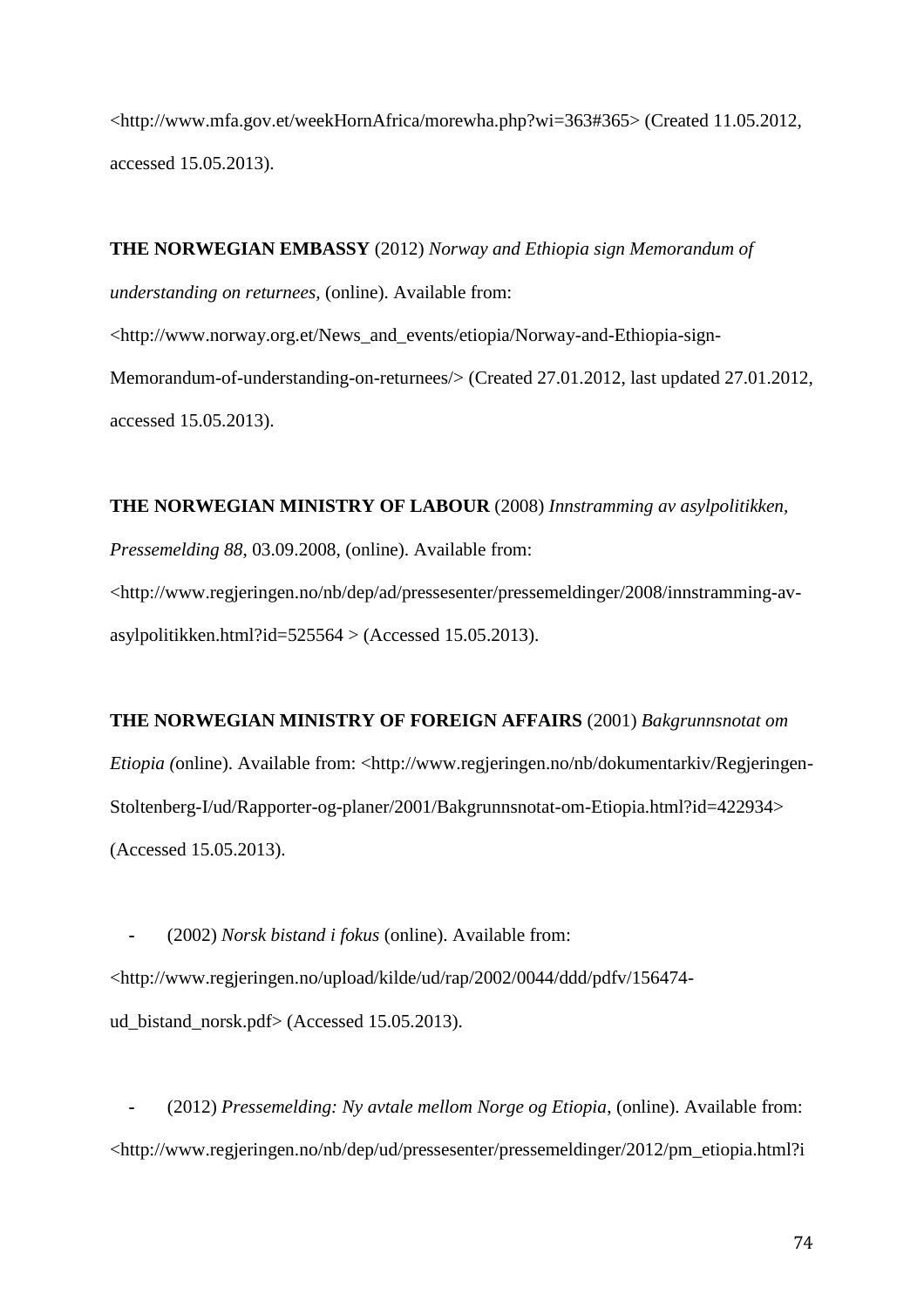d=681865> (Created 10.05.2012, accessed 15.05.2013).

**THE WORLD BANK** (2008) *Migration and remittances factbook*, Washington DC.

**THIELEMANN, E**. (2004) *Does Policy Matter? On Governments' Attempts to Control Unwanted Migration*, Center for Comparative Immigration Studies, UC San Diego.

(2006) 'The Effectiveness of Governments' Attempts to Control Unwanted Migration', in **PARSONS, C.A**. and **SMEEDINGS, T.M**. (eds.), *Immigration and the Transformation of Europe,* Cambridge, Cambridge University Press.

**UDI STATISTICAL DATABASE** (2013b) *Statistikk* (online). Available from: < http://www.udi.no/Oversiktsider/Statistikk-og-analyse/Statistikk-/> (Last updated 07.05.2013, accesses 15.05.2013).

 **-** (2013a) Email regarding the final number of voluntary returns, 13.05.2013.

## **UNHCR STATISTICAL ONLINE DATABASE** (2013) *UNHCR Statistical Online*

*Population Database*, (online). Available from: <http://apps.who.int/globalatlas/default.asp> (Accessed 15.05.2013).

**VAN HEAR, N.** (1998) *Editorial Introduction*, Journal of Refugee Studies 11(4): 341–349.

**WRIGHT, M. C**. and **ZACHRISEN, G.** (2013) *For mye Etiopia-bistand går via regjeringen*, Bistandsaktuelt, (online). Available from: